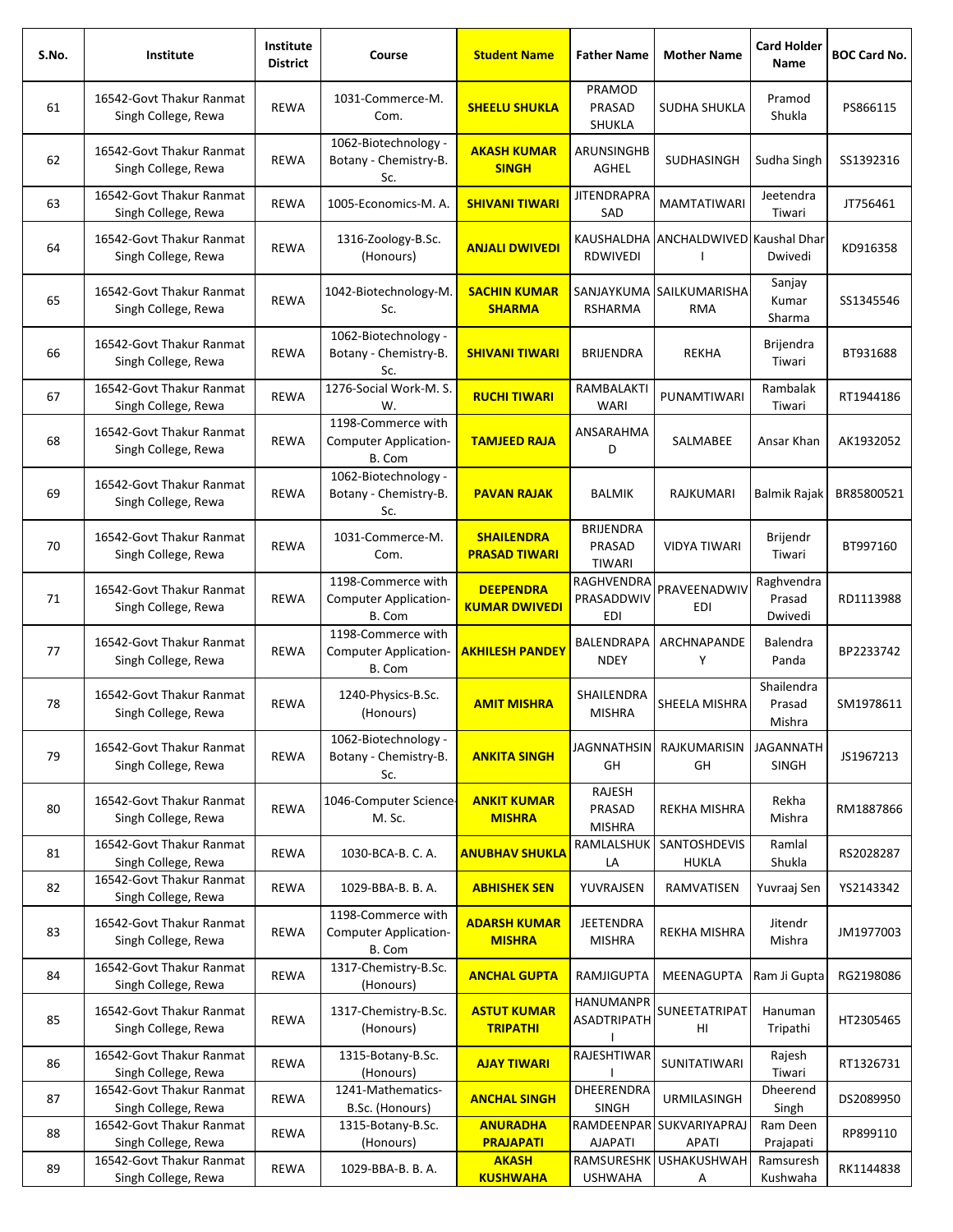| 90  | 16542-Govt Thakur Ranmat<br>Singh College, Rewa | <b>REWA</b> | 1248-Accounts-B.Com.<br>(Honours)                            | <b>AMAN PANDEY</b>                   | <b>GOMTIPANDE</b><br>Y              | KARUNAPANDE<br>Υ                    | Gomti<br>Pandey               | GP1952204  |
|-----|-------------------------------------------------|-------------|--------------------------------------------------------------|--------------------------------------|-------------------------------------|-------------------------------------|-------------------------------|------------|
| 91  | 16542-Govt Thakur Ranmat<br>Singh College, Rewa | <b>REWA</b> | 1248-Accounts-B.Com.<br>(Honours)                            | <b>ATUL SHARMA</b>                   | SHARDAPRAS<br>ADSHARMA              | MAYASHARMA                          | Sharda<br>Prasad<br>Sharma    | SS27660701 |
| 92  | 16542-Govt Thakur Ranmat<br>Singh College, Rewa | <b>REWA</b> | 1198-Commerce with<br><b>Computer Application-</b><br>B. Com | <b>AAFREEN BANO</b>                  | SHRIMOESMA<br>IL.                   | <b>SMTMEHRUNNI</b><br><b>SHA</b>    | Mohammad<br>Ismail            | MI1116160  |
| 93  | 16542-Govt Thakur Ranmat<br>Singh College, Rewa | <b>REWA</b> | 1198-Commerce with<br><b>Computer Application-</b><br>B. Com | <b>ABHINAY</b><br><b>CHATURVEDI</b>  | SANTOSH<br><b>CHATURVEDI</b>        | <b>SUNEETA</b><br><b>CHATURVEDI</b> | Santosh<br>Chaturvedi         | SC1962320  |
| 94  | 16542-Govt Thakur Ranmat<br>Singh College, Rewa | <b>REWA</b> | 1248-Accounts-B.Com.<br>(Honours)                            | <b>ANUJ DUBEY</b>                    | PANKAJDUBE<br>Υ                     | SUMANDUBEY                          | Pankaj<br>Dwivesi             | PD1980595  |
| 95  | 16542-Govt Thakur Ranmat<br>Singh College, Rewa | <b>REWA</b> | 1248-Accounts-B.Com.<br>(Honours)                            | <b>SHIVANI TRIPATHI</b>              | MUDRIKAPRA<br>SADTRIPATHI           | SEEMATRIPATHI                       | Mudrika<br>Prasad<br>Tripathi | MT1968309  |
| 96  | 16542-Govt Thakur Ranmat<br>Singh College, Rewa | <b>REWA</b> | 1044-Chemistry-M. Sc.                                        | <b>BRAMAH</b><br><b>NARAYAN SEN</b>  | SATYANARAY<br>ANSEN                 | <b>FOOLMATISEN</b>                  | Satyanaraya<br>n Sen          | SS731136   |
| 97  | 16542-Govt Thakur Ranmat<br>Singh College, Rewa | <b>REWA</b> | 1198-Commerce with<br><b>Computer Application-</b><br>B. Com | <b>KHUSHBOO</b><br><b>KUSHWAHA</b>   | RAJBAHORKU<br>SHWAHA                | KESHKALIKUSH<br><b>WAHA</b>         | Keshkali<br>Kushwaha          | KK2376954  |
| 98  | 16542-Govt Thakur Ranmat<br>Singh College, Rewa | <b>REWA</b> | 1198-Commerce with<br><b>Computer Application-</b><br>B. Com | <b>ADARSH</b><br><b>CHATURVEDI</b>   | RAMKUMAR<br>CHATURVEDI              | <b>SAVITA</b><br>CHATURVEDI         | Ramkumar<br>Chaturbadi        | RC2015991  |
| 99  | 16542-Govt Thakur Ranmat<br>Singh College, Rewa | <b>REWA</b> | 1198-Commerce with<br>Computer Application-<br>B. Com        | <b>ANKITA SINGH</b>                  | MANGLESHW<br>ARSINGH                | <b>MITHILESHSING</b><br>н           | Mangleshwa<br>r Singh         | MS2088994  |
| 100 | 16542-Govt Thakur Ranmat<br>Singh College, Rewa | <b>REWA</b> | 1005-Economics-M. A.                                         | <b>ANKITA GUPTA</b>                  | RAMJI GUPTA                         | SANTOSH<br><b>GUPTA</b>             | Santosh<br>Gupta              | SG2152713  |
| 101 | 16542-Govt Thakur Ranmat<br>Singh College, Rewa | <b>REWA</b> | 1018-Political Science-<br>M. A.                             | <b>SUKRIYA SONI</b>                  | PARASLALSON                         | <b>ASHASONI</b>                     | Paraslal Soni                 | PS2046463  |
| 102 | 16542-Govt Thakur Ranmat<br>Singh College, Rewa | <b>REWA</b> | 1198-Commerce with<br><b>Computer Application-</b><br>B. Com | <b>SHALINI TIWARI</b>                | DEVENDRATI<br>WARI                  | <b>MAMTATIWARI</b>                  | Devendra<br>Tiwari            | DT1985407  |
| 103 | 16542-Govt Thakur Ranmat<br>Singh College, Rewa | <b>REWA</b> | 1248-Accounts-B.Com.<br>(Honours)                            | <b>AMANRAJ</b><br><b>KUSHWAHA</b>    | UGRASEN                             | KALAWATI                            | Ugrasen<br>Kushwaha           | UK1970540  |
| 104 | 16542-Govt Thakur Ranmat<br>Singh College, Rewa | <b>REWA</b> | 1009-History-M. A.                                           | <b>ABHISHEK TIWARI</b>               | MANOJKUMA<br>RTIWARI                | SUDHATIWARI                         | Manoj<br>Kumar<br>Tiwari      | MT2214009  |
| 105 | 16542-Govt Thakur Ranmat<br>Singh College, Rewa | <b>REWA</b> | 1198-Commerce with<br><b>Computer Application-</b><br>B. Com | <b>AMIT KUMAR</b><br><b>SHUKLA</b>   | RAKESH<br><b>KUMAR</b><br>SHUKLA    | <b>SUNITA SHUKLA</b>                | Rakesh<br>Kumar<br>Shukla     | RS1973436  |
| 106 | 16542-Govt Thakur Ranmat<br>Singh College, Rewa | <b>REWA</b> | 1235-Political Science-<br>B.A. (Honours)                    | <b>ABDUL WAMISH</b>                  | ABDULBAHAV                          | SAHEBUNNISHA Abdul Bahaw            |                               | AB1033449  |
| 107 | 16542-Govt Thakur Ranmat<br>Singh College, Rewa | REWA        | 1248-Accounts-B.Com.<br>(Honours)                            | <b>AMAN KUMAR</b><br><b>PANDEY</b>   | KAILASHPAND<br>EY                   | <b>GEETAPANDEY</b>                  | Geeta<br>Pandey               | GP1998967  |
| 108 | 16542-Govt Thakur Ranmat<br>Singh College, Rewa | REWA        | 1062-Biotechnology -<br>Botany - Chemistry-B.<br>Sc.         | <b>ALKA DWIVEDI</b>                  | NAHENDRAD<br><b>WIVEDI</b>          | CHITRADWIVEDI                       | Nahendra<br>Dwivedi           | ND1966718  |
| 109 | 16542-Govt Thakur Ranmat<br>Singh College, Rewa | REWA        | 1317-Chemistry-B.Sc.<br>(Honours)                            | <b>ANURAG KUMAR</b><br><b>TIWARI</b> | ARUNENDRAK<br><b>UMARTIWARI</b>     | ANNAPURNATI<br>WARI                 | Aruwendra<br>Tripathhi        | AT2184305  |
| 110 | 16542-Govt Thakur Ranmat<br>Singh College, Rewa | <b>REWA</b> | 1046-Computer Science-<br>M. Sc.                             | <b>AMIT KUMAR</b><br><b>DWIVEDI</b>  | RAMPALDWIV<br>EDI                   | GUDDANDWIVE<br>DI                   | Rampal<br>Dwivedi             | RD2386775  |
| 112 | 16542-Govt Thakur Ranmat<br>Singh College, Rewa | <b>REWA</b> | 1062-Biotechnology -<br>Botany - Chemistry-B.<br>Sc.         | <b>AMAR BAHADUR</b><br><b>SINGH</b>  | SANTOSHSING<br>H                    | SANGITASINGH                        | Santosh<br>Singh              | SS1428737  |
| 115 | 16542-Govt Thakur Ranmat<br>Singh College, Rewa | <b>REWA</b> | 1026-Sociology-M. A.                                         | <b>RAHUL SINGH</b><br><b>SENGAR</b>  | <b>BUDDHIMAN</b><br>SINGH<br>SENGAR | <b>MAMATA SINGH</b>                 | budhiman<br>singh             | BS68720601 |
| 116 | 16542-Govt Thakur Ranmat<br>Singh College, Rewa | REWA        | 1062-Biotechnology -<br>Botany - Chemistry-B.<br>Sc.         | <b>ARJUN SINGH</b>                   | NEELESHSING<br>H                    | ALPANASINGH                         | Neelesh<br>Singh              | NS1807199  |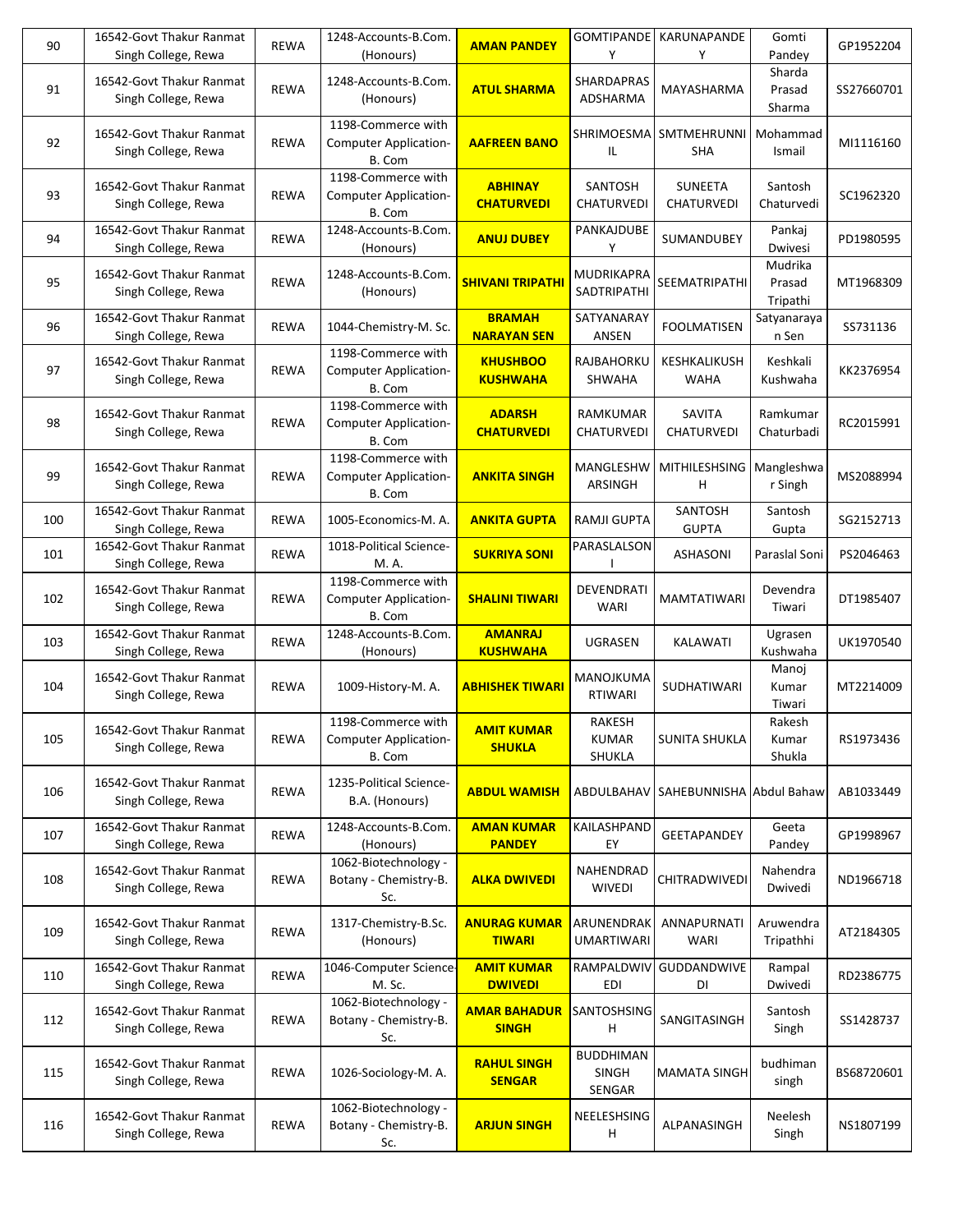| 117 | 16542-Govt Thakur Ranmat<br>Singh College, Rewa | <b>REWA</b> | 1198-Commerce with<br><b>Computer Application-</b><br>B. Com | <b>HITANSHU</b><br><b>DWIVEDI</b>       | YOGESHWARP<br>RASADDEIVED     | SANGEETADWIV<br><b>EDI</b>         | Sangeeta<br>Dwivedi                              | SD2012891  |
|-----|-------------------------------------------------|-------------|--------------------------------------------------------------|-----------------------------------------|-------------------------------|------------------------------------|--------------------------------------------------|------------|
| 118 | 16542-Govt Thakur Ranmat<br>Singh College, Rewa | <b>REWA</b> | 1062-Biotechnology -<br>Botany - Chemistry-B.<br>Sc.         | <b>GAYATRI GUPTA</b>                    | MURLEEDHAR<br><b>GUPTA</b>    | KALPANAGUPTA                       | Murlee Dhar<br>Gupta                             | MG2170250  |
| 119 | 16542-Govt Thakur Ranmat<br>Singh College, Rewa | <b>REWA</b> | 1316-Zoology-B.Sc.<br>(Honours)                              | <b>DEEPAK GUPTA</b>                     | LALLUGUPTA                    | <b>SUNEETAGUPTA</b>                | lallu gupta                                      | LG19790101 |
| 120 | 16542-Govt Thakur Ranmat<br>Singh College, Rewa | <b>REWA</b> | 1248-Accounts-B.Com.<br>(Honours)                            | <b>RAJ KUMAR</b><br><b>PANDEY</b>       | ABADHSHARA<br><b>NPANDEY</b>  | RAJNIPANDEY                        | Avdhasharna<br>Pandey                            | AP93780101 |
| 121 | 16542-Govt Thakur Ranmat<br>Singh College, Rewa | <b>REWA</b> | 1317-Chemistry-B.Sc.<br>(Honours)                            | <b>PRITI BANSAL</b>                     | <b>DINESHBANSA</b>            | GULBASIYABAN<br>SAL                | dinesh Basor                                     | DB76750101 |
| 122 | 16542-Govt Thakur Ranmat<br>Singh College, Rewa | <b>REWA</b> | 1232-Economics-B.A.<br>(Honours)                             | <b>RIYA DWIVEDI</b>                     | SANJEEVDWIV<br><b>EDI</b>     | LAXMIDWIVEDI                       | Sanjeev<br>Dwivedi                               | SD2281369  |
| 128 | 16542-Govt Thakur Ranmat<br>Singh College, Rewa | REWA        | 1031-Commerce-M.<br>Com.                                     | <b>RIYA GAUTAM</b>                      | <b>UMASHANKA</b><br>RGAUTAM   | SHULOCHANAG<br>AUTAM               | Umashankar<br>Gautam                             | UG2184446  |
| 129 | 16542-Govt Thakur Ranmat<br>Singh College, Rewa | <b>REWA</b> | 1198-Commerce with<br><b>Computer Application-</b><br>B. Com | <b>RUPALI SHUKLA</b>                    | RAJENDRAKU<br>MARSHUKLA       | <b>JYOTISHUKLA</b>                 | Rajendra<br>Kumar<br>Shukla                      | RS1784870  |
| 130 | 16542-Govt Thakur Ranmat<br>Singh College, Rewa | <b>REWA</b> | 1302-Hindi-B.A.<br>(Honours)                                 | <b>RITESH NAMDEV</b>                    | MUNEENDRA<br>NAMDEV           | SAROJNAMDEV                        | muneendra<br>namdew                              | MN590010   |
| 131 | 16542-Govt Thakur Ranmat<br>Singh College, Rewa | <b>REWA</b> | 1316-Zoology-B.Sc.<br>(Honours)                              | <b>RAKHI SAKET</b>                      | RAJESHSAKET                   | RAJKALISAKET                       | Rajesh Saket                                     | RS2089232  |
| 132 | 16542-Govt Thakur Ranmat<br>Singh College, Rewa | <b>REWA</b> | 1031-Commerce-M.<br>Com.                                     | <b>RAJDHAR DUBEY</b>                    | GYANENDRAS<br>HANKARDUBE<br>Υ | <b>ASHADUBEY</b>                   | Ghyanendra<br>Dubey                              | GD2105292  |
| 133 | 16542-Govt Thakur Ranmat<br>Singh College, Rewa | <b>REWA</b> | 1240-Physics-B.Sc.<br>(Honours)                              | <b>RAGINEE PANDEY</b>                   | <b>RAM NARESH</b><br>PANDEY   | <b>RAKESH</b><br>PANDEY            | Rakesh<br>Pandey                                 | RP2064022  |
| 134 | 16542-Govt Thakur Ranmat<br>Singh College, Rewa | <b>REWA</b> | 1056-Zoology-M. Sc.                                          | <b>ANCHAL SHUKLA</b>                    | ATULSHUKLA                    | VIJAYLAXMISHU<br>KLA               | Atul Shukla                                      | AS2016120  |
| 135 | 16542-Govt Thakur Ranmat<br>Singh College, Rewa | <b>REWA</b> | 1198-Commerce with<br><b>Computer Application-</b><br>B. Com | <b>ADITYA SINGH</b><br><b>TIWARI</b>    | <b>INGHTIWARI</b>             | SHYAMMANIS SUSHEELASINGH<br>TIWARI | <b>SUSHEELA</b><br><b>SINGH</b><br><b>TIWARI</b> | ST2339752  |
| 136 | 16542-Govt Thakur Ranmat<br>Singh College, Rewa | <b>REWA</b> | 1316-Zoology-B.Sc.<br>(Honours)                              | <b>AMIT SINGH</b>                       | RAJKUMARSI<br><b>NGH</b>      | KIRANSINGH                         | Rajkumar<br>Singh                                | RS1779959  |
| 137 | 16542-Govt Thakur Ranmat<br>Singh College, Rewa | <b>REWA</b> | 1276-Social Work-M. S.<br>W.                                 | <b>AMAN SHUKLA</b>                      | RAJESHSHUKL<br>Α              | SANDHYASHUKL<br>Α                  | Rajesh<br>Shukla                                 | RS1002830  |
| 138 | 16542-Govt Thakur Ranmat<br>Singh College, Rewa | <b>REWA</b> | 1062-Biotechnology -<br>Botany - Chemistry-B.<br>Sc.         | <b>ANKITA PANDEY</b>                    | SHAILENDRAP<br>ANDEY          | SASHIKALAPAN<br>DEY                | Shailendra<br>Pandey                             | SP1961442  |
| 139 | 16542-Govt Thakur Ranmat<br>Singh College, Rewa | REWA        | 1316-Zoology-B.Sc.<br>(Honours)                              | <b>ANOOP KUMAR</b><br><b>PATEL</b>      | RAJESHKUMA<br>RPATEL          | PREMVATIPATE<br>L                  | Rajesh Patel                                     | RP1463429  |
| 140 | 16542-Govt Thakur Ranmat<br>Singh College, Rewa | REWA        | 1232-Economics-B.A.<br>(Honours)                             | <b>ANJALI TIWARI</b>                    | NAGENDRAM<br>ANITIWARI        | <b>JANKITIWARI</b>                 | Nagendra<br>Tiwari                               | NT2160180  |
| 141 | 16542-Govt Thakur Ranmat<br>Singh College, Rewa | <b>REWA</b> | 1198-Commerce with<br><b>Computer Application-</b><br>B. Com | <b>ASHUTOSH</b><br><b>SHUKLA</b>        | VIMLESHSHUK<br>LA             | ANNUSHUKLA                         | Annu Shukla                                      | AS2151533  |
| 142 | 16542-Govt Thakur Ranmat<br>Singh College, Rewa | <b>REWA</b> | 1317-Chemistry-B.Sc.<br>(Honours)                            | <b>ABHAY RAJ SAHU</b>                   | SUKHLALSAH<br>U               | SHYAMKUMARI<br>SAHU                | Sayamkumar<br>i Sahu                             | SS1932012  |
| 143 | 16542-Govt Thakur Ranmat<br>Singh College, Rewa | REWA        | 1029-BBA-B. B. A.                                            | <b>ABHAY SHARMA</b>                     | RAJESHKUMA<br><b>RSHARMA</b>  | SUNEETASHAR<br>МA                  | Rajesh<br>Sharma                                 | RS952771   |
| 144 | 16542-Govt Thakur Ranmat<br>Singh College, Rewa | REWA        | 1029-BBA-B. B. A.                                            | <b>ABHAY MISHRA</b>                     | RAMAKANTMI<br>SHRA            | KIRANMISHRA                        | Ramakant<br>Mishra                               | RM2157237  |
| 145 | 16542-Govt Thakur Ranmat<br>Singh College, Rewa | REWA        | 1248-Accounts-B.Com.<br>(Honours)                            | <b>ABHINAY SINGH</b><br><b>GAHARWAR</b> | YOGENDRASI<br>NGHGAHARW<br>AR | NEELAMSINGHG<br>AHARWAR            | Yougend<br>Singh                                 | YS1998475  |
| 146 | 16542-Govt Thakur Ranmat<br>Singh College, Rewa | REWA        | 1046-Computer Science-<br>M. Sc.                             | <b>ABHISHEK</b><br><b>DWIVEDI</b>       | <b>UMASHANKA</b><br>RDWIVEDI  | VANDANADWIV<br>EDI                 | Umshankar<br>Diwvedi                             | UD2379826  |
| 147 | 16542-Govt Thakur Ranmat<br>Singh College, Rewa | REWA        | 1040-Biochemistry-M.<br>Sc.                                  | <b>ABHISHEK PANDEY</b>                  | SHYAMBIHARI<br>PANDEY         | ANJULAPANDEY                       | Shyam Bihari<br>Pandey                           | SP2271182  |
| 148 | 16542-Govt Thakur Ranmat<br>Singh College, Rewa | REWA        | 1240-Physics-B.Sc.<br>(Honours)                              | <b>ABHISHEK PANDEY</b>                  | AKHILESHWA<br>RPANDEY         | KIRANPANDEY                        | Akhileshwar<br>Pandey                            | AP1967502  |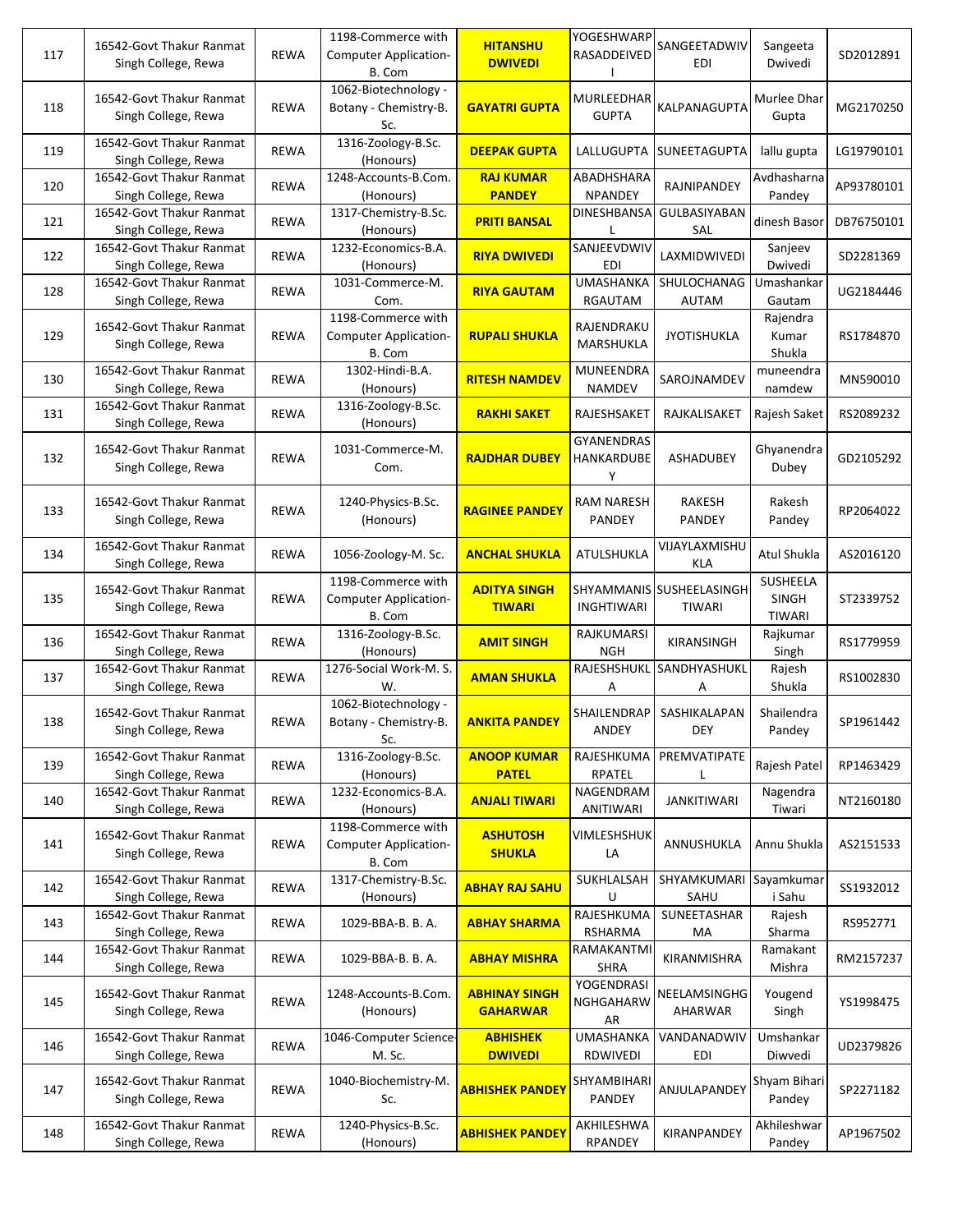| 149 | 16542-Govt Thakur Ranmat<br>Singh College, Rewa | <b>REWA</b> | 1198-Commerce with<br><b>Computer Application-</b><br>B. Com | <b>ABHISHEK PATEL</b>                   | HIRAMANIPAT<br>EL.                   | <b>GEETAPATEL</b>                        | Heeramani<br>Patel           | HP1944221 |
|-----|-------------------------------------------------|-------------|--------------------------------------------------------------|-----------------------------------------|--------------------------------------|------------------------------------------|------------------------------|-----------|
| 150 | 16542-Govt Thakur Ranmat<br>Singh College, Rewa | <b>REWA</b> | 1248-Accounts-B.Com.<br>(Honours)                            | <b>ABHISHEK SINGH</b>                   | SATYADEVSIN<br>GH                    | ARCHANASINGH                             | Satyadev<br>Singh            | SS1945963 |
| 151 | 16542-Govt Thakur Ranmat<br>Singh College, Rewa | <b>REWA</b> | 1241-Mathematics-<br>B.Sc. (Honours)                         | <b>ABHISHEK SINGH</b>                   | AMRENDRASI<br><b>NGH</b>             | KIRANSINGH                               | Kiran Singh                  | KS1245172 |
| 152 | 16542-Govt Thakur Ranmat<br>Singh College, Rewa | <b>REWA</b> | 1276-Social Work-M. S.<br>W.                                 | <b>ABHISHEK KUMAR</b><br><b>PATHAK</b>  | SHIVKUMARP<br><b>ATHAK</b>           | <b>MAMTAPATHAK</b>                       | Shivkumar<br>Pathak          | SP1985517 |
| 153 | 16542-Govt Thakur Ranmat<br>Singh College, Rewa | <b>REWA</b> | 1238-English Literature<br>B.A. (Honours)                    | <b>ABHISHEK KUMAR</b><br><b>DWIVEDI</b> | RAJESHDWIVE<br>DI                    | REKHADWIVEDI                             | Rajesh<br>Dwivedi            | RD2332924 |
| 154 | 16542-Govt Thakur Ranmat<br>Singh College, Rewa | <b>REWA</b> | 1198-Commerce with<br>Computer Application-<br>B. Com        | <b>ABHISHEK</b><br><b>VISHWAKARMA</b>   | PADUMNATH<br>VISHWAKARM<br>Α         | <b>KARUNABAI</b>                         | Padumnath<br>Vishwakarm<br>a | PV1983233 |
| 155 | 16542-Govt Thakur Ranmat<br>Singh College, Rewa | <b>REWA</b> | 1308-Geography-B.A.<br>(Honours)                             | <b>ADARSH SINGH</b>                     | ANJANISINGH                          | URMILASINGH                              | Anjani Singh                 | AS1972605 |
| 156 | 16542-Govt Thakur Ranmat<br>Singh College, Rewa | <b>REWA</b> | 1317-Chemistry-B.Sc.<br>(Honours)                            | <b>ADITI SINGH</b>                      | DHEERENDRA<br><b>SINGH</b>           | <b>JAYALAKXMISIN</b><br>GH               | Dhirendra<br>Singh           | DS2016417 |
| 157 | 16542-Govt Thakur Ranmat<br>Singh College, Rewa | <b>REWA</b> | 1062-Biotechnology -<br>Botany - Chemistry-B.<br>Sc.         | <b>ADITYA KUMAR</b><br><b>SHUKLA</b>    | <b>JITENDRAKU</b><br>MARSHUKLA       | KALPANASHUKL<br>А                        | Jitendra<br>Shukla           | JS2232856 |
| 158 | 16542-Govt Thakur Ranmat<br>Singh College, Rewa | <b>REWA</b> | 1198-Commerce with<br><b>Computer Application-</b><br>B. Com | <b>AJAY PATHAK</b>                      | RAJESHPATHA<br>K                     | SHASHIPATHAK                             | Rajesh<br>Pathak             | RP1980501 |
| 159 | 16542-Govt Thakur Ranmat<br>Singh College, Rewa | <b>REWA</b> | 1062-Biotechnology -<br>Botany - Chemistry-B.<br>Sc.         | <b>AJAY KUMAR</b><br><b>MISHRA</b>      | SHRIKRISHNA<br><b>MISHRA</b>         | <b>ABHADEVI</b>                          | Shri Krishna<br>Mishra       | SM1973180 |
| 160 | 16542-Govt Thakur Ranmat<br>Singh College, Rewa | REWA        | 1241-Mathematics-<br>B.Sc. (Honours)                         | <b>AKANKHSA</b><br><b>MISHRA</b>        | RAMJIMISHRA                          | ANITAMISHRA                              | Ram Ji<br>Mishra             | RM1585120 |
| 161 | 16542-Govt Thakur Ranmat<br>Singh College, Rewa | <b>REWA</b> | 1198-Commerce with<br><b>Computer Application-</b><br>B. Com | <b>AKANKSHA</b><br><b>PANDEY</b>        | RAMNARESHP<br>ANDEY                  | RAKESHPANDEY                             | Rakesh<br>Pandey             | RP2064022 |
| 162 | 16542-Govt Thakur Ranmat<br>Singh College, Rewa | <b>REWA</b> | 1316-Zoology-B.Sc.<br>(Honours)                              | <b>AKASH</b><br><b>KUSHWAHA</b>         | SHOBHNATH<br><b>KUSHWAHA</b>         | <b>MAYA</b><br><b>KUSHWAHA</b>           | Shobhnath<br>Kushwaha        | SK875433  |
| 163 | 16542-Govt Thakur Ranmat<br>Singh College, Rewa | <b>REWA</b> | 1198-Commerce with<br><b>Computer Application-</b><br>B. Com | <b>AKASH JAISWAL</b>                    | YAGYANARAY<br>ANJAISWAL              | URMILAJAISWAL                            | Yagyanaraya<br>n Jaisawal    | YJ2084528 |
| 164 | 16542-Govt Thakur Ranmat<br>Singh College, Rewa | <b>REWA</b> | 1198-Commerce with<br><b>Computer Application-</b><br>B. Com | <b>AKASH PANDEY</b>                     | RAMESHPAND<br>EY                     | ANITAPANDEY                              | Ramesh<br>Panday             | RP1928905 |
| 165 | 16542-Govt Thakur Ranmat<br>Singh College, Rewa | <b>REWA</b> | 1198-Commerce with<br><b>Computer Application-</b><br>B. Com | <b>AKASH PANDEY</b>                     | RADHESHPAN<br><b>DEY</b>             | GAMLAPANDEY                              | Radhesh<br>Pandey            | RP2069015 |
| 166 | 16542-Govt Thakur Ranmat<br>Singh College, Rewa | <b>REWA</b> | 1198-Commerce with<br><b>Computer Application-</b><br>B. Com | <b>AKASH MISHRA</b>                     | SUDARSHAN<br>PRASAD<br><b>MISHRA</b> | <b>USHA MISHRA</b>                       | Sudarshan<br>Mishra          | SM1969358 |
| 167 | 16542-Govt Thakur Ranmat<br>Singh College, Rewa | <b>REWA</b> | 1198-Commerce with<br><b>Computer Application-</b><br>B. Com | <b>AKASH KUMAR</b><br><b>RAJAK</b>      | RAJENDRAKU<br><b>MARRAJAK</b>        | SARITARAJAK                              | Rajendra<br>Rajak            | RR771744  |
| 168 | 16542-Govt Thakur Ranmat<br>Singh College, Rewa | <b>REWA</b> | 1198-Commerce with<br><b>Computer Application-</b><br>B. Com | <b>AKHILESH</b><br><b>KUSHWAHA</b>      | <b>SUSHILKUSH</b><br><b>WAHA</b>     | SATYAWATIKUS<br><b>HWAHA</b>             | Susheel<br>Varma             | SV1970709 |
| 169 | 16542-Govt Thakur Ranmat<br>Singh College, Rewa | REWA        | 1235-Political Science-<br>B.A. (Honours)                    | <b>AMAN DWIVEDI</b>                     | <b>WIVEDI</b>                        | VINDHYARAJD RAJESHWARIDW<br><b>IVEDI</b> | Vindhraj<br>Dwivedi          | VD1503015 |
| 170 | 16542-Govt Thakur Ranmat<br>Singh College, Rewa | REWA        | 1308-Geography-B.A.<br>(Honours)                             | <b>ARPIT GUPTA</b>                      | RAMJEEGUPT<br>Α                      | MEENAGUPTA                               | Ram Ji Gupta                 | RG2198086 |
| 171 | 16542-Govt Thakur Ranmat<br>Singh College, Rewa | REWA        | 1031-Commerce-M.<br>Com.                                     | <b>ARTI SINGH</b>                       | <b>KALYAN</b><br><b>SINGH</b>        | <b>KAMLA SINGH</b>                       | Kalyan Singh                 | KS2185462 |
| 172 | 16542-Govt Thakur Ranmat<br>Singh College, Rewa | REWA        | 1317-Chemistry-B.Sc.<br>(Honours)                            | <b>ANUJ PANDEY</b>                      | SATRASUDAN<br>PANDEY                 | MAYAPANDEY                               | Satrsoodan<br>Pandey         | SP983042  |
| 173 | 16542-Govt Thakur Ranmat<br>Singh College, Rewa | <b>REWA</b> | 1062-Biotechnology -<br>Botany - Chemistry-B.<br>Sc.         | <b>DHEERESH</b><br><b>SHARMA</b>        | RAJBAHORSH<br>ARMA                   | MAMTASHRAM<br>Α                          | Rajbehor<br>Sharma           | RS2378645 |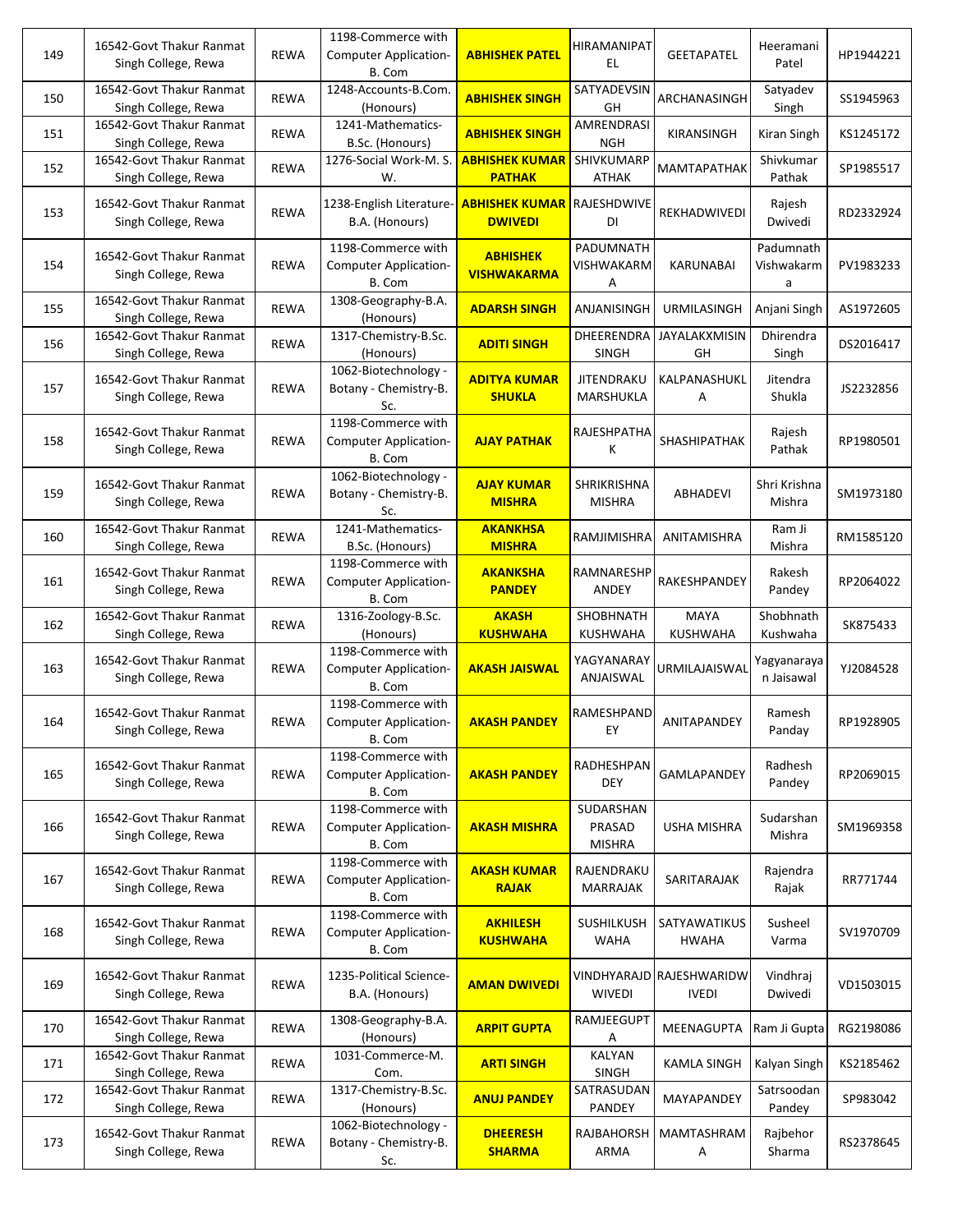| 174 | 16542-Govt Thakur Ranmat<br>Singh College, Rewa | <b>REWA</b> | 1198-Commerce with<br><b>Computer Application-</b><br>B. Com | <b>DEEPAK SINGH</b>                       | BALENDRASIN<br>GH                          | <b>GUDIYASINGH</b>              | Valendr<br>Singh               | VS1984659 |
|-----|-------------------------------------------------|-------------|--------------------------------------------------------------|-------------------------------------------|--------------------------------------------|---------------------------------|--------------------------------|-----------|
| 175 | 16542-Govt Thakur Ranmat<br>Singh College, Rewa | <b>REWA</b> | 1040-Biochemistry-M.<br>Sc.                                  | <b>DEEPIKA MISHRA</b>                     | SUSHILKUMA<br><b>RMISHRA</b>               | KAVITAMISHRA                    | Suseel<br>Mishra               | SM1888557 |
| 176 | 16542-Govt Thakur Ranmat<br>Singh College, Rewa | REWA        | 1315-Botany-B.Sc.<br>(Honours)                               | <b>ANCHAL GUPTA</b>                       | RAMSUSHEEL<br><b>GUPTA</b>                 | ANNPOORNAGU<br><b>PTA</b>       | Ramsushil<br>Gupta             | RG1388205 |
| 177 | 16542-Govt Thakur Ranmat<br>Singh College, Rewa | <b>REWA</b> | 1198-Commerce with<br><b>Computer Application-</b><br>B. Com | <b>DHANANJAY</b><br><b>PRATAP SINGH</b>   | <b>MAHENDRAP</b><br>RATAPSINGH             | SUNITASINGH                     | Mahendra<br>Singh              | MS2019195 |
| 178 | 16542-Govt Thakur Ranmat<br>Singh College, Rewa | <b>REWA</b> | 1248-Accounts-B.Com.<br>(Honours)                            | <b>DHARMENDRA</b><br><b>KUMAR DWIVEDI</b> | OMPRAKASH<br><b>DWIVEDI</b>                | <b>SUMITRADWIVE</b><br>DI       | Omprakash<br>Dwivedi           | OD1984871 |
| 179 | 16542-Govt Thakur Ranmat<br>Singh College, Rewa | <b>REWA</b> | 1198-Commerce with<br><b>Computer Application-</b><br>B. Com | <b>DHEERAJ PANDEY</b>                     | PRAMOD<br><b>KUMAR</b><br>PANDEY           | SATYABHAMA<br>PANDEY            | Pramod<br>Prasad<br>Pandey     | PP1839604 |
| 180 | 16542-Govt Thakur Ranmat<br>Singh College, Rewa | <b>REWA</b> | 1043-Botany-M. Sc.                                           | <b>ANJALI DUBEY</b>                       | RAMSUNDAR<br>SHARMA                        | SANDHYASHAR<br>МA               | RAM<br><b>SUNDAR</b><br>SHARMA | RS1971687 |
| 181 | 16542-Govt Thakur Ranmat<br>Singh College, Rewa | <b>REWA</b> | 1046-Computer Science-<br>M. Sc.                             | <b>ANKIT KUMAR</b><br><b>MISHRA</b>       | KAMLESHPRA<br>SAD                          | <b>GEETA</b>                    | Kamlesh<br>Mishra              | KM2375385 |
| 182 | 16542-Govt Thakur Ranmat<br>Singh College, Rewa | <b>REWA</b> | 1044-Chemistry-M. Sc.                                        | <b>ANKIT TIVARI</b>                       | MANISHTIVAR                                | SHANTITIVARI                    | Manish<br>Tivari               | MT2018629 |
| 183 | 16542-Govt Thakur Ranmat<br>Singh College, Rewa | <b>REWA</b> | 1029-BBA-B. B. A.                                            | <b>AMAR MISHRA</b>                        | SUDARSHAN<br><b>MISHRA</b>                 | <b>USHA MISHRA</b>              | Sudarshan<br>Mishra            | SM1969358 |
| 184 | 16542-Govt Thakur Ranmat<br>Singh College, Rewa | <b>REWA</b> | 1248-Accounts-B.Com.<br>(Honours)                            | <b>ANKUSH PATEL</b>                       | KRISHNAKUM<br>ARPATEL                      | <b>GEETAPATEL</b>               | Gita Patel                     | GP1401654 |
| 185 | 16542-Govt Thakur Ranmat<br>Singh College, Rewa | <b>REWA</b> | 1198-Commerce with<br><b>Computer Application-</b><br>B. Com | <b>AMIT MISHRA</b>                        | <b>VINODMISHR</b><br>Α                     | SANGEETAMISH<br>RA              | Sangeeta<br>Mishra             | SM1942751 |
| 186 | 16542-Govt Thakur Ranmat<br>Singh College, Rewa | <b>REWA</b> | 1318-Geography-M. A.                                         | <b>AMBUJ PANDEY</b>                       | PRABHUDAYA<br>LPANDEY                      | KUMUDPANDEY                     | Prabhu Dayal<br>Pandey         | PP2142302 |
| 187 | 16542-Govt Thakur Ranmat<br>Singh College, Rewa | <b>REWA</b> | 1241-Mathematics-<br>B.Sc. (Honours)                         | <b>AMIT</b><br><b>VISHWAKARMA</b>         | PADUMNATH<br>VISHWAKARM<br>А               | KARUNABAIVISH<br><b>WAKARMA</b> | Padumnath<br>Vishwakarm<br>a   | PV1983233 |
| 188 | 16542-Govt Thakur Ranmat<br>Singh College, Rewa | <b>REWA</b> | 1031-Commerce-M.<br>Com.                                     | <b>AMIT PRAKASH</b><br><b>TIWARI</b>      | <b>DINENDRA</b><br>PRASAD<br><b>TIWARI</b> | SAVITA TIWARI                   | Dinendra<br>Tiwari             | DT2193002 |
| 189 | 16542-Govt Thakur Ranmat<br>Singh College, Rewa | <b>REWA</b> | 1044-Chemistry-M. Sc.                                        | <b>AMRITA TIWARI</b>                      | GANESH                                     | ASHA                            | Ganesh<br>Tiwari               | GT2029032 |
| 190 | 16542-Govt Thakur Ranmat<br>Singh College, Rewa | <b>REWA</b> | 1062-Biotechnology -<br>Botany - Chemistry-B.<br>Sc.         | <b>ANAMIKA GUPTA</b>                      | <b>KESHAVPRAS</b><br><b>ADGUPTA</b>        | SEEMAGUPTA                      | Seema<br>Gupta                 | SG2133127 |
| 191 | 16542-Govt Thakur Ranmat<br>Singh College, Rewa | REWA        | 1276-Social Work-M. S.<br>W.                                 | <b>ANAMIKA SINGH</b>                      | ABHAYRAJSIN<br>GH                          | SARLASINGH                      | Abhay Raj<br>Singh             | AS2044571 |
| 192 | 16542-Govt Thakur Ranmat<br>Singh College, Rewa | <b>REWA</b> | 1276-Social Work-M. S.<br>W.                                 | <b>ANAMIKA TIWARI</b>                     | SACHHITAPRA<br>SADTIWARI                   | KALAWATITIWA<br>RI              | Kalavati<br>Tiwari             | KT2265209 |
| 193 | 16542-Govt Thakur Ranmat<br>Singh College, Rewa | REWA        | 1030-BCA-B. C. A.                                            | <b>ANAND RAJ SINGH</b>                    | <b>DHARMENDR</b><br><b>ASINGH</b>          | SAJITASINGH                     | Dharmendra<br>Singh            | DS899078  |
| 194 | 16542-Govt Thakur Ranmat<br>Singh College, Rewa | REWA        | 1029-BBA-B. B. A.                                            | <b>ANEET KUMAR</b><br><b>YADAV</b>        | JAGDEESHYAD<br>AV                          | VIMLAYADAV                      | Vimla Yadav                    | VY1945765 |
| 195 | 16542-Govt Thakur Ranmat<br>Singh College, Rewa | <b>REWA</b> | 1198-Commerce with<br><b>Computer Application-</b><br>B. Com | <b>ANIL SINGH</b>                         | INDRAPALSIN<br>GH                          | VIMLASINGH                      | <b>Indrpal Singh</b>           | IS1966700 |
| 196 | 16542-Govt Thakur Ranmat<br>Singh College, Rewa | <b>REWA</b> | 1198-Commerce with<br><b>Computer Application-</b><br>B. Com | <b>ANAND NAND</b><br><b>MISHRA</b>        | YOGENDRAMI<br><b>SHRA</b>                  | REKHAMISHRA                     | Yogendra<br>Mishra             | YM2040910 |
| 197 | 16542-Govt Thakur Ranmat<br>Singh College, Rewa | <b>REWA</b> | 1046-Computer Science-<br>M. Sc.                             | <b>ANEETA TIWARI</b>                      | ANILKUMARTI<br><b>WARI</b>                 | YOJNATIWARI                     | anil tiwari                    | AT1704007 |
| 198 | 16542-Govt Thakur Ranmat<br>Singh College, Rewa | REWA        | 1050-Mathematics-M.<br>Sc.                                   | <b>ASHISH KUMAR</b><br><b>AGNIHOTRI</b>   | RAJKARANAG<br><b>NIHOTRI</b>               | ANEETAAGNIHO<br>TRI             | Rajkarn<br>Angnihotri          | RA1981367 |
| 199 | 16542-Govt Thakur Ranmat<br>Singh College, Rewa | REWA        | 1248-Accounts-B.Com.<br>(Honours)                            | <b>ANEESH TIWARI</b>                      | NAGENDRAPR<br>ASADTIWARI                   | RADHATIWARI                     | Nagendra<br>Prasad<br>Tiwari   | NT2373832 |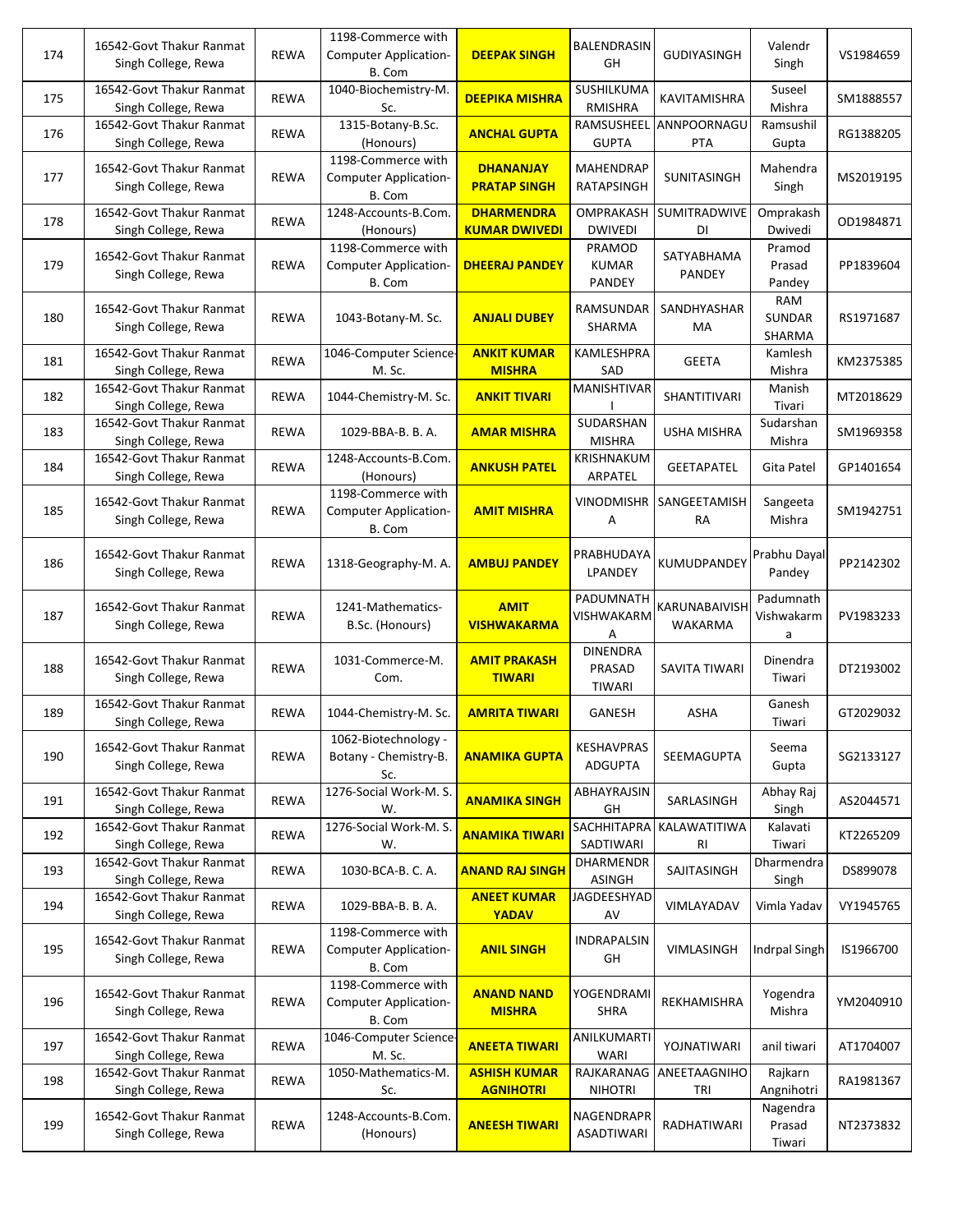| 200 | 16542-Govt Thakur Ranmat<br>Singh College, Rewa | <b>REWA</b> | 1198-Commerce with<br><b>Computer Application-</b><br>B. Com | <b>ANJALI MISHRA</b>                    | <b>RAMSHUSHEE</b><br>LMISHRA              | SAVITAMISHRA                   | Ramshushee<br>I Mishra        | RM2085487  |
|-----|-------------------------------------------------|-------------|--------------------------------------------------------------|-----------------------------------------|-------------------------------------------|--------------------------------|-------------------------------|------------|
| 201 | 16542-Govt Thakur Ranmat<br>Singh College, Rewa | <b>REWA</b> | 1316-Zoology-B.Sc.<br>(Honours)                              | <b>ANJU</b><br><b>VISHWKARMA</b>        | RAMESHKUM<br>ARVISHWKAR<br>MA             | BABYBASANTIVI<br>SHWKARMA      | Ramesh<br>Vishwakarm<br>a     | RV1953380  |
| 202 | 16542-Govt Thakur Ranmat<br>Singh College, Rewa | <b>REWA</b> | 1062-Biotechnology -<br>Botany - Chemistry-B.<br>Sc.         | <b>ANKUSH GUPTA</b>                     | BIRENDRAKU<br><b>MARGUPTA</b>             | SAVITAGUPTA                    | Virendra<br>Kumar<br>Gupta    | VG2370460  |
| 203 | 16542-Govt Thakur Ranmat<br>Singh College, Rewa | <b>REWA</b> | 1198-Commerce with<br><b>Computer Application-</b><br>B. Com | <b>ANJALI TIWARI</b>                    | RANJANLALTI<br>WARI                       | ANJANATIWARI                   | Anjana<br>Tiwari              | AT2029323  |
| 204 | 16542-Govt Thakur Ranmat<br>Singh College, Rewa | <b>REWA</b> | 1317-Chemistry-B.Sc.<br>(Honours)                            | <b>ANKIT DWIVEDI</b>                    | SHUBHKARAN<br><b>DWIVEDI</b>              | SANGEETADWIV<br><b>EDI</b>     | Subhkaran<br>Diwedi           | SD2130438  |
| 205 | 16542-Govt Thakur Ranmat<br>Singh College, Rewa | <b>REWA</b> | 1031-Commerce-M.<br>Com.                                     | <b>ANNU MISHRA</b>                      | <b>ROHANIPRAS</b><br>AD                   | SANTOSH                        | Rohni Prasad                  | RP1940039  |
| 206 | 16542-Govt Thakur Ranmat<br>Singh College, Rewa | <b>REWA</b> | 1062-Biotechnology -<br>Botany - Chemistry-B.<br>Sc.         | <b>ANOOP GUPTA</b>                      | <b>BEERENDRAK</b><br><b>UMARGUPTA</b>     | SAVITAGUPTA                    | Virendra<br>Kumar<br>Gupta    | VG2370460  |
| 207 | 16542-Govt Thakur Ranmat<br>Singh College, Rewa | <b>REWA</b> | 1248-Accounts-B.Com.<br>(Honours)                            | <b>BANDANA</b><br><b>DWIVEDI</b>        | OMPRAKASH<br><b>DWIVEDI</b>               | SUMITRADWIVE<br>DI             | Omprakash<br>Dwivedi          | OD1984871  |
| 208 | 16542-Govt Thakur Ranmat<br>Singh College, Rewa | REWA        | 1316-Zoology-B.Sc.<br>(Honours)                              | <b>ANURAG DWIVEDI</b>                   | SHESHMANID<br><b>WIVEDI</b>               | KAMLESHDWIVE<br>DI             | Sheshmani<br>Dvivedi          | SD1975693  |
| 209 | 16542-Govt Thakur Ranmat<br>Singh College, Rewa | <b>REWA</b> | 1276-Social Work-M. S.<br>W.                                 | <b>ANURAG SHUKLA</b>                    | SANTLAL<br>SHUKLA                         | <b>SUMAN SHUKLA</b>            | Shantlal<br>Shukla            | SS745551   |
| 210 | 16542-Govt Thakur Ranmat<br>Singh College, Rewa | <b>REWA</b> | 1062-Biotechnology -<br>Botany - Chemistry-B.<br>Sc.         | <b>ANURAG SINGH</b>                     | KRISHNANAN<br><b>D SINGH</b>              | PUSHPA SINGH                   | Krshnnand<br>Singh            | KS2386978  |
| 211 | 16542-Govt Thakur Ranmat<br>Singh College, Rewa | <b>REWA</b> | 1062-Biotechnology -<br>Botany - Chemistry-B.<br>Sc.         | <b>CHANDRA</b><br><b>PRAKASH SHUKLA</b> | SUKHANIDHA<br><b>NSHUKLA</b>              | SAVITRISHUKLA                  | Sukhnidhaan<br>Shukla         | SS2039630  |
| 212 | 16542-Govt Thakur Ranmat<br>Singh College, Rewa | <b>REWA</b> | 1248-Accounts-B.Com.<br>(Honours)                            | <b>ARYAN DEV</b><br><b>KUSHWAHA</b>     | RAKESHKUSH<br>WAHA                        | GUDIYAKUSHW<br>AHA             | Rakesh<br>Kushwaha            | RK2377011  |
| 213 | 16542-Govt Thakur Ranmat<br>Singh College, Rewa | <b>REWA</b> | 1062-Biotechnology -<br>Botany - Chemistry-B.<br>Sc.         | <b>ASHISH</b><br><b>KUSHWAHA</b>        | <b>USHWAHA</b>                            | RAMNARESHK SUSHILAKUSHW<br>AHA | Ramnaresh<br>Kushwaha         | RK1113429  |
| 214 | 16542-Govt Thakur Ranmat<br>Singh College, Rewa | <b>REWA</b> | 1198-Commerce with<br><b>Computer Application-</b><br>B. Com | <b>ASHUTOSH</b><br><b>MISHRA</b>        | NARENDRA<br><b>KUMAR</b><br><b>MISHRA</b> | VIMLA MISHRA                   | Narendra<br>Mishra            | NM1985244  |
| 215 | 16542-Govt Thakur Ranmat<br>Singh College, Rewa | <b>REWA</b> | 1241-Mathematics-<br>B.Sc. (Honours)                         | <b>ASHISH KUMAR</b><br><b>TIWARI</b>    | RAMAKANTTI<br><b>WARI</b>                 | MANGALATIWA<br>$\mathsf{RI}$   | Rmakant<br>Tiwari             | RT2166747  |
| 216 | 16542-Govt Thakur Ranmat<br>Singh College, Rewa | <b>REWA</b> | 1029-BBA-B. B. A.                                            | <b>ATHARV TIWARI</b>                    | MANKAMANA<br><b>TIWARI</b>                | SAVITATIWARI                   | Mankamana<br>Prasad<br>Tiwari | MT2396536  |
| 217 | 16542-Govt Thakur Ranmat<br>Singh College, Rewa | <b>REWA</b> | 1062-Biotechnology -<br>Botany - Chemistry-B.<br>Sc.         | <b>ASHISH SHARMA</b>                    | RAMNARESHS<br><b>HARMA</b>                | MADHUSHARM<br>Α                | Ramnaresh<br>Shrama           | RS33680101 |
| 218 | 16542-Govt Thakur Ranmat<br>Singh College, Rewa | REWA        | 1248-Accounts-B.Com.<br>(Honours)                            | <b>ASHUTOSH</b><br><b>MISHRA</b>        | <b>DAMODARPR</b><br>ASADMISHRA            | <b>SHANTIDEVI</b>              | Shanti<br>Mishra              | SM1989533  |
| 219 | 16542-Govt Thakur Ranmat<br>Singh College, Rewa | <b>REWA</b> | 1046-Computer Science-<br>M. Sc.                             | <b>ASHUTOSH</b><br><b>PANDEY</b>        | <b>BHUPENDRAP</b><br>ANDEY                | <b>UMAPANDEY</b>               | Bhupendra<br>Pandey           | BP2011799  |
| 220 | 16542-Govt Thakur Ranmat<br>Singh College, Rewa | <b>REWA</b> | 1042-Biotechnology-M.<br>Sc.                                 | <b>ATITHI PANDEY</b>                    | KRISHNAKUM<br>ARPANDEY                    | VIMALESHPAND<br>EY             | Bimlesh<br>Panday             | BP1959353  |
| 221 | 16542-Govt Thakur Ranmat<br>Singh College, Rewa | REWA        | 1031-Commerce-M.<br>Com.                                     | <b>BHARTI SHARMA</b>                    | HANSRAJSHA<br>RMA                         | NEESHASHARM<br>Α               | HANSRAJ<br>SHARMA             | HS2218716  |
| 222 | 16542-Govt Thakur Ranmat<br>Singh College, Rewa | <b>REWA</b> | 1198-Commerce with<br>Computer Application-<br>B. Com        | <b>BIPIN TIWARI</b>                     | RAMAVTARTI<br><b>WARI</b>                 | MEENATIWARI                    | Ramavatar<br>Tiwari           | RT1999273  |
| 223 | 16542-Govt Thakur Ranmat<br>Singh College, Rewa | <b>REWA</b> | 1276-Social Work-M. S.<br>W.                                 | <b>BHARTI MISHRA</b>                    | RAMANUJMIS<br><b>HRA</b>                  | SHAKUNTALAMI<br><b>SHRA</b>    | Sakuntala<br>Mishra           | SM2262947  |
| 224 | 16542-Govt Thakur Ranmat<br>Singh College, Rewa | <b>REWA</b> | 1030-BCA-B. C. A.                                            | <b>BRIJENDRA SINGH</b>                  | <b>VINOD</b><br><b>BAHADUR</b><br>SINGH   | SANDHYA<br><b>SINGH</b>        | Vinod Singh                   | VS88760401 |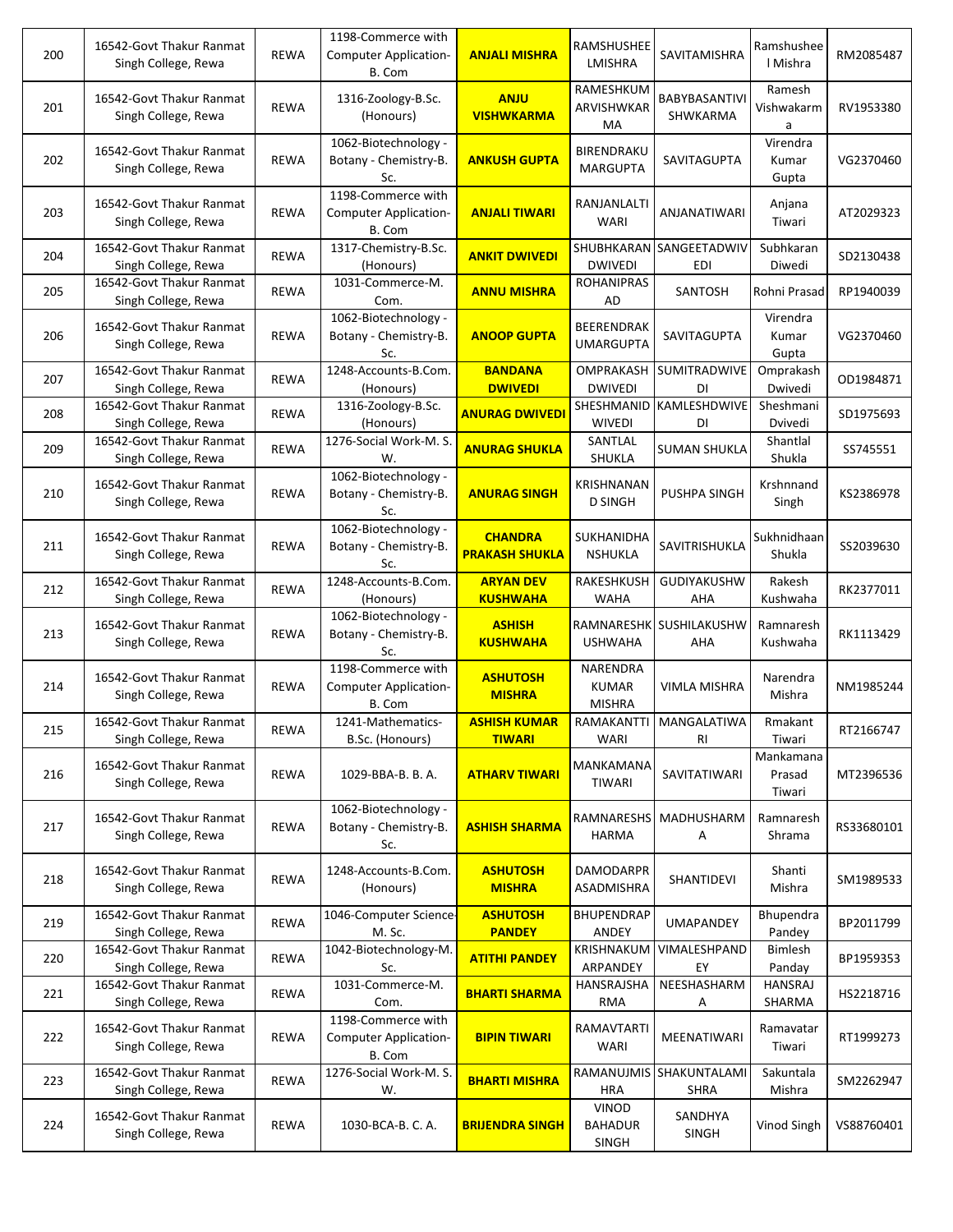| 225 | 16542-Govt Thakur Ranmat<br>Singh College, Rewa | <b>REWA</b> | 1062-Biotechnology -<br>Botany - Chemistry-B.<br>Sc.         | <b>CHHAYA JAISAWAL</b>                    | MANGLESHW<br>ARPDJAISAWA<br>L              | MOHANIJAISAW Mangleswer<br>AL  | Jaiswal                          | MJ1069675  |
|-----|-------------------------------------------------|-------------|--------------------------------------------------------------|-------------------------------------------|--------------------------------------------|--------------------------------|----------------------------------|------------|
| 226 | 16542-Govt Thakur Ranmat<br>Singh College, Rewa | <b>REWA</b> | 1198-Commerce with<br><b>Computer Application-</b><br>B. Com | <b>DEEPCHANDRA</b><br><b>KACHER</b>       | SANTOSH<br><b>KACHER</b>                   | ANITAKACHER                    | santosh<br>kacher                | SK2404840  |
| 227 | 16542-Govt Thakur Ranmat<br>Singh College, Rewa | <b>REWA</b> | 1249-B. Lib.-B. Lib                                          | <b>DHARVENDRA</b><br><b>KUMAR DWIVEDI</b> | CHANDRA<br><b>PRATAP</b><br><b>DWIVEDI</b> | SIYA DULARI                    | Santosh<br>Kumar<br>Dwivedi      | SD2089778  |
| 228 | 16542-Govt Thakur Ranmat<br>Singh College, Rewa | <b>REWA</b> | 1276-Social Work-M. S.<br>W.                                 | <b>DURGA GUPTA</b>                        | KANHAIYALAL<br><b>GUPTA</b>                | INDRAKALIGUPT<br>А             | Indrakalee<br>Gupta              | IG2130463  |
| 229 | 16542-Govt Thakur Ranmat<br>Singh College, Rewa | <b>REWA</b> | 1085-Botany -<br>Chemistry - Zoology-B.<br>Sc.               | <b>DHEERENDRA</b><br><b>SINGH LODHI</b>   | RAMBHAJANS<br><b>INGHLODHI</b>             | SHAKUNTLASIN<br><b>GHLODHI</b> | rambhajan<br>singh lodhi         | RL79780101 |
| 230 | 16542-Govt Thakur Ranmat<br>Singh College, Rewa | <b>REWA</b> | 1062-Biotechnology -<br>Botany - Chemistry-B.<br>Sc.         | <b>DIKSHA DWIVEDI</b>                     | DIVAKARDWI<br><b>VEDI</b>                  | MAYADWIVEDI                    | Diwakar<br>Prasad<br>Dwivedi     | DD2225396  |
| 231 | 16542-Govt Thakur Ranmat<br>Singh College, Rewa | <b>REWA</b> | 1315-Botany-B.Sc.<br>(Honours)                               | <b>DURGESH KUMAR</b><br><b>PAL</b>        | <b>UMASHARAN</b><br>PAL                    | RAJKALIPAL                     | Ush Saran                        | US08690101 |
| 232 | 16542-Govt Thakur Ranmat<br>Singh College, Rewa | <b>REWA</b> | 1276-Social Work-M. S.<br>W.                                 | <b>DIVYANI SHUKLA</b>                     | MANOJSHUKL<br>Α                            | CHANDRAVATIS<br><b>HUKLA</b>   | Manoj<br>Shukla                  | MS2379188  |
| 233 | 16542-Govt Thakur Ranmat<br>Singh College, Rewa | REWA        | 1029-BBA-B. B. A.                                            | <b>DIVYANSHU</b><br><b>SHUKLA</b>         | RAVISHANKAR<br>SHUKLA                      | SHYAMASHUKL<br>А               | Shyama<br>Shukla                 | SS1932066  |
| 234 | 16542-Govt Thakur Ranmat<br>Singh College, Rewa | <b>REWA</b> | 1318-Geography-M. A.                                         | <b>FIZA BEE</b>                           | SOHWANKHA<br>N                             | JABIYABEE                      | Sohwan<br>Khan                   | SK1702907  |
| 235 | 16542-Govt Thakur Ranmat<br>Singh College, Rewa | <b>REWA</b> | 1044-Chemistry-M. Sc.                                        | <b>GAURAV KUMAR</b><br><b>VISWAKARMA</b>  | <b>CHHOTELAL</b>                           | CHANDRAVATI                    | Chandravati<br>Vishawakara<br>ma | CV1084771  |
| 236 | 16542-Govt Thakur Ranmat<br>Singh College, Rewa | <b>REWA</b> | 1232-Economics-B.A.<br>(Honours)                             | <b>GAURAV SINGH</b>                       | RAMNARESHS<br><b>INGH</b>                  | URMILASINGH                    | Ramnaresh<br>Signh               | RS2016957  |
| 237 | 16542-Govt Thakur Ranmat<br>Singh College, Rewa | <b>REWA</b> | 1308-Geography-B.A.<br>(Honours)                             | <b>JAGDATT SHUKLA</b>                     | ANILSHUKLA                                 | PUSHPASHUKLA                   | Anil Kumar<br>Shukla             | AS1461712  |
| 238 | 16542-Govt Thakur Ranmat<br>Singh College, Rewa | <b>REWA</b> | 1198-Commerce with<br><b>Computer Application-</b><br>B. Com | <b>GYANAY</b><br><b>AGNIHOTRI</b>         | GYANENDRAA<br><b>GNIHOTRI</b>              | SUNITAAGNIHO<br>TRI            | Sunita Devi<br>Agnihotri         | SA2387170  |
| 239 | 16542-Govt Thakur Ranmat<br>Singh College, Rewa | <b>REWA</b> | 1029-BBA-B. B. A.                                            | <b>HARIOM SINGH</b>                       | <b>AJAYSINGH</b>                           | ASHASINGH                      | Ajay Singh                       | AS2011192  |
| 240 | 16542-Govt Thakur Ranmat<br>Singh College, Rewa | <b>REWA</b> | 1198-Commerce with<br><b>Computer Application-</b><br>B. Com | <b>HIMANSHU</b><br><b>MISHRA</b>          | PRADEEPMIS<br><b>HRA</b>                   | KARUNAMISHR<br>А               | Pradeep<br>Mishra                | PM2046812  |
| 241 | 16542-Govt Thakur Ranmat<br>Singh College, Rewa | <b>REWA</b> | 1029-BBA-B. B. A.                                            | <b>HARIOM MISHRA</b>                      | RAMJEEMISH<br>RA                           | ANITAMISHRA                    | Ram Ji<br>Mishra                 | RM1585120  |
| 242 | 16542-Govt Thakur Ranmat<br>Singh College, Rewa | <b>REWA</b> | 1029-BBA-B. B. A.                                            | <b>HARSH SINGH</b>                        | <b>VINODSINGH</b>                          | KAVITASINGH                    | Vinod Kumar<br>Singh             | VS1973478  |
| 243 | 16542-Govt Thakur Ranmat<br>Singh College, Rewa | <b>REWA</b> | 1317-Chemistry-B.Sc.<br>(Honours)                            | <b>KANCHAN SHUKLA</b>                     | GAYASHANKA<br><b>RSHUKLA</b>               | ARTISHUKLA                     | GAYA<br><b>SANKAR</b><br>SHUKALA | GS48740707 |
| 244 | 16542-Govt Thakur Ranmat<br>Singh College, Rewa | <b>REWA</b> | 1062-Biotechnology -<br>Botany - Chemistry-B.<br>Sc.         | <b>KOMAL KUMAR</b><br><b>GUPTA</b>        | SHOBHNATHG<br><b>UPTA</b>                  | <b>URMILADEVI</b>              | Shomnath<br>Gupta                | SG1947341  |
| 246 | 16542-Govt Thakur Ranmat<br>Singh College, Rewa | <b>REWA</b> | 1062-Biotechnology -<br>Botany - Chemistry-B.<br>Sc.         | <b>KANCHAN PATEL</b>                      | <b>MAHENDRAP</b><br>RASADPATEL             | SUNITAPATEL                    | Mahednra<br>Patel                | MP1922199  |
| 247 | 16542-Govt Thakur Ranmat<br>Singh College, Rewa | REWA        | 1046-Computer Science-<br>M. Sc.                             | <b>KRISHN GOPAL</b><br><b>MISHRA</b>      | RAMESHKUM<br>ARMISHRA                      | NIRMALADEVIM<br><b>ISHRA</b>   | Ramesh<br>Kumar<br>Mishra        | RM2149634  |
| 248 | 16542-Govt Thakur Ranmat<br>Singh College, Rewa | <b>REWA</b> | 1056-Zoology-M. Sc.                                          | <b>NAMITA TRIPATHI</b>                    | GAYAPRASAD<br>TRIPATHI                     | SARALATRIPATH                  | Gya Prasad<br>Treepathi          | GT25760630 |
| 249 | 16542-Govt Thakur Ranmat<br>Singh College, Rewa | REWA        | 1303-Sanskrit-B.A.<br>(Honours)                              | <b>ISHIKA TIWARI</b>                      | ANILTIWARI                                 | <b>MAMTATIWARI</b>             | Anil Tiwari                      | AT1968314  |
| 250 | 16542-Govt Thakur Ranmat<br>Singh College, Rewa | <b>REWA</b> | 1315-Botany-B.Sc.<br>(Honours)                               | <b>NAGENDRA KORI</b>                      | SAILENDRAKO<br>RI                          | SHANTIKORI                     | Sailendr Kori                    | SK2003979  |
| 251 | 16542-Govt Thakur Ranmat<br>Singh College, Rewa | REWA        | 1276-Social Work-M. S.<br>W.                                 | <b>ISNEHA DWIVEDI</b>                     | <b>CHAKRADHAR</b><br><b>DWIVEDI</b>        | SAVITRIDWIVED                  | Chakdhar<br>Dwivedi              | CD1978720  |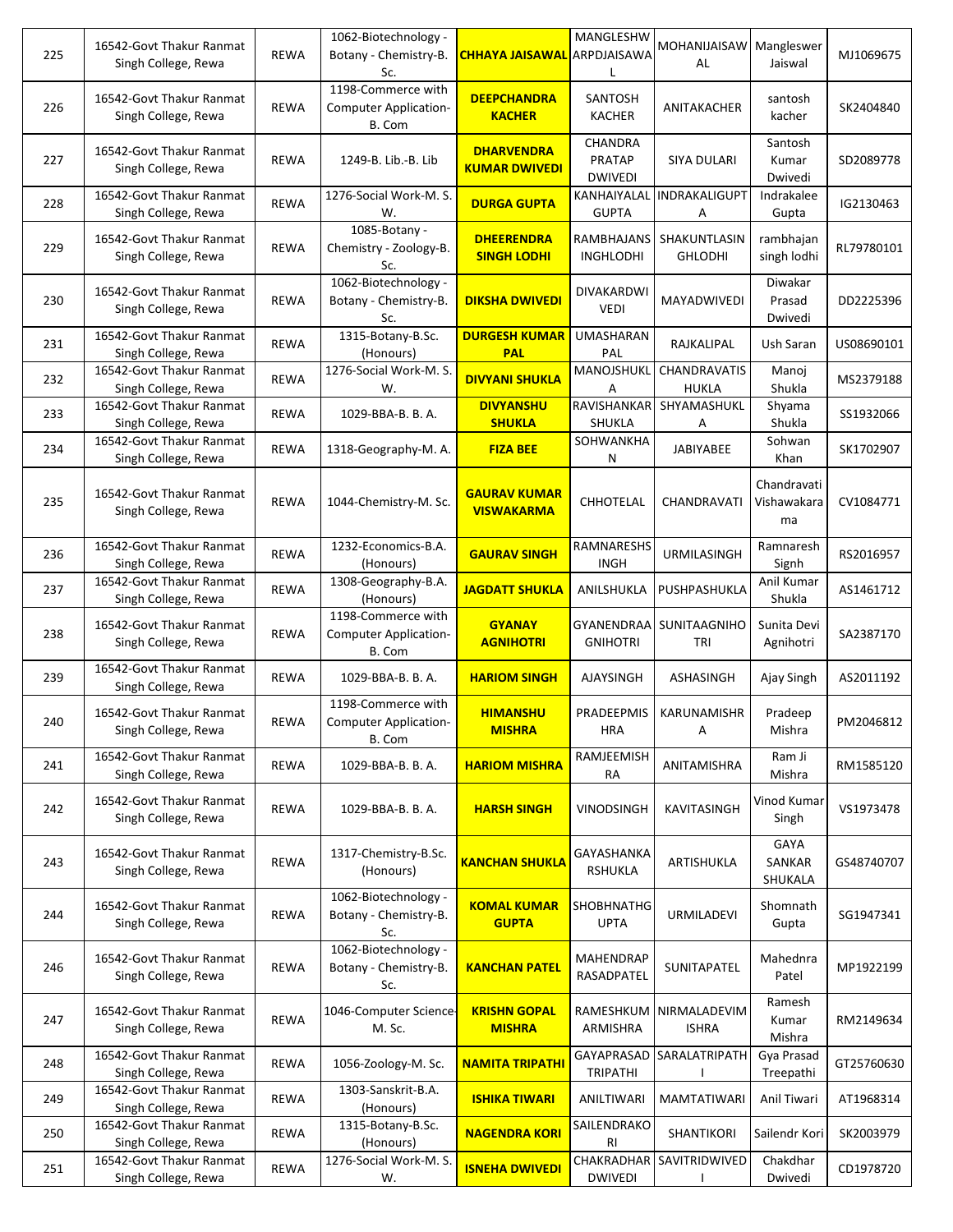| 252 | 16542-Govt Thakur Ranmat<br>Singh College, Rewa | <b>REWA</b> | 1198-Commerce with<br><b>Computer Application-</b><br>B. Com | <b>NILENDRA</b><br><b>DWIVEDI</b>         | RAVENDRAD<br><b>WIVEDI</b>                        | <b>GEETADWIVEDI</b>                      | Ravendra<br>Dwivedi      | RD2016043  |
|-----|-------------------------------------------------|-------------|--------------------------------------------------------------|-------------------------------------------|---------------------------------------------------|------------------------------------------|--------------------------|------------|
| 253 | 16542-Govt Thakur Ranmat<br>Singh College, Rewa | <b>REWA</b> | 1241-Mathematics-<br>B.Sc. (Honours)                         | <mark>KIRAN KUSHWAHA</mark>               | <b>WAHA</b>                                       | SUSHEELKUSH SATYAVATIKUSH<br><b>WAHA</b> | Susheel<br>Varma         | SV1970709  |
| 254 | 16542-Govt Thakur Ranmat<br>Singh College, Rewa | <b>REWA</b> | 1248-Accounts-B.Com.<br>(Honours)                            | <b>GAURAV MISHRA</b>                      | SATISHMISHR<br>Α                                  | <b>SEEMAMISHRA</b>                       | Satish<br>Mishra         | SM1996809  |
| 255 | 16542-Govt Thakur Ranmat<br>Singh College, Rewa | <b>REWA</b> | 1248-Accounts-B.Com.<br>(Honours)                            | <b>HIMANSHU</b><br><b>DWIVEDI</b>         | NAGENDRAPR<br><b>ASADDWIVEDI</b>                  | <b>MAYADWIVEDI</b>                       | Nagendra<br>Dwivedi      | ND1965693  |
| 256 | 16542-Govt Thakur Ranmat<br>Singh College, Rewa | <b>REWA</b> | 1062-Biotechnology -<br>Botany - Chemistry-B.<br>Sc.         | <b>JAGRITI TIWARI</b>                     | VIRENDRAKU<br><b>MARTIWARI</b>                    | SARITATIWARI                             | Virendra<br>Tiwari       | VT1404699  |
| 257 | 16542-Govt Thakur Ranmat<br>Singh College, Rewa | <b>REWA</b> | 1248-Accounts-B.Com.<br>(Honours)                            | <u>JAY KISHAN SINGH</u>                   | RAMESHSING<br>н                                   | RAJMANISINGH                             | Rajmani<br>Singh         | RS1990378  |
| 258 | 16542-Govt Thakur Ranmat<br>Singh College, Rewa | <b>REWA</b> | 1248-Accounts-B.Com.<br>(Honours)                            | <b>JAY KUMAR</b><br><b>GUPTA</b>          | SUNILKUMAR<br><b>GUPTA</b>                        | <b>JYOTIGUPTA</b>                        | Jyoti Gupta              | JG2350177  |
| 259 | 16542-Govt Thakur Ranmat<br>Singh College, Rewa | <b>REWA</b> | 1062-Biotechnology -<br>Botany - Chemistry-B.<br>Sc.         | <b>KRITI KEWAT</b>                        | ANILKEWAT                                         | <b>UMADEVI</b>                           | Anil Kewat               | AK2387381  |
| 260 | 16542-Govt Thakur Ranmat<br>Singh College, Rewa | <b>REWA</b> | 1029-BBA-B. B. A.                                            | <b>JITENDRA SAKET</b>                     |                                                   | JIVANLALSAKE CHANDRAWATIS<br>AKET        | Jeevan Lal<br>Saket      | JL780847   |
| 261 | 16542-Govt Thakur Ranmat<br>Singh College, Rewa | <b>REWA</b> | 1198-Commerce with<br><b>Computer Application-</b><br>B. Com | <b>JYOTI DWIVEDI</b>                      | <b>VIRENDRA</b><br><b>KUMAR</b><br><b>DWIVEDI</b> | SEEMA DWIVEDI                            | Veerendra<br>Dwivedi     | VD1184258  |
| 262 | 16542-Govt Thakur Ranmat<br>Singh College, Rewa | <b>REWA</b> | 1316-Zoology-B.Sc.<br>(Honours)                              | <b>JAYA UPADHYAY</b>                      | SHIVKUMAR                                         | SUSHILADEVI                              | Shiv<br>Upaadhyay        | SU2058005  |
| 263 | 16542-Govt Thakur Ranmat<br>Singh College, Rewa | <b>REWA</b> | 1317-Chemistry-B.Sc.<br>(Honours)                            | <b>JYOTI BANSAL</b>                       | <b>DINESHBANSA</b>                                | GULBASIYABAN<br>SAL                      | dinesh Basor             | DB76750101 |
| 264 | 16542-Govt Thakur Ranmat<br>Singh College, Rewa | <b>REWA</b> | 1031-Commerce-M.<br>Com.                                     | <b>JYOTI WALA</b><br><b>CHATURVEDI</b>    | ARUN KUMAR<br>CHATURVEDI                          | SAVITRI<br><b>CHATURVEDI</b>             | Arun Kumar<br>Chaturvedi | AC1079581  |
| 265 | 16542-Govt Thakur Ranmat<br>Singh College, Rewa | <b>REWA</b> | 1316-Zoology-B.Sc.<br>(Honours)                              | <b>KAJAL SINGH</b>                        | <b>JITENDRASING</b><br>н                          | URMILASINGH                              | Narendra<br>Singh        | NS2010583  |
| 266 | 16542-Govt Thakur Ranmat<br>Singh College, Rewa | <b>REWA</b> | 1276-Social Work-M. S.<br>W.                                 | <b>KALPANA SHUKLA</b>                     | PUSHPENDRA<br>SHUKLA                              | KAMLASHUKLA                              | Puspendra<br>Shukla      | PS931684   |
| 267 | 16542-Govt Thakur Ranmat<br>Singh College, Rewa | <b>REWA</b> | 1062-Biotechnology -<br>Botany - Chemistry-B.<br>Sc.         | <b>KALPANA</b><br><b>KUSHWAHA</b>         | <b>SURESH</b><br><b>KUSHWAHA</b>                  | <b>SUNITA</b><br><b>KUSHWAHA</b>         | Ramsuresh<br>Kushvaha    | RK1503046  |
| 268 | 16542-Govt Thakur Ranmat<br>Singh College, Rewa | REWA        | 1050-Mathematics-M.<br>Sc.                                   | <b>KAMAL NAYAN</b><br><b>SHUKLA</b>       | RAVINDRAKU<br>MARSHUKLA                           | SAVITASHUKLA                             | Ravind<br>Kumar          | RK2231165  |
| 269 | 16542-Govt Thakur Ranmat<br>Singh College, Rewa | <b>REWA</b> | 1062-Biotechnology -<br>Botany - Chemistry-B.<br>Sc.         | <b>KAPIDHVAJ</b><br><b>MISHRA</b>         | MAHESHWAR<br><b>MISHRA</b>                        | CHANDRPRABH<br>Α                         | Maheshvar<br>Mishraa     | MM1978950  |
| 270 | 16542-Govt Thakur Ranmat<br>Singh College, Rewa | <b>REWA</b> | 1044-Chemistry-M. Sc.                                        | <b>KOMAL MISHRA</b>                       | HAREESHKUM<br>ARMISHRA                            | PRATIBHAMISH<br>RA                       | Harish<br>Mishra         | HM1975422  |
| 271 | 16542-Govt Thakur Ranmat<br>Singh College, Rewa | <b>REWA</b> | 1031-Commerce-M.<br>Com.                                     | <b>KHUSHBU TIWARI</b>                     | SUSHILKUMA<br>RTIWARI                             | MAMTATIWARI Sushil Tiwari                |                          | ST1992071  |
| 272 | 16542-Govt Thakur Ranmat<br>Singh College, Rewa | <b>REWA</b> | 1198-Commerce with<br><b>Computer Application-</b><br>B. Com | <b>MANSI SINGH</b><br><b>GAHARWAR</b>     | <b>BIRENDRAPRA</b><br><b>TAPSINGH</b>             | LALITASINGH                              | Beerendra<br>Singh       | BS2381853  |
| 273 | 16542-Govt Thakur Ranmat<br>Singh College, Rewa | REWA        | 1241-Mathematics-<br>B.Sc. (Honours)                         | <b>KRIPA SINGH</b>                        | GYANENDRA<br>SINGH                                | POONAMSINGH                              | Gyanendra<br>Singh       | GS2332202  |
| 274 | 16542-Govt Thakur Ranmat<br>Singh College, Rewa | REWA        | 1241-Mathematics-<br>B.Sc. (Honours)                         | <b>KULDEEP SINGH</b>                      | DIWAKARSIN<br>GH                                  | RAMASINGH                                | Diwakar<br>Singh         | DS869247   |
| 275 | 16542-Govt Thakur Ranmat<br>Singh College, Rewa | REWA        | 1006-English-M. A.                                           | <b>LALITA SINGH</b>                       | RAMPATISING<br>H                                  | GAYATRISINGH                             | Raghuraj<br>Singh        | RS1940674  |
| 276 | 16542-Govt Thakur Ranmat<br>Singh College, Rewa | <b>REWA</b> | 1062-Biotechnology -<br>Botany - Chemistry-B.<br>Sc.         | <b>MAHIMA GUPTA</b>                       | RAMPALGUPT<br>Α                                   | PUSPAGUPTA                               | Rampal<br>Gupta          | RG2160989  |
| 277 | 16542-Govt Thakur Ranmat<br>Singh College, Rewa | REWA        | 1308-Geography-B.A.<br>(Honours)                             | <b>MANISH GUPTA</b>                       | PHOOLCHAND<br><b>RAGUPTA</b>                      | SUNEETAGUPTA                             | Phulchand<br>Gupta       | PG1986264  |
| 278 | 16542-Govt Thakur Ranmat<br>Singh College, Rewa | <b>REWA</b> | 1029-BBA-B. B. A.                                            | <b>MANISH KUMAR</b><br><b>VISHWAKARMA</b> | KAUSHALPRA<br>SADVISHWAK<br>ARMA                  | KIRANVISHWAK<br>ARMA                     | Koushal<br>Vishvkarma    | KV1996051  |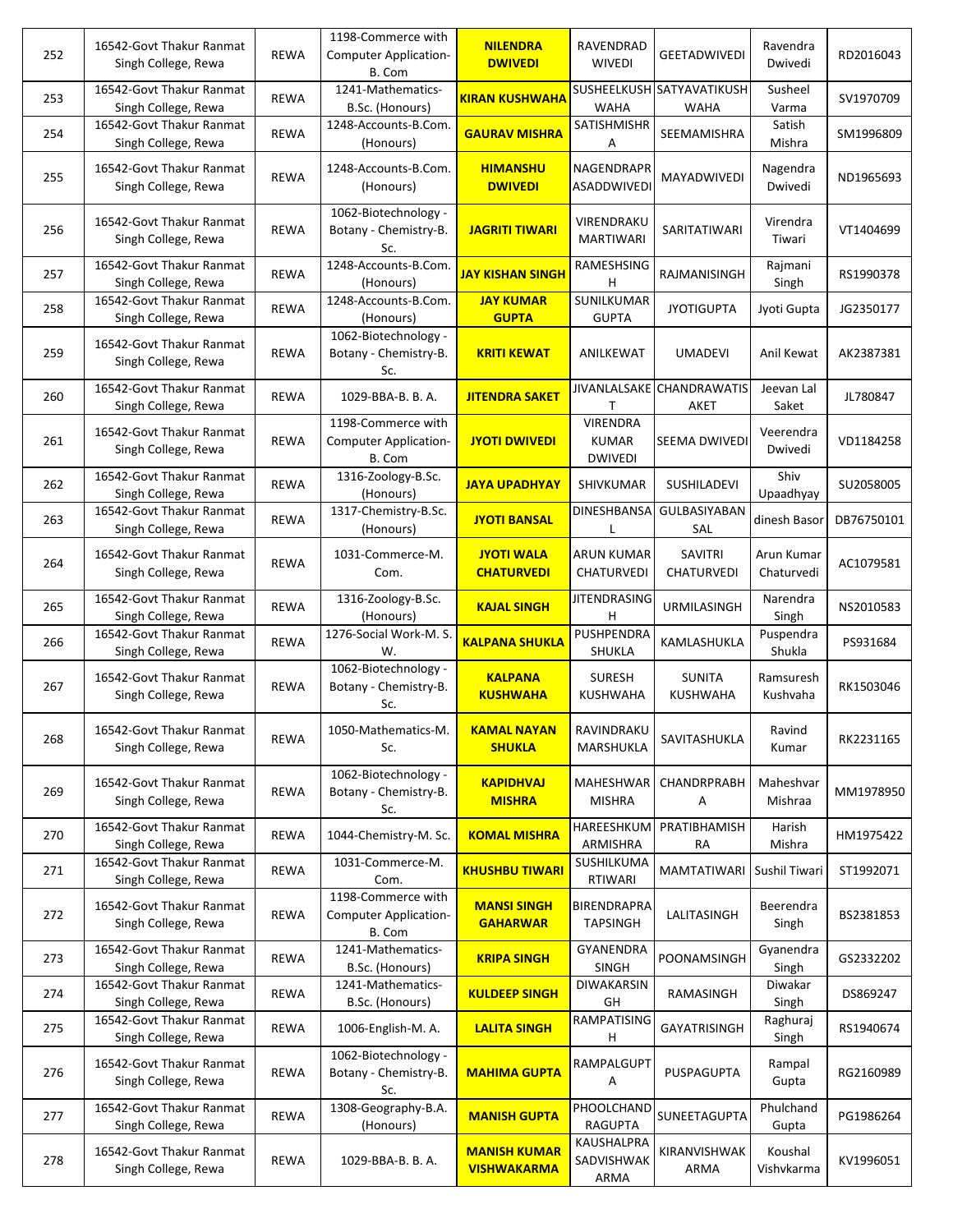| 279 | 16542-Govt Thakur Ranmat<br>Singh College, Rewa | <b>REWA</b> | 1046-Computer Science-<br>M. Sc.                             | <b>MANORAMA</b><br><b>MISHRA</b>        | SIDHESHWAR<br>PRASADMISH<br><b>RA</b> | <b>GULABKALIMISH</b><br>RA              | Gulab Kali<br>Mishra        | GM2380276 |
|-----|-------------------------------------------------|-------------|--------------------------------------------------------------|-----------------------------------------|---------------------------------------|-----------------------------------------|-----------------------------|-----------|
| 280 | 16542-Govt Thakur Ranmat<br>Singh College, Rewa | <b>REWA</b> | 1029-BBA-B. B. A.                                            | <b>MAYANK SHUKLA</b>                    | <b>UMESHSHUKL</b><br>А                | SAVITASHUKLA                            | Umesh<br>Shukla             | US1353823 |
| 281 | 16542-Govt Thakur Ranmat<br>Singh College, Rewa | <b>REWA</b> | 1248-Accounts-B.Com.<br>(Honours)                            | <b>MANSI SEN</b>                        | RAMNATHSEN                            | KUSUMSEN                                | Ramnath<br>Sen              | RS1951803 |
| 282 | 16542-Govt Thakur Ranmat<br>Singh College, Rewa | <b>REWA</b> | 1276-Social Work-M. S.<br>W.                                 | <b>NIHALI</b><br><b>CHAURASIYA</b>      | RAMASHANK<br>ARCHAURASIY<br>А         | URMILACHAURA<br><b>SIYA</b>             | Ramashanka<br>r Chaurasiya  | RC1947769 |
| 283 | 16542-Govt Thakur Ranmat<br>Singh College, Rewa | <b>REWA</b> | 1276-Social Work-M. S.<br>W.                                 | <b>NEETU SHUKLA</b>                     | <b>DEVNATH</b><br>SHUKLA              | <b>RAJ KUMARI</b><br>SHUKLA             | Devanath<br>Shukla          | DS958917  |
| 284 | 16542-Govt Thakur Ranmat<br>Singh College, Rewa | <b>REWA</b> | 1198-Commerce with<br><b>Computer Application-</b><br>B. Com | <b>MUKESH KUMAR</b><br><b>PANDEY</b>    | SANTKUMARP<br>ANDEY                   | RAMAPANDEY                              | Sant Kumar<br>Pandey        | SP2090488 |
| 285 | 16542-Govt Thakur Ranmat<br>Singh College, Rewa | <b>REWA</b> | 1235-Political Science-<br>B.A. (Honours)                    | <b>SHALINI TRIPATHI</b>                 | PATHI                                 | DEVENDRATRI   SUNITATRIPATH             | Devendra<br>Tripathi        | DT2073904 |
| 286 | 16542-Govt Thakur Ranmat<br>Singh College, Rewa | <b>REWA</b> | 1234-History-B.A.<br>(Honours)                               | <b>SUBHAM SINGH</b>                     | SANJAYSINGH                           | CHANCHALSING<br>н                       | Sanjay Singh                | SS2351727 |
| 287 | 16542-Govt Thakur Ranmat<br>Singh College, Rewa | <b>REWA</b> | 1062-Biotechnology -<br>Botany - Chemistry-B.<br>Sc.         | <mark>ABHISHEK PANDEY</mark>            | SURSARIPRAS<br>ADPANDEY               | MAMTAPANDEY                             | Sursari<br>Prasad<br>Panday | SP2431754 |
| 288 | 16542-Govt Thakur Ranmat<br>Singh College, Rewa | <b>REWA</b> | 1005-Economics-M. A.                                         | <b>NIDHI MISHRA</b>                     | RAJENDRAPR<br>ASADMISHRA              | ANJANAMISHRA                            | Rajendra<br>Mishra          | RM2089923 |
| 289 | 16542-Govt Thakur Ranmat<br>Singh College, Rewa | <b>REWA</b> | 1044-Chemistry-M. Sc.                                        | YOGESH DWIVEDI                          | RAGHVENDRA<br><b>DWIVEDI</b>          | SRIDEVIDWIVED                           | Raghvendra<br>Dwivedi       | RD1350932 |
| 290 | 16542-Govt Thakur Ranmat<br>Singh College, Rewa | <b>REWA</b> | 1042-Biotechnology-M.<br>Sc.                                 | YOGITA GAUTAM                           | AMAR<br><b>BAHADUR</b><br>GAUTAM      | AMRESH<br><b>GAUTAM</b>                 | Amar<br>Bhadur<br>Goutam    | AG1074219 |
| 291 | 16542-Govt Thakur Ranmat<br>Singh College, Rewa | <b>REWA</b> | 1232-Economics-B.A.<br>(Honours)                             | <b>TRIPATI MISHRA</b>                   | <b>MAHENDRAP</b><br>RASADMISHR<br>A   | SANTOSHEEMIS<br><b>HRA</b>              | Mahendra<br>Mishra          | MM1952019 |
| 292 | 16542-Govt Thakur Ranmat<br>Singh College, Rewa | <b>REWA</b> | 1062-Biotechnology -<br>Botany - Chemistry-B.<br>Sc.         | <b>TANUJA SINGH</b><br><b>GAHARWAR</b>  | <b>INDRABAHAD</b><br><b>URSINGH</b>   | SATYABHAMASI<br><b>NGH</b>              | Indra<br>Bahadur<br>Singh   | IS1963401 |
| 293 | 16542-Govt Thakur Ranmat<br>Singh College, Rewa | <b>REWA</b> | 1318-Geography-M. A.                                         | <b>UDAY GUPTA</b>                       | <b>ASHOKGUPTA</b>                     | RADHAGUPTA                              | Radha Gupta                 | RG2373965 |
| 294 | 16542-Govt Thakur Ranmat<br>Singh College, Rewa | <b>REWA</b> | 1030-BCA-B. C. A.                                            | <b>VISHNU SINGH</b>                     | RAVIKARANSI<br><b>NGH</b>             | NEETASINGH                              | Raweekaran<br>Singh         | RS2011191 |
| 295 | 16542-Govt Thakur Ranmat<br>Singh College, Rewa | <b>REWA</b> | 1046-Computer Science-<br>M. Sc.                             | <b>VIKASH KUMAR</b><br><b>KARPENTAR</b> | <b>RAM JEE</b>                        | <b>GUJRA TIYA</b>                       | Ramji Badhai                | RB1941831 |
| 296 | 16542-Govt Thakur Ranmat<br>Singh College, Rewa | <b>REWA</b> | 1005-Economics-M. A.                                         | <b>SAKSHI MISHRA</b>                    | ASHOKKUMA<br>RMISHRA                  | ROHANIDEVIMIS Ashok Kumar<br><b>HRA</b> | Mishra                      | AM2013561 |
| 297 | 16542-Govt Thakur Ranmat<br>Singh College, Rewa | <b>REWA</b> | 1062-Biotechnology -<br>Botany - Chemistry-B.<br>Sc.         | <b>SANDHYA PATEL</b>                    | RAMYASHPAT<br>EL.                     | REKHAPATEL                              | Ramyas<br>Patel             | RP1967526 |
| 298 | 16542-Govt Thakur Ranmat<br>Singh College, Rewa | <b>REWA</b> | 1029-BBA-B. B. A.                                            | <b>SATYAM MISHRA</b>                    | <b>BRIJESHMISH</b><br>RA              | <b>GEETAMISHRA</b>                      | <b>Brijesh</b><br>Mishra    | BM1956844 |
| 299 | 16542-Govt Thakur Ranmat<br>Singh College, Rewa | REWA        | 1018-Political Science-<br>M. A.                             | <b>SATYAM MISHRA</b>                    | <b>UMESHMISHR</b><br>Α                | KAVITAMISHRA                            | Umesh<br>Mishra             | UM1982107 |
| 300 | 16542-Govt Thakur Ranmat<br>Singh College, Rewa | <b>REWA</b> | 1062-Biotechnology -<br>Botany - Chemistry-B.<br>Sc.         | <b>SAPNA PATEL</b>                      | RAMYASHPAT<br>EL.                     | REKHAPATEL                              | Ramyas<br>Patel             | RP1967526 |
| 301 | 16542-Govt Thakur Ranmat<br>Singh College, Rewa | <b>REWA</b> | 1062-Biotechnology -<br>Botany - Chemistry-B.<br>Sc.         | <b>SANDEEP SAINI</b>                    | CHHOTELALSA<br>INI                    | GUDIYADEVI                              | Gudiya<br>Badoliya          | GB2364197 |
| 302 | 16542-Govt Thakur Ranmat<br>Singh College, Rewa | <b>REWA</b> | 1029-BBA-B. B. A.                                            | <b>SHIVANG</b><br><b>VISHWAKARMA</b>    | KASHIVISHWA<br>KARMA                  | ASHA                                    | Kashi Prasad<br>Vishvakrama | KV1983246 |
| 303 | 16542-Govt Thakur Ranmat<br>Singh College, Rewa | <b>REWA</b> | 1062-Biotechnology -<br>Botany - Chemistry-B.<br>Sc.         | <b>SHIVANI GAUTAM</b>                   | AKHILESHGAU<br>TAM                    | VINODGAUTAM                             | Vinod<br>Gautam             | VG2016292 |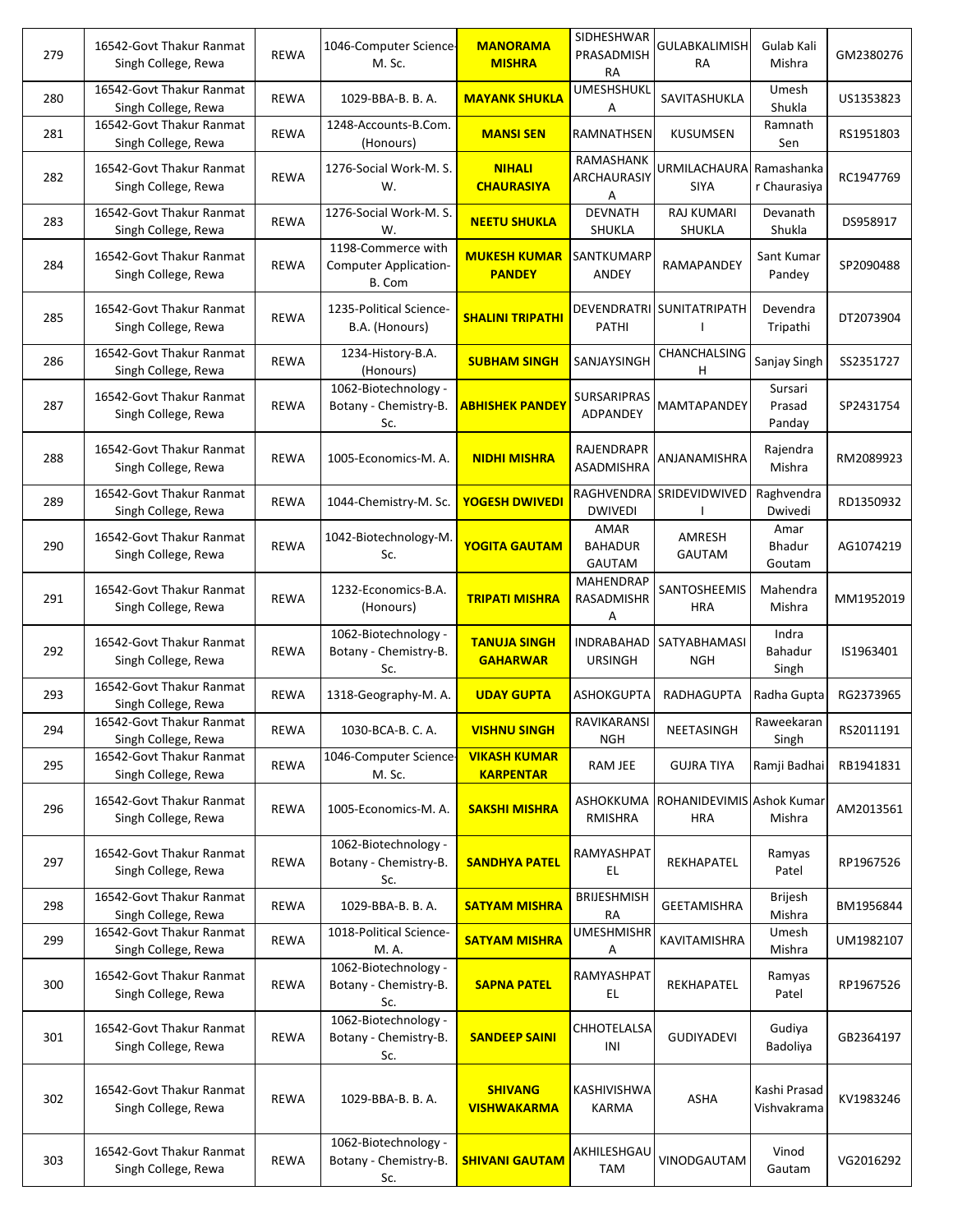| 304 | 16542-Govt Thakur Ranmat<br>Singh College, Rewa | <b>REWA</b> | 1240-Physics-B.Sc.<br>(Honours)                              | <b>SHIVAM PATEL</b>                   | ABHIMANYUP<br>ATEL                                    | MAMTAPATEL                     | Abhimanyu<br>Patel              | AP2054528  |
|-----|-------------------------------------------------|-------------|--------------------------------------------------------------|---------------------------------------|-------------------------------------------------------|--------------------------------|---------------------------------|------------|
| 305 | 16542-Govt Thakur Ranmat<br>Singh College, Rewa | <b>REWA</b> | 1062-Biotechnology -<br>Botany - Chemistry-B.<br>Sc.         | <b>SHRADDHA</b><br><b>MISHRA</b>      | NAGENDRAPR<br>ASADMISHRA                              | SHANTIMISHRA                   | Nagendra<br>Mishra              | NM822088   |
| 306 | 16542-Govt Thakur Ranmat<br>Singh College, Rewa | <b>REWA</b> | 1029-BBA-B. B. A.                                            | <b>SHIVANI GUPTA</b>                  | SANTOSHKU<br><b>MARGUPTA</b>                          | MUNNIGUPTA                     | Santosh<br>Kumar<br>Gupta       | SG2097991  |
| 307 | 16542-Govt Thakur Ranmat<br>Singh College, Rewa | <b>REWA</b> | 1198-Commerce with<br><b>Computer Application-</b><br>B. Com | <b>SHIVAM DWIVEDI</b>                 | PRAMODKUM<br>ARDWIVEDI                                | SEEMADWIVEDI                   | Pramod<br>Dvivedi               | PD1977966  |
| 308 | 16542-Govt Thakur Ranmat<br>Singh College, Rewa | <b>REWA</b> | 1315-Botany-B.Sc.<br>(Honours)                               | <b>SHUBHAM KUMAR</b><br><b>SEN</b>    | RAMJISEN                                              | <b>REKHASEN</b>                | Ramji Sen                       | RS1331039  |
| 309 | 16542-Govt Thakur Ranmat<br>Singh College, Rewa | <b>REWA</b> | 1062-Biotechnology -<br>Botany - Chemistry-B.<br>Sc.         | <b>SMRITA MISHRA</b>                  | DHEERENDRA<br><b>MISHRA</b>                           | ANUPAMMISHR<br>Α               | Dherendra<br>Mishra             | DM1996049  |
| 310 | 16542-Govt Thakur Ranmat<br>Singh College, Rewa | <b>REWA</b> | 1026-Sociology-M. A.                                         | <b>SNEHA SINGH</b>                    | <b>JAIKUMARSIN</b><br>GH                              | ARTISINGH                      | Jaykumar<br>Singh               | JS1972644  |
| 311 | 16542-Govt Thakur Ranmat<br>Singh College, Rewa | <b>REWA</b> | 1062-Biotechnology -<br>Botany - Chemistry-B.<br>Sc.         | <b>SHRIJA TIWARI</b>                  | KRISHNAPALTI<br>WARI                                  | MENKATIWARI                    | Krishnapal<br>Tiwari            | KT2139036  |
| 312 | 16542-Govt Thakur Ranmat<br>Singh College, Rewa | <b>REWA</b> | 1044-Chemistry-M. Sc.                                        | <b>SHUBHANJALI</b><br><b>MISHRA</b>   | SANJAYMISHR<br>Α                                      | RAMAMISHRA                     | Sanjay<br>Mishra                | SM1837464  |
| 313 | 16542-Govt Thakur Ranmat<br>Singh College, Rewa | <b>REWA</b> | 1031-Commerce-M.<br>Com.                                     | <b>SNEHA TIWARI</b>                   | ADITYADEVTI<br>WARI                                   | MITHILESHTIWA<br><b>RI</b>     | Adity Tivari                    | AT1967372  |
| 314 | 16542-Govt Thakur Ranmat<br>Singh College, Rewa | <b>REWA</b> | 1062-Biotechnology -<br>Botany - Chemistry-B.<br>Sc.         | <b>SNEHA TRIPATHI</b>                 | PRAMODTRIP<br>ATHI                                    | <b>SUBHADRATRIP</b><br>ATHI    | Subhdra<br>Tripathi             | ST1963303  |
| 315 | 16542-Govt Thakur Ranmat<br>Singh College, Rewa | <b>REWA</b> | 1062-Biotechnology -<br>Botany - Chemistry-B.<br>Sc.         | <b>SONALI PANDEY</b>                  | ANAND                                                 | SAROJ                          | Anand<br>Pandey                 | AP1913776  |
| 316 | 16542-Govt Thakur Ranmat<br>Singh College, Rewa | <b>REWA</b> | 1029-BBA-B. B. A.                                            | <b>SUJEET TIWARI</b>                  | SATEESHTIWA<br><b>RI</b>                              | PUSHPATIWARI                   | Sateesh<br>Tiwari               | ST1959567  |
| 317 | 16542-Govt Thakur Ranmat<br>Singh College, Rewa | <b>REWA</b> | 1029-BBA-B. B. A.                                            | <b>SHUBHAM PATEL</b>                  | RAMESHPATE                                            | SHIVKALI                       | Ramesh<br>Patel                 | RP1999267  |
| 318 | 16542-Govt Thakur Ranmat<br>Singh College, Rewa | <b>REWA</b> | 1030-BCA-B. C. A.                                            | <b>VIVEK KUMAR</b><br><b>MISHRA</b>   | LAVKUSHPRAS <br>ADMISHRA                              | PRAVEENKUMA<br>RIMISHRA        | Lawkush<br>Mishra               | LM1930993  |
| 319 | 16542-Govt Thakur Ranmat<br>Singh College, Rewa | REWA        | 1062-Biotechnology -<br>Botany - Chemistry-B.<br>Sc.         | <b>AKANKSHA SINGH</b><br><u>TOMAR</u> | RAJESHSINGH                                           | <b>RUBISINGH</b>               | Rajesh Singh                    | RS2458537  |
| 320 | 16542-Govt Thakur Ranmat<br>Singh College, Rewa | <b>REWA</b> | 1198-Commerce with<br><b>Computer Application-</b><br>B. Com | <b>VIJAY SINGH</b>                    | INDRAJEET                                             | SUNITASINGH                    | Endrajit<br>Patel               | EP1971347  |
| 321 | 16542-Govt Thakur Ranmat<br>Singh College, Rewa | REWA        | 1062-Biotechnology -<br>Botany - Chemistry-B.<br>Sc.         | <b>VIKAS KUMAR SEN</b>                | <b>SHIVKUSHALS</b><br>EN                              | RAMWATI                        | Ramvati Sen                     | RS932862   |
| 322 | 16542-Govt Thakur Ranmat<br>Singh College, Rewa | <b>REWA</b> | 1062-Biotechnology -<br>Botany - Chemistry-B.<br>Sc.         | <b>VANDANA</b><br><b>KUSHWAHA</b>     | LALMANIKUS<br><b>HWAHA</b>                            | BINNUKUSHWA<br>HA              | Lalmani<br>Kushwaha             | LK2084072  |
| 323 | 16542-Govt Thakur Ranmat<br>Singh College, Rewa | <b>REWA</b> | 1303-Sanskrit-B.A.<br>(Honours)                              | <b>SHACHITRA</b><br><b>CHATURVEDI</b> | <b>BALENDRAPR</b><br><b>ASADCHATUR</b><br><b>VEDI</b> | VIDYAVATICHAT<br><b>URVEDI</b> | Balendra<br>Chtuvedi            | BC2198079  |
| 324 | 16542-Govt Thakur Ranmat<br>Singh College, Rewa | REWA        | 1044-Chemistry-M. Sc.                                        | <b>SHIVAM PANDEY</b>                  | SUSHILKUMA<br>RPANDEY                                 | URMILAPANDEY                   | Susheel<br>Panday               | SP2176009  |
| 325 | 16542-Govt Thakur Ranmat<br>Singh College, Rewa | <b>REWA</b> | 1062-Biotechnology -<br>Botany - Chemistry-B.<br>Sc.         | <b>KHUSHI PANDEY</b>                  | VIJAYPANDEY                                           | SAVITAPANDEY                   | Savita<br>Pandey                | SP2483379  |
| 326 | 16542-Govt Thakur Ranmat<br>Singh College, Rewa | <b>REWA</b> | 1198-Commerce with<br><b>Computer Application-</b><br>B. Com | <b>MOHIT</b><br><b>VISHWAKARMA</b>    | MANOJVISHW<br>AKARMA                                  | LALITAVISHWAK<br>ARMA          | Manoj<br>Kumaar                 | MK06800101 |
| 327 | 16542-Govt Thakur Ranmat<br>Singh College, Rewa | REWA        | 1316-Zoology-B.Sc.<br>(Honours)                              | <b>MOHIT SINGH</b><br><b>TIWARI</b>   | KAMALBHANS<br><b>INGHTIWARI</b>                       | SUMITRASINGH<br><b>TIWARI</b>  | Kamalbhan<br><b>Sing Tiwari</b> | KT2073739  |
| 328 | 16542-Govt Thakur Ranmat<br>Singh College, Rewa | REWA        | 1240-Physics-B.Sc.<br>(Honours)                              | <b>SAKSHI SHUKLA</b>                  | VIMALESHSH<br><b>UKLA</b>                             | ANNUSHUKLA                     | Annu Shukla                     | AS2151533  |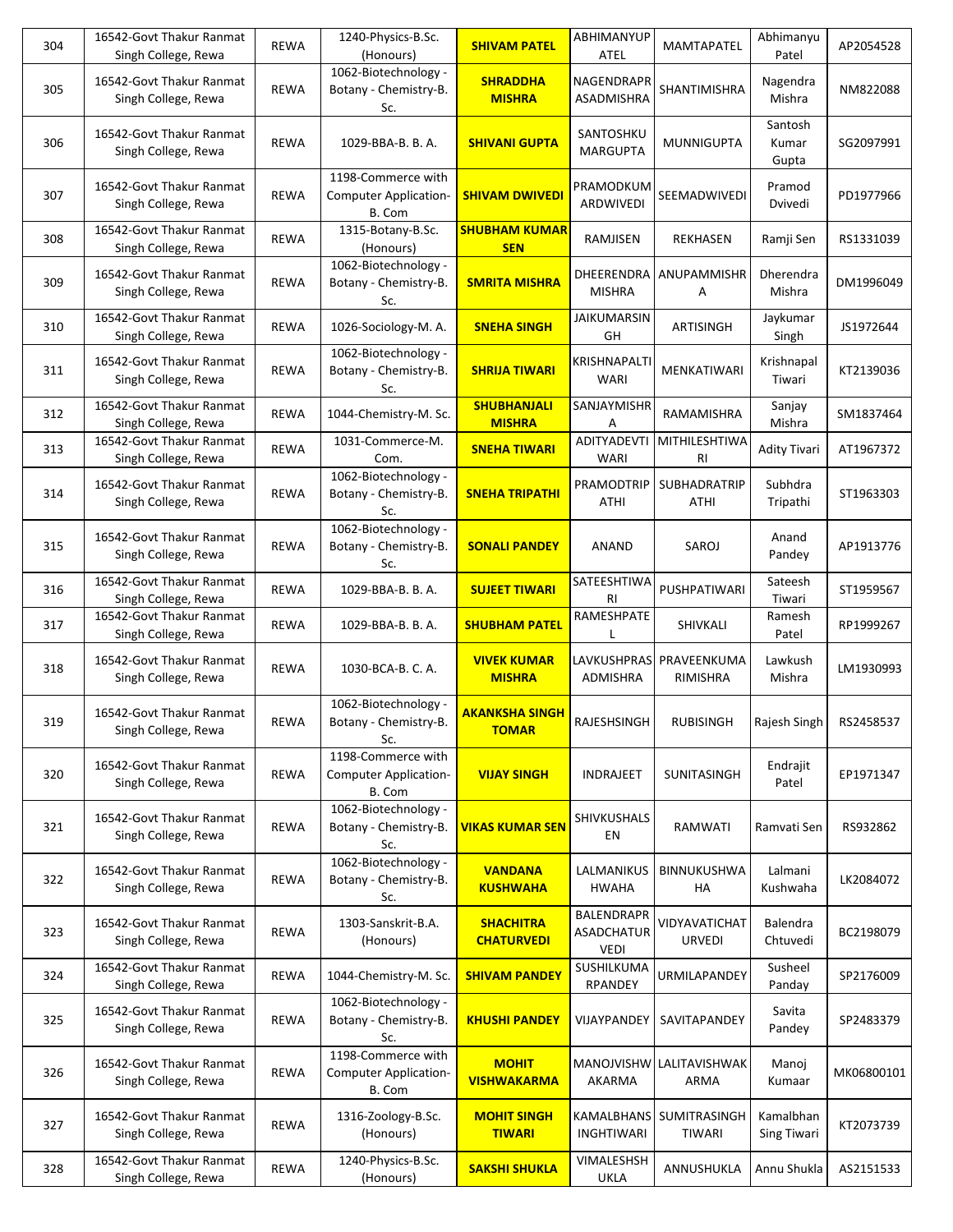| 329 | 16542-Govt Thakur Ranmat<br>Singh College, Rewa | <b>REWA</b> | 1198-Commerce with<br><b>Computer Application-</b><br>B. Com | <b>PUSHPRAJ GUPTA</b>                    | MEWALALGU<br><b>PTA</b>       | <b>LALITAGUPTA</b>              | Lalita Gupta               | LG2324659  |
|-----|-------------------------------------------------|-------------|--------------------------------------------------------------|------------------------------------------|-------------------------------|---------------------------------|----------------------------|------------|
| 330 | 16542-Govt Thakur Ranmat<br>Singh College, Rewa | <b>REWA</b> | 1062-Biotechnology -<br>Botany - Chemistry-B.<br>Sc.         | <b>MOHIT KUMAR</b><br><b>VISHWAKARMA</b> | RAMNARAYA<br>NVISHWAKAR<br>MA | MANVATIVISHW<br>AKARMA          | Manvati<br>Vishwakarm<br>a | MV1084722  |
| 331 | 16542-Govt Thakur Ranmat<br>Singh College, Rewa | <b>REWA</b> | 1198-Commerce with<br><b>Computer Application-</b><br>B. Com | <b>POOJA SHUKLA</b>                      | <b>SHIVSHANKAR</b><br>SHUKLA  | RAJKUMARISHU<br>KLA             | Shiv Sankar<br>Shukla      | SS2018630  |
| 332 | 16542-Govt Thakur Ranmat<br>Singh College, Rewa | <b>REWA</b> | 1008-Hindi-M. A.                                             | <b>POOJA PATHAK</b>                      | UGRASENPAT<br><b>HAK</b>      | SUNEETAPATHA<br>к               | Ugrasen<br>Pathak          | UP731020   |
| 333 | 16542-Govt Thakur Ranmat<br>Singh College, Rewa | <b>REWA</b> | 1198-Commerce with<br><b>Computer Application-</b><br>B. Com | <b>PAVAN KUMAR</b><br><b>PANDEY</b>      | LALJEEPANDE<br>Υ              | LALITAPANDEY                    | Lalgi Pandey               | LP1238531  |
| 334 | 16542-Govt Thakur Ranmat<br>Singh College, Rewa | <b>REWA</b> | 1198-Commerce with<br><b>Computer Application-</b><br>B. Com | <b>PANKAJ MISHRA</b>                     | RAMESHPRAS<br>ADMISHRA        | USHAMISHRA                      | Remesh<br>Mishraa          | RM2086235  |
| 335 | 16542-Govt Thakur Ranmat<br>Singh College, Rewa | <b>REWA</b> | 1044-Chemistry-M. Sc.                                        | <b>PRACHI</b><br><b>KUSHWAHA</b>         | RAMESHKUSH<br><b>WAHA</b>     | <b>USHAKUSHWAH</b><br>А         | Usha<br>Kushwaha           | UK1004367  |
| 337 | 16542-Govt Thakur Ranmat<br>Singh College, Rewa | <b>REWA</b> | 1056-Zoology-M. Sc.                                          | <b>POONAM TIWARI</b>                     | <b>UDAYRAJTIW</b><br>ARI      | SAROJTIWARI                     | Saroj Tiwari               | ST2069853  |
| 338 | 16542-Govt Thakur Ranmat<br>Singh College, Rewa | <b>REWA</b> | 1062-Biotechnology -<br>Botany - Chemistry-B.<br>Sc.         | <b>PRATIKSHA</b><br><b>PANDEY</b>        | KRISHNAKANT                   | <b>GAYATRI</b>                  | Krishna Kant<br>Pandey     | KP1972854  |
| 339 | 16542-Govt Thakur Ranmat<br>Singh College, Rewa | <b>REWA</b> | 1056-Zoology-M. Sc.                                          | <b>PRATEEK MISHRA</b>                    | PADMNABHM<br><b>ISHRA</b>     | <b>SAVITAMISHRA</b>             | Padmnath<br>Mishra         | PM1931743  |
| 340 | 16542-Govt Thakur Ranmat<br>Singh College, Rewa | <b>REWA</b> | 1198-Commerce with<br><b>Computer Application-</b><br>B. Com | <b>BABLOO YADAV</b>                      | <b>MRCHANDRA</b><br>BHANYADAV | SIYAWATIYADA<br>V               | chandrabhan<br>yadav       | CY1968575  |
| 341 | 16542-Govt Thakur Ranmat<br>Singh College, Rewa | <b>REWA</b> | 1062-Biotechnology -<br>Botany - Chemistry-B.<br>Sc.         | <b>PRATEEK</b><br><b>CHATURVEDI</b>      | AKHILESHCHA<br><b>TURVEDI</b> | RANICHATURVE<br>DI              | Akhilesh<br>Chaturvedi     | AC1982815  |
| 342 | 16542-Govt Thakur Ranmat<br>Singh College, Rewa | <b>REWA</b> | 1062-Biotechnology -<br>Botany - Chemistry-B.<br>Sc.         | <b>PRASHANT KUMAR</b><br><b>NIGAM</b>    | KAUSHLENDR<br>AMANI           | <b>ARCHANA</b>                  | Koushlendra<br>Mani Nigam  | KN1971712  |
| 343 | 16542-Govt Thakur Ranmat<br>Singh College, Rewa | <b>REWA</b> | 1241-Mathematics-<br>B.Sc. (Honours)                         | <b>PRATIKSHA DUBEY</b>                   | NARESHKUM<br>ARDUBEY          | <b>USHADUBEY</b>                | Naresh<br>Kumar<br>Dubey   | ND2177397  |
| 344 | 16542-Govt Thakur Ranmat<br>Singh College, Rewa | REWA        | 1240-Physics-B.Sc.<br>(Honours)                              | <b>PRIYA PATEL</b>                       | VIJAYKUMRPA<br><b>TEL</b>     | SHAKUNTALA                      | Vijay Patel                | VP2145913  |
| 345 | 16542-Govt Thakur Ranmat<br>Singh College, Rewa | <b>REWA</b> | 1248-Accounts-B.Com.<br>(Honours)                            | <b>PRINCE</b><br><b>AGNIHOTRI</b>        | SHIVENDRAA<br><b>GNIHOTRI</b> | ASHAAGNIHOTR                    | Sivendra<br>Agnihotri      | SA2299470  |
| 38  | 16542-Govt Thakur Ranmat<br>Singh College, Rewa | <b>REWA</b> | 1031-Commerce-M.<br>Com.                                     | <b>SHEELU SHUKLA</b>                     | PRAMOD<br>PRASAD<br>SHUKLA    | SUDHA SHUKLA                    | Pramod<br>Shukla           | PS866115   |
| 39  | 16542-Govt Thakur Ranmat<br>Singh College, Rewa | <b>REWA</b> | 1062-Biotechnology -<br>Botany - Chemistry-B.<br>Sc.         | <b>AKASH KUMAR</b><br><b>SINGH</b>       | ARUNSINGHB<br>AGHEL           | SUDHASINGH                      | Sudha Singh                | SS1392316  |
| 40  | 16542-Govt Thakur Ranmat<br>Singh College, Rewa | <b>REWA</b> | 1005-Economics-M.A.                                          | <b>SHIVANI TIWARI</b>                    | <b>JITENDRAPRA</b><br>SAD     | MAMTATIWARI                     | Jeetendra<br>Tiwari        | JT756461   |
| 43  | 16542-Govt Thakur Ranmat<br>Singh College, Rewa | <b>REWA</b> | 1042-Biotechnology-M.<br>Sc.                                 | <b>SACHIN KUMAR</b><br><b>SHARMA</b>     | RSHARMA                       | SANJAYKUMA SAILKUMARISHA<br>RMA | Sanjay<br>Kumar<br>Sharma  | SS1345546  |
| 44  | 16542-Govt Thakur Ranmat<br>Singh College, Rewa | <b>REWA</b> | 1062-Biotechnology -<br>Botany - Chemistry-B.<br>Sc.         | <b>SHIVANI TIWARI</b>                    | <b>BRIJENDRA</b>              | REKHA                           | Brijendra<br>Tiwari        | BT931688   |
| 45  | 16542-Govt Thakur Ranmat<br>Singh College, Rewa | <b>REWA</b> | 1276-Social Work-M. S.<br>W.                                 | <b>RUCHI TIWARI</b>                      | RAMBALAKTI<br>WARI            | PUNAMTIWARI                     | Rambalak<br>Tiwari         | RT1944186  |
| 46  | 16542-Govt Thakur Ranmat<br>Singh College, Rewa | <b>REWA</b> | 1198-Commerce with<br><b>Computer Application-</b><br>B. Com | <b>TAMJEED RAJA</b>                      | ANSARAHMA<br>D                | SALMABEE                        | Ansar Khan                 | AK1932052  |
| 47  | 16542-Govt Thakur Ranmat<br>Singh College, Rewa | <b>REWA</b> | 1062-Biotechnology -<br>Botany - Chemistry-B.<br>Sc.         | <b>PAVAN RAJAK</b>                       | <b>BALMIK</b>                 | RAJKUMARI                       | Balmik Rajak               | BR85800521 |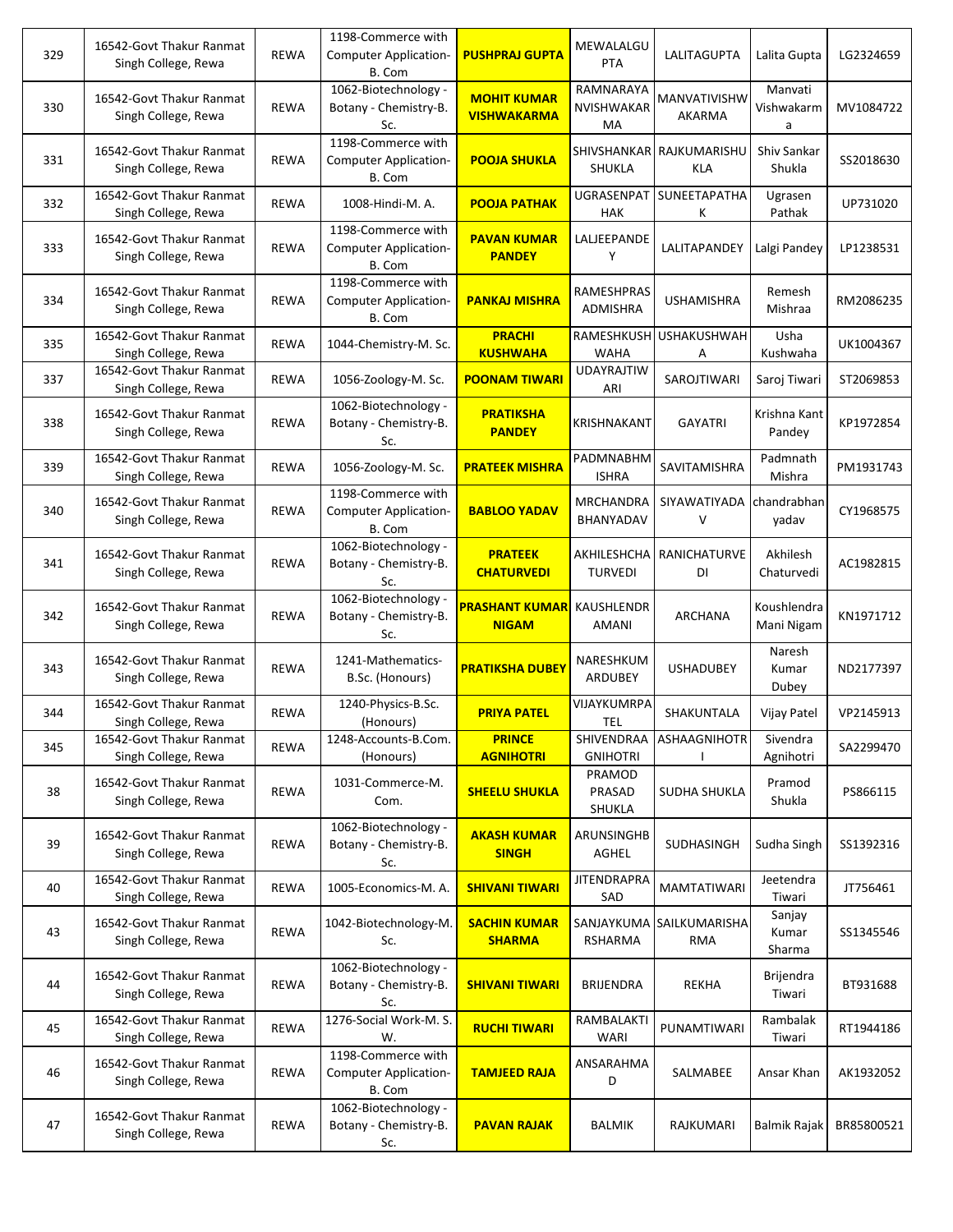| 51 | 16542-Govt Thakur Ranmat<br>Singh College, Rewa | <b>REWA</b> | 1031-Commerce-M.<br>Com.                                     | <b>SHAILENDRA</b><br><b>PRASAD TIWARI</b> | <b>BRIJENDRA</b><br>PRASAD<br><b>TIWARI</b>   | <b>VIDYA TIWARI</b>                 | Brijendr<br>Tiwari              | BT997160   |
|----|-------------------------------------------------|-------------|--------------------------------------------------------------|-------------------------------------------|-----------------------------------------------|-------------------------------------|---------------------------------|------------|
| 52 | 16542-Govt Thakur Ranmat<br>Singh College, Rewa | <b>REWA</b> | 1198-Commerce with<br>Computer Application-<br>B. Com        | <b>AKHILESH PANDEY</b>                    | BALENDRAPA<br><b>NDEY</b>                     | ARCHNAPANDE<br>Υ                    | Balendra<br>Panda               | BP2233742  |
| 53 | 16542-Govt Thakur Ranmat<br>Singh College, Rewa | <b>REWA</b> | 1198-Commerce with<br><b>Computer Application-</b><br>B. Com | <b>DEEPENDRA</b><br><b>KUMAR DWIVEDI</b>  | <b>RAGHVENDRA</b><br>PRASADDWIV<br><b>EDI</b> | PRAVEENADWIV<br>EDI                 | Raghvendra<br>Prasad<br>Dwivedi | RD1113988  |
| 54 | 16542-Govt Thakur Ranmat<br>Singh College, Rewa | <b>REWA</b> | 1240-Physics-B.Sc.<br>(Honours)                              | <b>AMIT MISHRA</b>                        | SHAILENDRA<br><b>MISHRA</b>                   | SHEELA MISHRA                       | Shailendra<br>Prasad<br>Mishra  | SM1978611  |
| 55 | 16542-Govt Thakur Ranmat<br>Singh College, Rewa | <b>REWA</b> | 1062-Biotechnology -<br>Botany - Chemistry-B.<br>Sc.         | <b>ANKITA SINGH</b>                       | JAGNNATHSIN<br>GH                             | RAJKUMARISIN<br>GH                  | JAGANNATH<br><b>SINGH</b>       | JS1967213  |
| 56 | 16542-Govt Thakur Ranmat<br>Singh College, Rewa | <b>REWA</b> | 1046-Computer Science-<br>M. Sc.                             | <b>ANKIT KUMAR</b><br><b>MISHRA</b>       | RAJESH<br>PRASAD<br><b>MISHRA</b>             | REKHA MISHRA                        | Rekha<br>Mishra                 | RM1887866  |
| 57 | 16542-Govt Thakur Ranmat<br>Singh College, Rewa | <b>REWA</b> | 1030-BCA-B. C. A.                                            | <b>ANUBHAV SHUKLA</b>                     | RAMLALSHUK<br>LA                              | <b>SANTOSHDEVIS</b><br><b>HUKLA</b> | Ramlal<br>Shukla                | RS2028287  |
| 58 | 16542-Govt Thakur Ranmat<br>Singh College, Rewa | REWA        | 1029-BBA-B. B. A.                                            | <b>ABHISHEK SEN</b>                       | YUVRAJSEN                                     | RAMVATISEN                          | Yuvraaj Sen                     | YS2143342  |
| 59 | 16542-Govt Thakur Ranmat<br>Singh College, Rewa | <b>REWA</b> | 1198-Commerce with<br><b>Computer Application-</b><br>B. Com | <b>ADARSH KUMAR</b><br><b>MISHRA</b>      | <b>JEETENDRA</b><br><b>MISHRA</b>             | <b>REKHA MISHRA</b>                 | Jitendr<br>Mishra               | JM1977003  |
| 60 | 16542-Govt Thakur Ranmat<br>Singh College, Rewa | <b>REWA</b> | 1317-Chemistry-B.Sc.<br>(Honours)                            | <b>ANCHAL GUPTA</b>                       | RAMJIGUPTA                                    | MEENAGUPTA                          | Ram Ji Gupta                    | RG2198086  |
| 61 | 16542-Govt Thakur Ranmat<br>Singh College, Rewa | <b>REWA</b> | 1317-Chemistry-B.Sc.<br>(Honours)                            | <b>ASTUT KUMAR</b><br><b>TRIPATHI</b>     | <b>HANUMANPR</b><br><b>ASADTRIPATH</b>        | SUNEETATRIPAT<br>HI                 | Hanuman<br>Tripathi             | HT2305465  |
| 62 | 16542-Govt Thakur Ranmat<br>Singh College, Rewa | REWA        | 1315-Botany-B.Sc.<br>(Honours)                               | <b>AJAY TIWARI</b>                        | RAJESHTIWAR                                   | SUNITATIWARI                        | Rajesh<br>Tiwari                | RT1326731  |
| 63 | 16542-Govt Thakur Ranmat<br>Singh College, Rewa | <b>REWA</b> | 1241-Mathematics-<br>B.Sc. (Honours)                         | <b>ANCHAL SINGH</b>                       | DHEERENDRA<br>SINGH                           | URMILASINGH                         | Dheerend<br>Singh               | DS2089950  |
| 64 | 16542-Govt Thakur Ranmat<br>Singh College, Rewa | <b>REWA</b> | 1315-Botany-B.Sc.<br>(Honours)                               | <b>ANURADHA</b><br><b>PRAJAPATI</b>       | <b>RAMDEENPAR</b><br><b>AJAPATI</b>           | SUKVARIYAPRAJ<br><b>APATI</b>       | Ram Deen<br>Prajapati           | RP899110   |
| 65 | 16542-Govt Thakur Ranmat<br>Singh College, Rewa | <b>REWA</b> | 1029-BBA-B. B. A.                                            | <b>AKASH</b><br><b>KUSHWAHA</b>           | <b>RAMSURESHK</b><br><b>USHWAHA</b>           | <b>USHAKUSHWAH</b><br>Α             | Ramsuresh<br>Kushwaha           | RK1144838  |
| 66 | 16542-Govt Thakur Ranmat<br>Singh College, Rewa | REWA        | 1248-Accounts-B.Com.<br>(Honours)                            | <b>AMAN PANDEY</b>                        | <b>GOMTIPANDE</b><br>Υ                        | KARUNAPANDE<br>Υ                    | Gomti<br>Pandey                 | GP1952204  |
| 67 | 16542-Govt Thakur Ranmat<br>Singh College, Rewa | <b>REWA</b> | 1248-Accounts-B.Com.<br>(Honours)                            | <b>ATUL SHARMA</b>                        | <b>SHARDAPRAS</b><br>ADSHARMA                 | MAYASHARMA                          | Sharda<br>Prasad<br>Sharma      | SS27660701 |
| 68 | 16542-Govt Thakur Ranmat<br>Singh College, Rewa | <b>REWA</b> | 1198-Commerce with<br><b>Computer Application-</b><br>B. Com | <b>AAFREEN BANO</b>                       | SHRIMOESMA<br>IL                              | SMTMEHRUNNI<br><b>SHA</b>           | Mohammad<br>Ismail              | MI1116160  |
| 69 | 16542-Govt Thakur Ranmat<br>Singh College, Rewa | <b>REWA</b> | 1198-Commerce with<br><b>Computer Application-</b><br>B. Com | <b>ABHINAY</b><br><b>CHATURVEDI</b>       | SANTOSH<br>CHATURVEDI                         | SUNEETA<br>CHATURVEDI               | Santosh<br>Chaturvedi           | SC1962320  |
| 70 | 16542-Govt Thakur Ranmat<br>Singh College, Rewa | REWA        | 1248-Accounts-B.Com.<br>(Honours)                            | <b>ANUJ DUBEY</b>                         | PANKAJDUBE<br>Y                               | SUMANDUBEY                          | Pankaj<br>Dwivesi               | PD1980595  |
| 71 | 16542-Govt Thakur Ranmat<br>Singh College, Rewa | REWA        | 1248-Accounts-B.Com.<br>(Honours)                            | <b>SHIVANI TRIPATHI</b>                   | MUDRIKAPRA<br>SADTRIPATHI                     | SEEMATRIPATHI                       | Mudrika<br>Prasad<br>Tripathi   | MT1968309  |
| 72 | 16542-Govt Thakur Ranmat<br>Singh College, Rewa | <b>REWA</b> | 1044-Chemistry-M. Sc.                                        | <b>BRAMAH</b><br><b>NARAYAN SEN</b>       | SATYANARAY<br>ANSEN                           | <b>FOOLMATISEN</b>                  | Satyanaraya<br>n Sen            | SS731136   |
| 73 | 16542-Govt Thakur Ranmat<br>Singh College, Rewa | <b>REWA</b> | 1198-Commerce with<br><b>Computer Application-</b><br>B. Com | <b>KHUSHBOO</b><br><b>KUSHWAHA</b>        | RAJBAHORKU<br>SHWAHA                          | KESHKALIKUSH<br>WAHA                | Keshkali<br>Kushwaha            | KK2376954  |
| 74 | 16542-Govt Thakur Ranmat<br>Singh College, Rewa | <b>REWA</b> | 1198-Commerce with<br><b>Computer Application-</b><br>B. Com | <b>ADARSH</b><br><b>CHATURVEDI</b>        | RAMKUMAR<br>CHATURVEDI                        | <b>SAVITA</b><br>CHATURVEDI         | Ramkumar<br>Chaturbadi          | RC2015991  |
| 75 | 16542-Govt Thakur Ranmat<br>Singh College, Rewa | <b>REWA</b> | 1198-Commerce with<br><b>Computer Application-</b><br>B. Com | <b>ANKITA SINGH</b>                       | MANGLESHW<br>ARSINGH                          | MITHILESHSING<br>н                  | Mangleshwa<br>r Singh           | MS2088994  |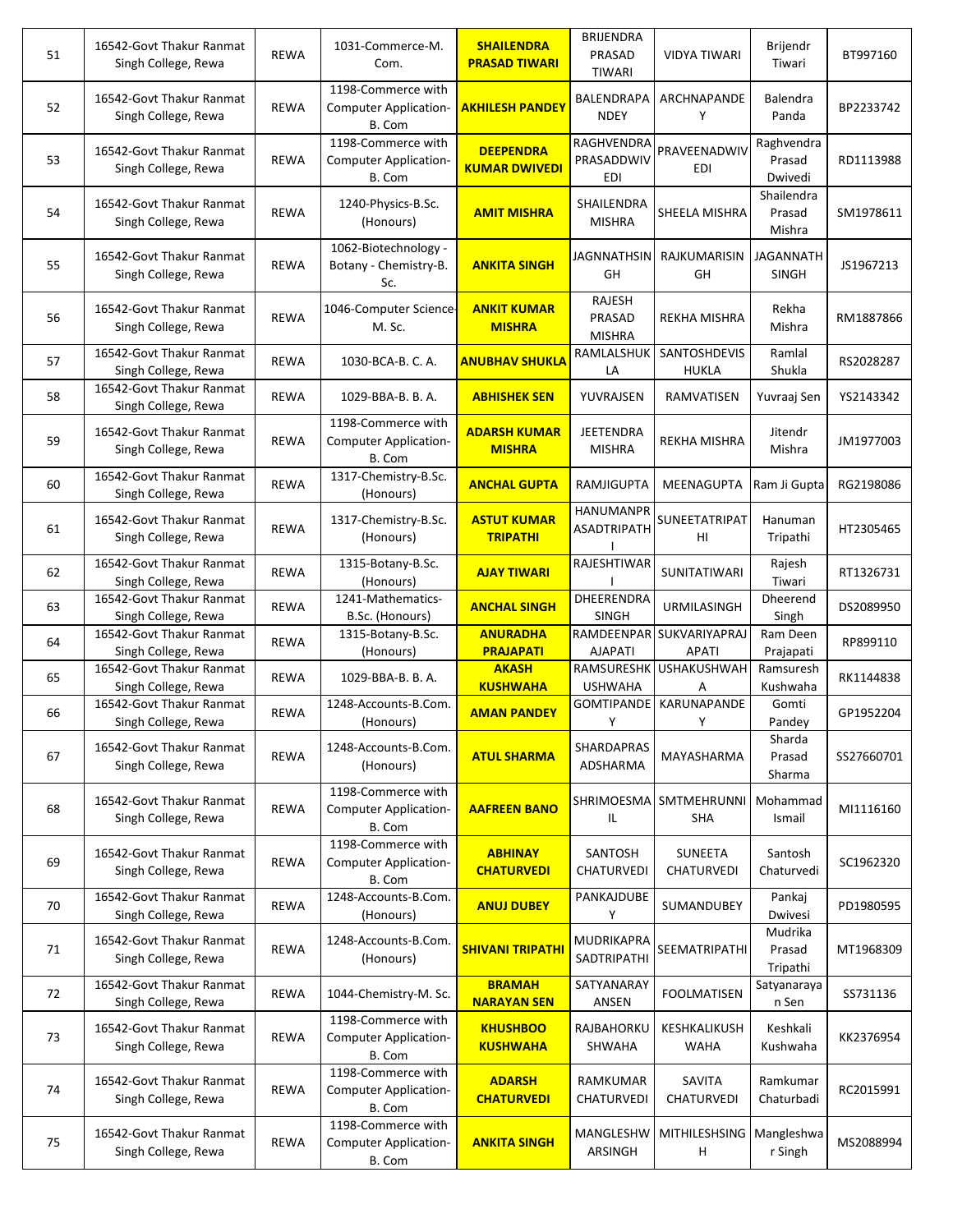| 76  | 16542-Govt Thakur Ranmat<br>Singh College, Rewa | <b>REWA</b> | 1005-Economics-M. A.                                         | <b>ANKITA GUPTA</b>                  | RAMJI GUPTA                             | SANTOSH<br><b>GUPTA</b>  | Santosh<br>Gupta            | SG2152713  |
|-----|-------------------------------------------------|-------------|--------------------------------------------------------------|--------------------------------------|-----------------------------------------|--------------------------|-----------------------------|------------|
| 77  | 16542-Govt Thakur Ranmat<br>Singh College, Rewa | <b>REWA</b> | 1018-Political Science-<br>M. A.                             | <b>SUKRIYA SONI</b>                  | PARASLALSON                             | ASHASONI                 | Paraslal Soni               | PS2046463  |
| 78  | 16542-Govt Thakur Ranmat<br>Singh College, Rewa | <b>REWA</b> | 1198-Commerce with<br><b>Computer Application-</b><br>B. Com | <b>SHALINI TIWARI</b>                | DEVENDRATI<br><b>WARI</b>               | <b>MAMTATIWARI</b>       | Devendra<br>Tiwari          | DT1985407  |
| 79  | 16542-Govt Thakur Ranmat<br>Singh College, Rewa | <b>REWA</b> | 1248-Accounts-B.Com.<br>(Honours)                            | <b>AMANRAJ</b><br><b>KUSHWAHA</b>    | UGRASEN                                 | KALAWATI                 | Ugrasen<br>Kushwaha         | UK1970540  |
| 80  | 16542-Govt Thakur Ranmat<br>Singh College, Rewa | <b>REWA</b> | 1009-History-M.A.                                            | <b>ABHISHEK TIWARI</b>               | MANOJKUMA<br><b>RTIWARI</b>             | SUDHATIWARI              | Manoj<br>Kumar<br>Tiwari    | MT2214009  |
| 81  | 16542-Govt Thakur Ranmat<br>Singh College, Rewa | <b>REWA</b> | 1198-Commerce with<br>Computer Application-<br>B. Com        | <b>AMIT KUMAR</b><br><b>SHUKLA</b>   | <b>RAKESH</b><br><b>KUMAR</b><br>SHUKLA | SUNITA SHUKLA            | Rakesh<br>Kumar<br>Shukla   | RS1973436  |
| 82  | 16542-Govt Thakur Ranmat<br>Singh College, Rewa | <b>REWA</b> | 1235-Political Science-<br>B.A. (Honours)                    | <b>ABDUL WAMISH</b>                  | ABDULBAHAV                              | SAHEBUNNISHA Abdul Bahaw |                             | AB1033449  |
| 83  | 16542-Govt Thakur Ranmat<br>Singh College, Rewa | <b>REWA</b> | 1248-Accounts-B.Com.<br>(Honours)                            | <b>AMAN KUMAR</b><br><b>PANDEY</b>   | KAILASHPAND<br>EY                       | <b>GEETAPANDEY</b>       | Geeta<br>Pandey             | GP1998967  |
| 84  | 16542-Govt Thakur Ranmat<br>Singh College, Rewa | <b>REWA</b> | 1062-Biotechnology -<br>Botany - Chemistry-B.<br>Sc.         | <b>ALKA DWIVEDI</b>                  | NAHENDRAD<br><b>WIVEDI</b>              | CHITRADWIVEDI            | Nahendra<br>Dwivedi         | ND1966718  |
| 85  | 16542-Govt Thakur Ranmat<br>Singh College, Rewa | <b>REWA</b> | 1317-Chemistry-B.Sc.<br>(Honours)                            | <b>ANURAG KUMAR</b><br><b>TIWARI</b> | ARUNENDRAK<br><b>UMARTIWARI</b>         | ANNAPURNATI<br>WARI      | Aruwendra<br>Tripathhi      | AT2184305  |
| 86  | 16542-Govt Thakur Ranmat<br>Singh College, Rewa | <b>REWA</b> | 1046-Computer Science-<br>M. Sc.                             | <b>AMIT KUMAR</b><br><b>DWIVEDI</b>  | RAMPALDWIV<br>EDI                       | GUDDANDWIVE<br>DI        | Rampal<br>Dwivedi           | RD2386775  |
| 88  | 16542-Govt Thakur Ranmat<br>Singh College, Rewa | <b>REWA</b> | 1062-Biotechnology -<br>Botany - Chemistry-B.<br>Sc.         | <b>AMAR BAHADUR</b><br><b>SINGH</b>  | SANTOSHSING<br>н                        | SANGITASINGH             | Santosh<br>Singh            | SS1428737  |
| 91  | 16542-Govt Thakur Ranmat<br>Singh College, Rewa | <b>REWA</b> | 1026-Sociology-M. A.                                         | <b>RAHUL SINGH</b><br><b>SENGAR</b>  | <b>BUDDHIMAN</b><br>SINGH<br>SENGAR     | <b>MAMATA SINGH</b>      | budhiman<br>singh           | BS68720601 |
| 92  | 16542-Govt Thakur Ranmat<br>Singh College, Rewa | <b>REWA</b> | 1062-Biotechnology -<br>Botany - Chemistry-B.<br>Sc.         | <b>ARJUN SINGH</b>                   | NEELESHSING<br>н                        | ALPANASINGH              | Neelesh<br>Singh            | NS1807199  |
| 93  | 16542-Govt Thakur Ranmat<br>Singh College, Rewa | <b>REWA</b> | 1198-Commerce with<br>Computer Application-<br>B. Com        | <b>HITANSHU</b><br><b>DWIVEDI</b>    | YOGESHWARP<br>RASADDEIVED               | SANGEETADWIV<br>EDI      | Sangeeta<br>Dwivedi         | SD2012891  |
| 94  | 16542-Govt Thakur Ranmat<br>Singh College, Rewa | <b>REWA</b> | 1062-Biotechnology -<br>Botany - Chemistry-B.<br>Sc.         | <b>GAYATRI GUPTA</b>                 | MURLEEDHAR<br><b>GUPTA</b>              | KALPANAGUPTA             | Murlee Dhar<br>Gupta        | MG2170250  |
| 95  | 16542-Govt Thakur Ranmat<br>Singh College, Rewa | <b>REWA</b> | 1316-Zoology-B.Sc.<br>(Honours)                              | <b>DEEPAK GUPTA</b>                  | LALLUGUPTA                              | SUNEETAGUPTA             | lallu gupta                 | LG19790101 |
| 96  | 16542-Govt Thakur Ranmat<br>Singh College, Rewa | <b>REWA</b> | 1248-Accounts-B.Com.<br>(Honours)                            | <b>RAJ KUMAR</b><br><b>PANDEY</b>    | ABADHSHARA<br>NPANDEY                   | RAJNIPANDEY              | Avdhasharna<br>Pandey       | AP93780101 |
| 97  | 16542-Govt Thakur Ranmat<br>Singh College, Rewa | <b>REWA</b> | 1317-Chemistry-B.Sc.<br>(Honours)                            | <b>PRITI BANSAL</b>                  | DINESHBANSA                             | GULBASIYABAN<br>SAL      | dinesh Basor                | DB76750101 |
| 98  | 16542-Govt Thakur Ranmat<br>Singh College, Rewa | REWA        | 1232-Economics-B.A.<br>(Honours)                             | <b>RIYA DWIVEDI</b>                  | SANJEEVDWIV<br>EDI                      | LAXMIDWIVEDI             | Sanjeev<br>Dwivedi          | SD2281369  |
| 104 | 16542-Govt Thakur Ranmat<br>Singh College, Rewa | REWA        | 1031-Commerce-M.<br>Com.                                     | <b>RIYA GAUTAM</b>                   | <b>UMASHANKA</b><br>RGAUTAM             | SHULOCHANAG<br>AUTAM     | Umashankar<br>Gautam        | UG2184446  |
| 105 | 16542-Govt Thakur Ranmat<br>Singh College, Rewa | <b>REWA</b> | 1198-Commerce with<br><b>Computer Application-</b><br>B. Com | <b>RUPALI SHUKLA</b>                 | RAJENDRAKU<br>MARSHUKLA                 | <b>JYOTISHUKLA</b>       | Rajendra<br>Kumar<br>Shukla | RS1784870  |
| 106 | 16542-Govt Thakur Ranmat<br>Singh College, Rewa | <b>REWA</b> | 1302-Hindi-B.A.<br>(Honours)                                 | <b>RITESH NAMDEV</b>                 | MUNEENDRA<br><b>NAMDEV</b>              | SAROJNAMDEV              | muneendra<br>namdew         | MN590010   |
| 107 | 16542-Govt Thakur Ranmat<br>Singh College, Rewa | REWA        | 1316-Zoology-B.Sc.<br>(Honours)                              | <b>RAKHI SAKET</b>                   | RAJESHSAKET                             | RAJKALISAKET             | Rajesh Saket                | RS2089232  |
| 108 | 16542-Govt Thakur Ranmat<br>Singh College, Rewa | <b>REWA</b> | 1031-Commerce-M.<br>Com.                                     | <b>RAJDHAR DUBEY</b>                 | GYANENDRAS<br>HANKARDUBE<br>Y           | ASHADUBEY                | Ghyanendra<br>Dubey         | GD2105292  |
| 109 | 16542-Govt Thakur Ranmat<br>Singh College, Rewa | <b>REWA</b> | 1240-Physics-B.Sc.<br>(Honours)                              | <b>RAGINEE PANDEY</b>                | <b>RAM NARESH</b><br>PANDEY             | RAKESH<br>PANDEY         | Rakesh<br>Pandey            | RP2064022  |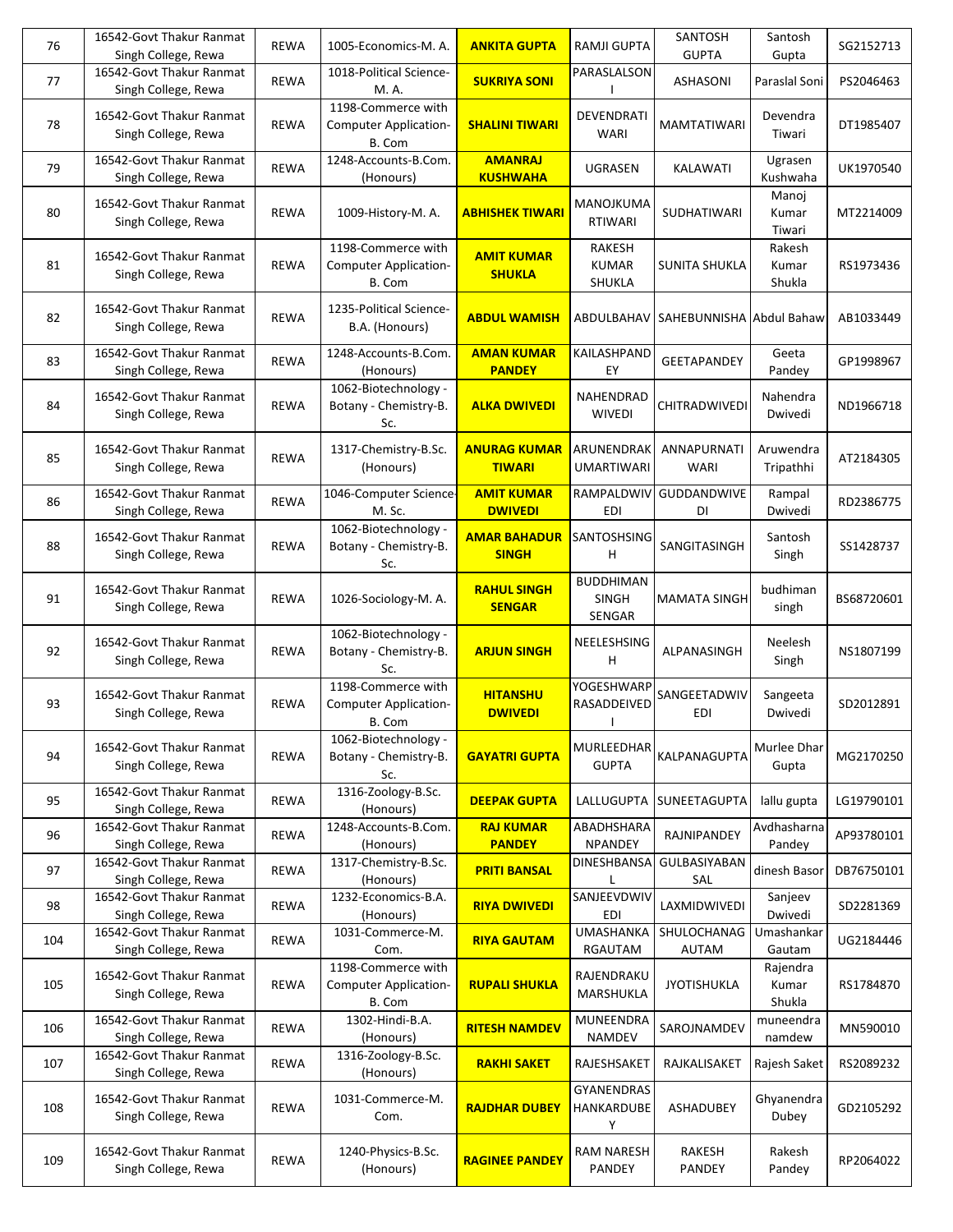| 110 | 16542-Govt Thakur Ranmat<br>Singh College, Rewa | <b>REWA</b> | 1056-Zoology-M. Sc.                                          | <b>ANCHAL SHUKLA</b>                    | ATULSHUKLA                      | VIJAYLAXMISHU<br>KLA                | Atul Shukla                        | AS2016120 |
|-----|-------------------------------------------------|-------------|--------------------------------------------------------------|-----------------------------------------|---------------------------------|-------------------------------------|------------------------------------|-----------|
| 111 | 16542-Govt Thakur Ranmat<br>Singh College, Rewa | <b>REWA</b> | 1198-Commerce with<br><b>Computer Application-</b><br>B. Com | <b>ADITYA SINGH</b><br><b>TIWARI</b>    | <b>INGHTIWARI</b>               | SHYAMMANIS  SUSHEELASINGH<br>TIWARI | <b>SUSHEELA</b><br>SINGH<br>TIWARI | ST2339752 |
| 112 | 16542-Govt Thakur Ranmat<br>Singh College, Rewa | <b>REWA</b> | 1316-Zoology-B.Sc.<br>(Honours)                              | <b>AMIT SINGH</b>                       | <b>RAJKUMARSI</b><br><b>NGH</b> | KIRANSINGH                          | Rajkumar<br>Singh                  | RS1779959 |
| 113 | 16542-Govt Thakur Ranmat<br>Singh College, Rewa | <b>REWA</b> | 1276-Social Work-M. S.<br>W.                                 | <b>AMAN SHUKLA</b>                      | RAJESHSHUKL<br>A                | SANDHYASHUKL<br>Α                   | Rajesh<br>Shukla                   | RS1002830 |
| 114 | 16542-Govt Thakur Ranmat<br>Singh College, Rewa | <b>REWA</b> | 1062-Biotechnology -<br>Botany - Chemistry-B.<br>Sc.         | <b>ANKITA PANDEY</b>                    | SHAILENDRAP<br>ANDEY            | SASHIKALAPAN<br><b>DEY</b>          | Shailendra<br>Pandey               | SP1961442 |
| 115 | 16542-Govt Thakur Ranmat<br>Singh College, Rewa | <b>REWA</b> | 1316-Zoology-B.Sc.<br>(Honours)                              | <b>ANOOP KUMAR</b><br><b>PATEL</b>      | RAJESHKUMA<br>RPATEL            | PREMVATIPATE                        | Rajesh Patel                       | RP1463429 |
| 116 | 16542-Govt Thakur Ranmat<br>Singh College, Rewa | <b>REWA</b> | 1232-Economics-B.A.<br>(Honours)                             | <b>ANJALI TIWARI</b>                    | NAGENDRAM<br>ANITIWARI          | <b>JANKITIWARI</b>                  | Nagendra<br>Tiwari                 | NT2160180 |
| 117 | 16542-Govt Thakur Ranmat<br>Singh College, Rewa | <b>REWA</b> | 1198-Commerce with<br><b>Computer Application-</b><br>B. Com | <b>ASHUTOSH</b><br><b>SHUKLA</b>        | VIMLESHSHUK<br>LA               | ANNUSHUKLA                          | Annu Shukla                        | AS2151533 |
| 118 | 16542-Govt Thakur Ranmat<br>Singh College, Rewa | <b>REWA</b> | 1317-Chemistry-B.Sc.<br>(Honours)                            | <b>ABHAY RAJ SAHU</b>                   | SUKHLALSAH<br>U                 | SHYAMKUMARI<br>SAHU                 | Sayamkumar<br>i Sahu               | SS1932012 |
| 119 | 16542-Govt Thakur Ranmat<br>Singh College, Rewa | <b>REWA</b> | 1029-BBA-B. B. A.                                            | <b>ABHAY SHARMA</b>                     | RAJESHKUMA<br><b>RSHARMA</b>    | SUNEETASHAR<br>MA                   | Rajesh<br>Sharma                   | RS952771  |
| 120 | 16542-Govt Thakur Ranmat<br>Singh College, Rewa | REWA        | 1029-BBA-B. B. A.                                            | <b>ABHAY MISHRA</b>                     | RAMAKANTMI<br><b>SHRA</b>       | KIRANMISHRA                         | Ramakant<br>Mishra                 | RM2157237 |
| 121 | 16542-Govt Thakur Ranmat<br>Singh College, Rewa | <b>REWA</b> | 1248-Accounts-B.Com.<br>(Honours)                            | <b>ABHINAY SINGH</b><br><b>GAHARWAR</b> | YOGENDRASI<br>NGHGAHARW<br>AR   | NEELAMSINGHG<br>AHARWAR             | Yougend<br>Singh                   | YS1998475 |
| 122 | 16542-Govt Thakur Ranmat<br>Singh College, Rewa | <b>REWA</b> | 1046-Computer Science-<br>M. Sc.                             | <b>ABHISHEK</b><br><b>DWIVEDI</b>       | <b>UMASHANKA</b><br>RDWIVEDI    | VANDANADWIV<br>EDI                  | Umshankar<br>Diwvedi               | UD2379826 |
| 123 | 16542-Govt Thakur Ranmat<br>Singh College, Rewa | <b>REWA</b> | 1040-Biochemistry-M.<br>Sc.                                  | <mark>ABHISHEK PANDEY</mark>            | SHYAMBIHARI<br>PANDEY           | ANJULAPANDEY                        | Shyam Bihari<br>Pandey             | SP2271182 |
| 124 | 16542-Govt Thakur Ranmat<br>Singh College, Rewa | <b>REWA</b> | 1240-Physics-B.Sc.<br>(Honours)                              | <b>ABHISHEK PANDEY</b>                  | AKHILESHWA<br><b>RPANDEY</b>    | KIRANPANDEY                         | Akhileshwar<br>Pandey              | AP1967502 |
| 125 | 16542-Govt Thakur Ranmat<br>Singh College, Rewa | <b>REWA</b> | 1198-Commerce with<br><b>Computer Application-</b><br>B. Com | <b>ABHISHEK PATEL</b>                   | HIRAMANIPAT<br>EL.              | <b>GEETAPATEL</b>                   | Heeramani<br>Patel                 | HP1944221 |
| 126 | 16542-Govt Thakur Ranmat<br>Singh College, Rewa | <b>REWA</b> | 1248-Accounts-B.Com.<br>(Honours)                            | <b>ABHISHEK SINGH</b>                   | SATYADEVSIN<br>GH               | ARCHANASINGH                        | Satyadev<br>Singh                  | SS1945963 |
| 127 | 16542-Govt Thakur Ranmat<br>Singh College, Rewa | REWA        | 1241-Mathematics-<br>B.Sc. (Honours)                         | <b>ABHISHEK SINGH</b>                   | AMRENDRASI<br><b>NGH</b>        | KIRANSINGH                          | Kiran Singh                        | KS1245172 |
| 128 | 16542-Govt Thakur Ranmat<br>Singh College, Rewa | REWA        | 1276-Social Work-M. S.<br>W.                                 | <b>ABHISHEK KUMAR</b><br><b>PATHAK</b>  | SHIVKUMARP<br><b>ATHAK</b>      | <b>MAMTAPATHAK</b>                  | Shivkumar<br>Pathak                | SP1985517 |
| 129 | 16542-Govt Thakur Ranmat<br>Singh College, Rewa | REWA        | 1238-English Literature-<br>B.A. (Honours)                   | <b>ABHISHEK KUMAR</b><br><b>DWIVEDI</b> | RAJESHDWIVE<br>DI               | REKHADWIVEDI                        | Rajesh<br>Dwivedi                  | RD2332924 |
| 130 | 16542-Govt Thakur Ranmat<br>Singh College, Rewa | <b>REWA</b> | 1198-Commerce with<br><b>Computer Application-</b><br>B. Com | <b>ABHISHEK</b><br><b>VISHWAKARMA</b>   | PADUMNATH<br>VISHWAKARM<br>Α    | KARUNABAI                           | Padumnath<br>Vishwakarm<br>a       | PV1983233 |
| 131 | 16542-Govt Thakur Ranmat<br>Singh College, Rewa | REWA        | 1308-Geography-B.A.<br>(Honours)                             | <b>ADARSH SINGH</b>                     | ANJANISINGH                     | <b>URMILASINGH</b>                  | Anjani Singh                       | AS1972605 |
| 132 | 16542-Govt Thakur Ranmat<br>Singh College, Rewa | <b>REWA</b> | 1317-Chemistry-B.Sc.<br>(Honours)                            | <b>ADITI SINGH</b>                      | DHEERENDRA<br>SINGH             | JAYALAKXMISIN<br>GH                 | Dhirendra<br>Singh                 | DS2016417 |
| 133 | 16542-Govt Thakur Ranmat<br>Singh College, Rewa | <b>REWA</b> | 1062-Biotechnology -<br>Botany - Chemistry-B.<br>Sc.         | <b>ADITYA KUMAR</b><br><b>SHUKLA</b>    | <b>JITENDRAKU</b><br>MARSHUKLA  | KALPANASHUKL<br>Α                   | Jitendra<br>Shukla                 | JS2232856 |
| 134 | 16542-Govt Thakur Ranmat<br>Singh College, Rewa | <b>REWA</b> | 1198-Commerce with<br><b>Computer Application-</b><br>B. Com | <b>AJAY PATHAK</b>                      | RAJESHPATHA<br>Κ                | SHASHIPATHAK                        | Rajesh<br>Pathak                   | RP1980501 |
| 135 | 16542-Govt Thakur Ranmat<br>Singh College, Rewa | <b>REWA</b> | 1062-Biotechnology -<br>Botany - Chemistry-B.<br>Sc.         | <b>AJAY KUMAR</b><br><b>MISHRA</b>      | SHRIKRISHNA<br><b>MISHRA</b>    | ABHADEVI                            | Shri Krishna<br>Mishra             | SM1973180 |
| 136 | 16542-Govt Thakur Ranmat<br>Singh College, Rewa | REWA        | 1241-Mathematics-<br>B.Sc. (Honours)                         | <b>AKANKHSA</b><br><b>MISHRA</b>        | RAMJIMISHRA                     | ANITAMISHRA                         | Ram Ji<br>Mishra                   | RM1585120 |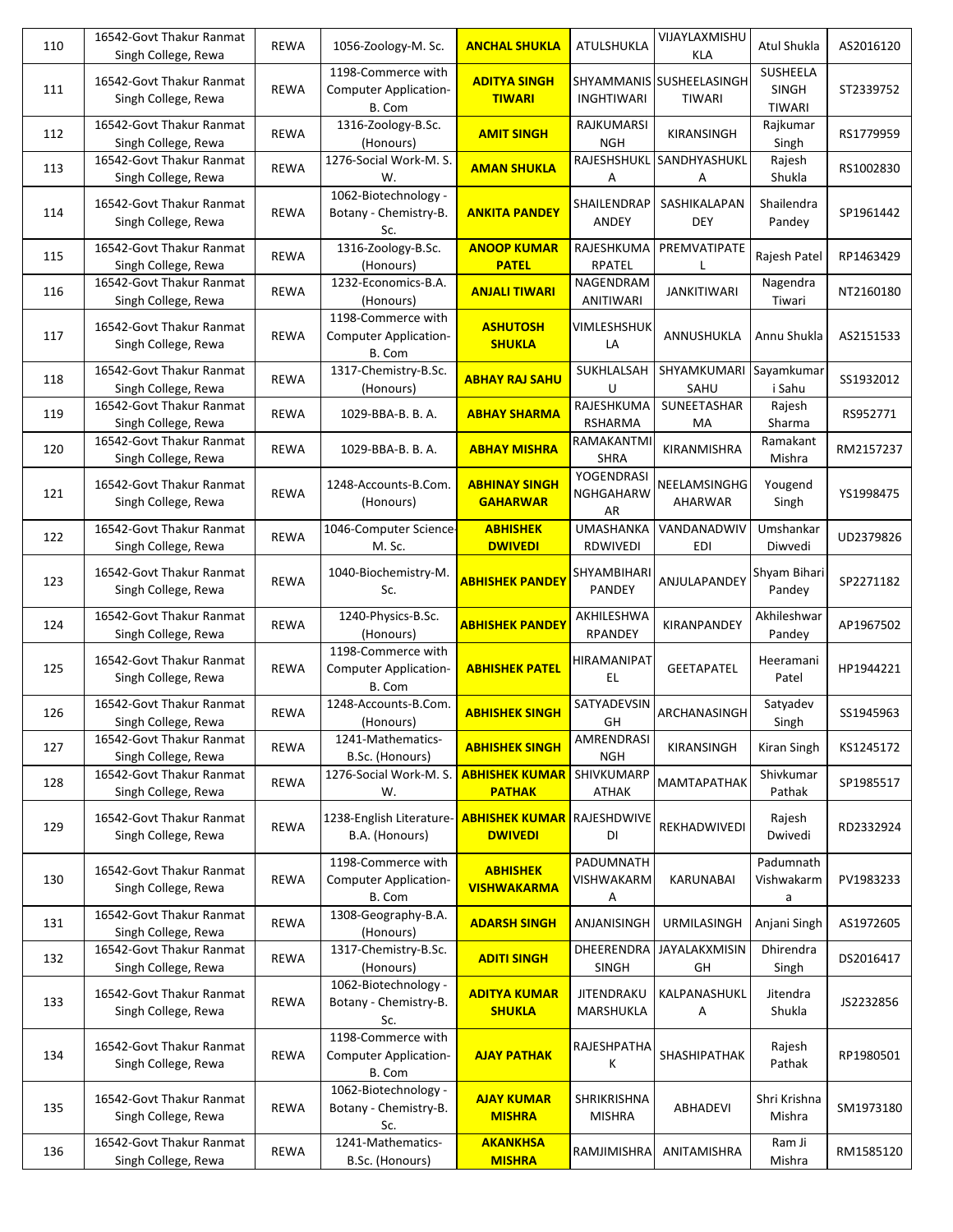| 137 | 16542-Govt Thakur Ranmat<br>Singh College, Rewa | <b>REWA</b> | 1198-Commerce with<br><b>Computer Application-</b><br>B. Com | <b>AKANKSHA</b><br><b>PANDEY</b>          | RAMNARESHP<br>ANDEY                  | RAKESHPANDEY                             | Rakesh<br>Pandey           | RP2064022 |
|-----|-------------------------------------------------|-------------|--------------------------------------------------------------|-------------------------------------------|--------------------------------------|------------------------------------------|----------------------------|-----------|
| 138 | 16542-Govt Thakur Ranmat<br>Singh College, Rewa | <b>REWA</b> | 1316-Zoology-B.Sc.<br>(Honours)                              | <b>AKASH</b><br><b>KUSHWAHA</b>           | SHOBHNATH<br>KUSHWAHA                | <b>MAYA</b><br><b>KUSHWAHA</b>           | Shobhnath<br>Kushwaha      | SK875433  |
| 139 | 16542-Govt Thakur Ranmat<br>Singh College, Rewa | <b>REWA</b> | 1198-Commerce with<br><b>Computer Application-</b><br>B. Com | <b>AKASH JAISWAL</b>                      | YAGYANARAY<br>ANJAISWAL              | URMILAJAISWAL                            | Yagyanaraya<br>n Jaisawal  | YJ2084528 |
| 140 | 16542-Govt Thakur Ranmat<br>Singh College, Rewa | <b>REWA</b> | 1198-Commerce with<br>Computer Application-<br>B. Com        | <b>AKASH PANDEY</b>                       | RAMESHPAND<br>EY                     | ANITAPANDEY                              | Ramesh<br>Panday           | RP1928905 |
| 141 | 16542-Govt Thakur Ranmat<br>Singh College, Rewa | <b>REWA</b> | 1198-Commerce with<br><b>Computer Application-</b><br>B. Com | <b>AKASH PANDEY</b>                       | RADHESHPAN<br><b>DEY</b>             | GAMLAPANDEY                              | Radhesh<br>Pandey          | RP2069015 |
| 142 | 16542-Govt Thakur Ranmat<br>Singh College, Rewa | <b>REWA</b> | 1198-Commerce with<br><b>Computer Application-</b><br>B. Com | <b>AKASH MISHRA</b>                       | SUDARSHAN<br>PRASAD<br><b>MISHRA</b> | <b>USHA MISHRA</b>                       | Sudarshan<br>Mishra        | SM1969358 |
| 143 | 16542-Govt Thakur Ranmat<br>Singh College, Rewa | <b>REWA</b> | 1198-Commerce with<br><b>Computer Application-</b><br>B. Com | <b>AKASH KUMAR</b><br><b>RAJAK</b>        | RAJENDRAKU<br><b>MARRAJAK</b>        | SARITARAJAK                              | Rajendra<br>Rajak          | RR771744  |
| 144 | 16542-Govt Thakur Ranmat<br>Singh College, Rewa | <b>REWA</b> | 1198-Commerce with<br><b>Computer Application-</b><br>B. Com | <b>AKHILESH</b><br><b>KUSHWAHA</b>        | <b>SUSHILKUSH</b><br><b>WAHA</b>     | SATYAWATIKUS<br><b>HWAHA</b>             | Susheel<br>Varma           | SV1970709 |
| 145 | 16542-Govt Thakur Ranmat<br>Singh College, Rewa | <b>REWA</b> | 1235-Political Science-<br>B.A. (Honours)                    | <b>AMAN DWIVEDI</b>                       | <b>WIVEDI</b>                        | VINDHYARAJD RAJESHWARIDW<br><b>IVEDI</b> | Vindhraj<br>Dwivedi        | VD1503015 |
| 146 | 16542-Govt Thakur Ranmat<br>Singh College, Rewa | <b>REWA</b> | 1308-Geography-B.A.<br>(Honours)                             | <b>ARPIT GUPTA</b>                        | RAMJEEGUPT<br>Α                      | MEENAGUPTA                               | Ram Ji Gupta               | RG2198086 |
| 147 | 16542-Govt Thakur Ranmat<br>Singh College, Rewa | <b>REWA</b> | 1031-Commerce-M.<br>Com.                                     | <b>ARTI SINGH</b>                         | KALYAN<br><b>SINGH</b>               | <b>KAMLA SINGH</b>                       | Kalyan Singh               | KS2185462 |
| 148 | 16542-Govt Thakur Ranmat<br>Singh College, Rewa | REWA        | 1317-Chemistry-B.Sc.<br>(Honours)                            | <b>ANUJ PANDEY</b>                        | SATRASUDAN<br>PANDEY                 | MAYAPANDEY                               | Satrsoodan<br>Pandey       | SP983042  |
| 149 | 16542-Govt Thakur Ranmat<br>Singh College, Rewa | <b>REWA</b> | 1062-Biotechnology -<br>Botany - Chemistry-B.<br>Sc.         | <b>DHEERESH</b><br><b>SHARMA</b>          | RAJBAHORSH<br>ARMA                   | MAMTASHRAM<br>Α                          | Rajbehor<br>Sharma         | RS2378645 |
| 150 | 16542-Govt Thakur Ranmat<br>Singh College, Rewa | <b>REWA</b> | 1198-Commerce with<br><b>Computer Application-</b><br>B. Com | <b>DEEPAK SINGH</b>                       | BALENDRASIN<br>GH                    | <b>GUDIYASINGH</b>                       | Valendr<br>Singh           | VS1984659 |
| 151 | 16542-Govt Thakur Ranmat<br>Singh College, Rewa | <b>REWA</b> | 1040-Biochemistry-M.<br>Sc.                                  | <b>DEEPIKA MISHRA</b>                     | SUSHILKUMA<br><b>RMISHRA</b>         | KAVITAMISHRA                             | Suseel<br>Mishra           | SM1888557 |
| 152 | 16542-Govt Thakur Ranmat<br>Singh College, Rewa | <b>REWA</b> | 1315-Botany-B.Sc.<br>(Honours)                               | <b>ANCHAL GUPTA</b>                       | <b>GUPTA</b>                         | RAMSUSHEEL ANNPOORNAGU<br><b>PTA</b>     | Ramsushil<br>Gupta         | RG1388205 |
| 153 | 16542-Govt Thakur Ranmat<br>Singh College, Rewa | <b>REWA</b> | 1198-Commerce with<br><b>Computer Application-</b><br>B. Com | <b>DHANANJAY</b><br><b>PRATAP SINGH</b>   | MAHENDRAP<br><b>RATAPSINGH</b>       | SUNITASINGH                              | Mahendra<br>Singh          | MS2019195 |
| 154 | 16542-Govt Thakur Ranmat<br>Singh College, Rewa | REWA        | 1248-Accounts-B.Com.<br>(Honours)                            | <b>DHARMENDRA</b><br><b>KUMAR DWIVEDI</b> | <b>OMPRAKASH</b><br><b>DWIVEDI</b>   | SUMITRADWIVE<br>DI                       | Omprakash<br>Dwivedi       | OD1984871 |
| 155 | 16542-Govt Thakur Ranmat<br>Singh College, Rewa | <b>REWA</b> | 1198-Commerce with<br><b>Computer Application-</b><br>B. Com | <b>DHEERAJ PANDEY</b>                     | PRAMOD<br><b>KUMAR</b><br>PANDEY     | SATYABHAMA<br><b>PANDEY</b>              | Pramod<br>Prasad<br>Pandey | PP1839604 |
| 156 | 16542-Govt Thakur Ranmat<br>Singh College, Rewa | <b>REWA</b> | 1043-Botany-M. Sc.                                           | <b>ANJALI DUBEY</b>                       | RAMSUNDAR<br>SHARMA                  | SANDHYASHAR<br>МA                        | RAM<br>SUNDAR<br>SHARMA    | RS1971687 |
| 157 | 16542-Govt Thakur Ranmat<br>Singh College, Rewa | REWA        | 1046-Computer Science-<br>M. Sc.                             | <b>ANKIT KUMAR</b><br><b>MISHRA</b>       | KAMLESHPRA<br>SAD                    | <b>GEETA</b>                             | Kamlesh<br>Mishra          | KM2375385 |
| 158 | 16542-Govt Thakur Ranmat<br>Singh College, Rewa | REWA        | 1044-Chemistry-M. Sc.                                        | <b>ANKIT TIVARI</b>                       | MANISHTIVAR                          | SHANTITIVARI                             | Manish<br>Tivari           | MT2018629 |
| 159 | 16542-Govt Thakur Ranmat<br>Singh College, Rewa | REWA        | 1029-BBA-B. B. A.                                            | <b>AMAR MISHRA</b>                        | SUDARSHAN<br><b>MISHRA</b>           | <b>USHA MISHRA</b>                       | Sudarshan<br>Mishra        | SM1969358 |
| 160 | 16542-Govt Thakur Ranmat<br>Singh College, Rewa | REWA        | 1248-Accounts-B.Com.<br>(Honours)                            | <b>ANKUSH PATEL</b>                       | KRISHNAKUM<br>ARPATEL                | <b>GEETAPATEL</b>                        | Gita Patel                 | GP1401654 |
| 161 | 16542-Govt Thakur Ranmat<br>Singh College, Rewa | <b>REWA</b> | 1198-Commerce with<br><b>Computer Application-</b><br>B. Com | <b>AMIT MISHRA</b>                        | VINODMISHR<br>Α                      | SANGEETAMISH<br><b>RA</b>                | Sangeeta<br>Mishra         | SM1942751 |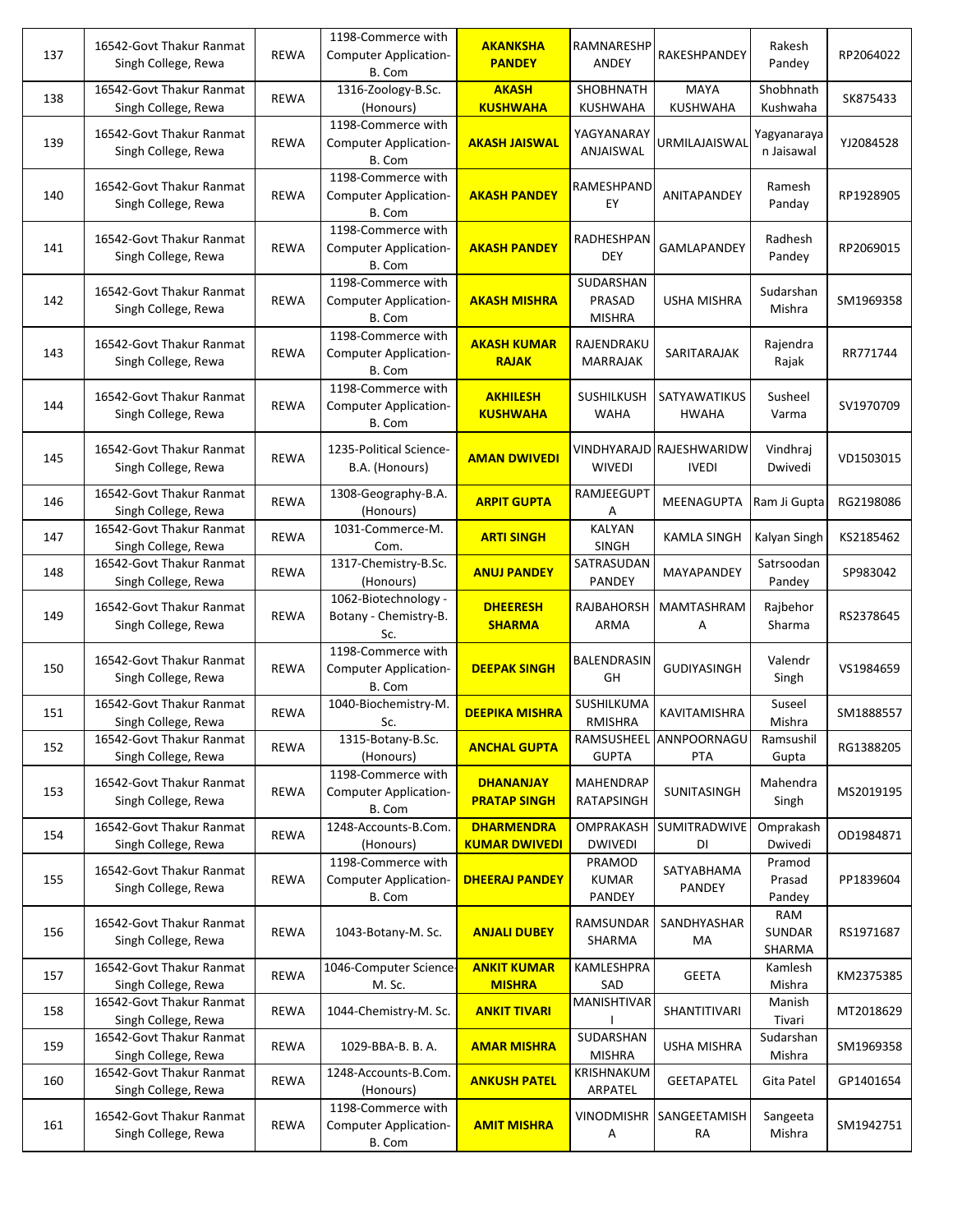| 162 | 16542-Govt Thakur Ranmat<br>Singh College, Rewa | <b>REWA</b> | 1318-Geography-M. A.                                         | <b>AMBUJ PANDEY</b>                     | PRABHUDAYA<br>LPANDEY                      | KUMUDPANDEY                     | Prabhu Dayal<br>Pandey       | PP2142302 |
|-----|-------------------------------------------------|-------------|--------------------------------------------------------------|-----------------------------------------|--------------------------------------------|---------------------------------|------------------------------|-----------|
| 163 | 16542-Govt Thakur Ranmat<br>Singh College, Rewa | <b>REWA</b> | 1241-Mathematics-<br>B.Sc. (Honours)                         | <b>AMIT</b><br><b>VISHWAKARMA</b>       | PADUMNATH<br>VISHWAKARM<br>Α               | KARUNABAIVISH<br><b>WAKARMA</b> | Padumnath<br>Vishwakarm<br>a | PV1983233 |
| 164 | 16542-Govt Thakur Ranmat<br>Singh College, Rewa | <b>REWA</b> | 1031-Commerce-M.<br>Com.                                     | <b>AMIT PRAKASH</b><br><b>TIWARI</b>    | <b>DINENDRA</b><br>PRASAD<br><b>TIWARI</b> | SAVITA TIWARI                   | Dinendra<br>Tiwari           | DT2193002 |
| 165 | 16542-Govt Thakur Ranmat<br>Singh College, Rewa | <b>REWA</b> | 1044-Chemistry-M. Sc.                                        | <b>AMRITA TIWARI</b>                    | GANESH                                     | ASHA                            | Ganesh<br>Tiwari             | GT2029032 |
| 166 | 16542-Govt Thakur Ranmat<br>Singh College, Rewa | <b>REWA</b> | 1062-Biotechnology -<br>Botany - Chemistry-B.<br>Sc.         | <b>ANAMIKA GUPTA</b>                    | KESHAVPRAS<br><b>ADGUPTA</b>               | <b>SEEMAGUPTA</b>               | Seema<br>Gupta               | SG2133127 |
| 167 | 16542-Govt Thakur Ranmat<br>Singh College, Rewa | <b>REWA</b> | 1276-Social Work-M. S.<br>W.                                 | <b>ANAMIKA SINGH</b>                    | ABHAYRAJSIN<br>GH                          | SARLASINGH                      | Abhay Raj<br>Singh           | AS2044571 |
| 168 | 16542-Govt Thakur Ranmat<br>Singh College, Rewa | <b>REWA</b> | 1276-Social Work-M. S.<br>w.                                 | <b>ANAMIKA TIWARI</b>                   | SACHHITAPRA<br>SADTIWARI                   | KALAWATITIWA<br>R1              | Kalavati<br>Tiwari           | KT2265209 |
| 169 | 16542-Govt Thakur Ranmat<br>Singh College, Rewa | <b>REWA</b> | 1030-BCA-B. C. A.                                            | <b>ANAND RAJ SINGH</b>                  | DHARMENDR<br><b>ASINGH</b>                 | SAJITASINGH                     | Dharmendra<br>Singh          | DS899078  |
| 170 | 16542-Govt Thakur Ranmat<br>Singh College, Rewa | <b>REWA</b> | 1029-BBA-B. B. A.                                            | <b>ANEET KUMAR</b><br><b>YADAV</b>      | JAGDEESHYAD<br>AV                          | VIMLAYADAV                      | Vimla Yadav                  | VY1945765 |
| 171 | 16542-Govt Thakur Ranmat<br>Singh College, Rewa | <b>REWA</b> | 1198-Commerce with<br>Computer Application-<br>B. Com        | <b>ANIL SINGH</b>                       | INDRAPALSIN<br>GH                          | VIMLASINGH                      | Indrpal Singh                | IS1966700 |
| 172 | 16542-Govt Thakur Ranmat<br>Singh College, Rewa | <b>REWA</b> | 1198-Commerce with<br><b>Computer Application-</b><br>B. Com | <b>ANAND NAND</b><br><b>MISHRA</b>      | YOGENDRAMI<br><b>SHRA</b>                  | <b>REKHAMISHRA</b>              | Yogendra<br>Mishra           | YM2040910 |
| 173 | 16542-Govt Thakur Ranmat<br>Singh College, Rewa | <b>REWA</b> | 1046-Computer Science-<br>M. Sc.                             | <b>ANEETA TIWARI</b>                    | ANILKUMARTI<br><b>WARI</b>                 | YOJNATIWARI                     | anil tiwari                  | AT1704007 |
| 174 | 16542-Govt Thakur Ranmat<br>Singh College, Rewa | <b>REWA</b> | 1050-Mathematics-M.<br>Sc.                                   | <b>ASHISH KUMAR</b><br><b>AGNIHOTRI</b> | RAJKARANAG<br><b>NIHOTRI</b>               | ANEETAAGNIHO<br>TRI             | Rajkarn<br>Angnihotri        | RA1981367 |
| 175 | 16542-Govt Thakur Ranmat<br>Singh College, Rewa | <b>REWA</b> | 1248-Accounts-B.Com.<br>(Honours)                            | <b>ANEESH TIWARI</b>                    | NAGENDRAPR<br><b>ASADTIWARI</b>            | RADHATIWARI                     | Nagendra<br>Prasad<br>Tiwari | NT2373832 |
| 176 | 16542-Govt Thakur Ranmat<br>Singh College, Rewa | <b>REWA</b> | 1198-Commerce with<br><b>Computer Application-</b><br>B. Com | <b>ANJALI MISHRA</b>                    | RAMSHUSHEE<br>LMISHRA                      | SAVITAMISHRA                    | Ramshushee<br>I Mishra       | RM2085487 |
| 177 | 16542-Govt Thakur Ranmat<br>Singh College, Rewa | <b>REWA</b> | 1316-Zoology-B.Sc.<br>(Honours)                              | <b>ANJU</b><br><b>VISHWKARMA</b>        | RAMESHKUM<br>ARVISHWKAR<br>МA              | BABYBASANTIVI<br>SHWKARMA       | Ramesh<br>Vishwakarm<br>a    | RV1953380 |
| 178 | 16542-Govt Thakur Ranmat<br>Singh College, Rewa | <b>REWA</b> | 1062-Biotechnology -<br>Botany - Chemistry-B.<br>Sc.         | <b>ANKUSH GUPTA</b>                     | BIRENDRAKU<br><b>MARGUPTA</b>              | SAVITAGUPTA                     | Virendra<br>Kumar<br>Gupta   | VG2370460 |
| 179 | 16542-Govt Thakur Ranmat<br>Singh College, Rewa | <b>REWA</b> | 1198-Commerce with<br><b>Computer Application-</b><br>B. Com | <b>ANJALI TIWARI</b>                    | RANJANLALTI<br>WARI                        | ANJANATIWARI                    | Anjana<br>Tiwari             | AT2029323 |
| 180 | 16542-Govt Thakur Ranmat<br>Singh College, Rewa | REWA        | 1317-Chemistry-B.Sc.<br>(Honours)                            | <b>ANKIT DWIVEDI</b>                    | <b>DWIVEDI</b>                             | SHUBHKARAN SANGEETADWIV<br>EDI  | Subhkaran<br>Diwedi          | SD2130438 |
| 181 | 16542-Govt Thakur Ranmat<br>Singh College, Rewa | REWA        | 1031-Commerce-M.<br>Com.                                     | <b>ANNU MISHRA</b>                      | <b>ROHANIPRAS</b><br>AD                    | SANTOSH                         | Rohni Prasad                 | RP1940039 |
| 182 | 16542-Govt Thakur Ranmat<br>Singh College, Rewa | <b>REWA</b> | 1062-Biotechnology -<br>Botany - Chemistry-B.<br>Sc.         | <b>ANOOP GUPTA</b>                      | <b>BEERENDRAK</b><br><b>UMARGUPTA</b>      | SAVITAGUPTA                     | Virendra<br>Kumar<br>Gupta   | VG2370460 |
| 183 | 16542-Govt Thakur Ranmat<br>Singh College, Rewa | REWA        | 1248-Accounts-B.Com.<br>(Honours)                            | <b>BANDANA</b><br><b>DWIVEDI</b>        | OMPRAKASH<br><b>DWIVEDI</b>                | SUMITRADWIVE<br>DI              | Omprakash<br>Dwivedi         | OD1984871 |
| 184 | 16542-Govt Thakur Ranmat<br>Singh College, Rewa | REWA        | 1316-Zoology-B.Sc.<br>(Honours)                              | <b>ANURAG DWIVEDI</b>                   | SHESHMANID<br><b>WIVEDI</b>                | KAMLESHDWIVE<br>DI              | Sheshmani<br>Dvivedi         | SD1975693 |
| 185 | 16542-Govt Thakur Ranmat<br>Singh College, Rewa | REWA        | 1276-Social Work-M. S.<br>W.                                 | <b>ANURAG SHUKLA</b>                    | SANTLAL<br>SHUKLA                          | <b>SUMAN SHUKLA</b>             | Shantlal<br>Shukla           | SS745551  |
| 186 | 16542-Govt Thakur Ranmat<br>Singh College, Rewa | <b>REWA</b> | 1062-Biotechnology -<br>Botany - Chemistry-B.<br>Sc.         | <b>ANURAG SINGH</b>                     | KRISHNANAN<br><b>D SINGH</b>               | <b>PUSHPA SINGH</b>             | Krshnnand<br>Singh           | KS2386978 |
| 187 | 16542-Govt Thakur Ranmat<br>Singh College, Rewa | <b>REWA</b> | 1062-Biotechnology -<br>Botany - Chemistry-B.<br>Sc.         | <b>CHANDRA</b><br><b>PRAKASH SHUKLA</b> | SUKHANIDHA<br><b>NSHUKLA</b>               | SAVITRISHUKLA                   | Sukhnidhaan<br>Shukla        | SS2039630 |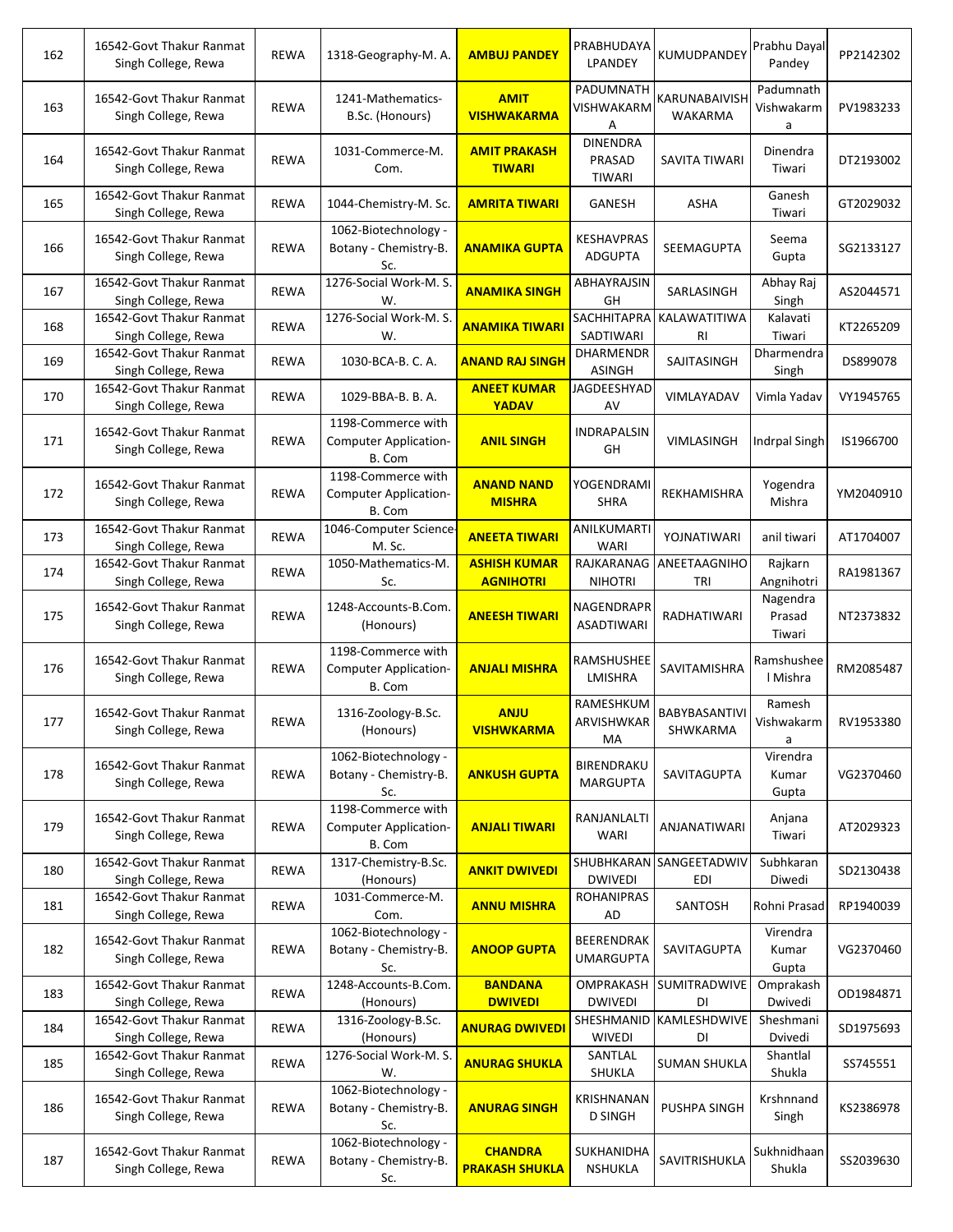| 188 | 16542-Govt Thakur Ranmat<br>Singh College, Rewa | <b>REWA</b> | 1248-Accounts-B.Com.<br>(Honours)                            | <b>ARYAN DEV</b><br><b>KUSHWAHA</b>       | <b>RAKESHKUSH</b><br>WAHA                      | <b>GUDIYAKUSHW</b><br>AHA      | Rakesh<br>Kushwaha               | RK2377011  |
|-----|-------------------------------------------------|-------------|--------------------------------------------------------------|-------------------------------------------|------------------------------------------------|--------------------------------|----------------------------------|------------|
| 189 | 16542-Govt Thakur Ranmat<br>Singh College, Rewa | <b>REWA</b> | 1062-Biotechnology -<br>Botany - Chemistry-B.<br>Sc.         | <b>ASHISH</b><br><b>KUSHWAHA</b>          | <b>USHWAHA</b>                                 | RAMNARESHK SUSHILAKUSHW<br>AHA | Ramnaresh<br>Kushwaha            | RK1113429  |
| 190 | 16542-Govt Thakur Ranmat<br>Singh College, Rewa | <b>REWA</b> | 1198-Commerce with<br><b>Computer Application-</b><br>B. Com | <b>ASHUTOSH</b><br><b>MISHRA</b>          | NARENDRA<br><b>KUMAR</b><br><b>MISHRA</b>      | <b>VIMLA MISHRA</b>            | Narendra<br>Mishra               | NM1985244  |
| 191 | 16542-Govt Thakur Ranmat<br>Singh College, Rewa | <b>REWA</b> | 1241-Mathematics-<br>B.Sc. (Honours)                         | <b>ASHISH KUMAR</b><br><b>TIWARI</b>      | RAMAKANTTI<br>WARI                             | MANGALATIWA<br><b>RI</b>       | Rmakant<br>Tiwari                | RT2166747  |
| 192 | 16542-Govt Thakur Ranmat<br>Singh College, Rewa | <b>REWA</b> | 1029-BBA-B. B. A.                                            | <b>ATHARV TIWARI</b>                      | MANKAMANA<br>TIWARI                            | SAVITATIWARI                   | Mankamana<br>Prasad<br>Tiwari    | MT2396536  |
| 193 | 16542-Govt Thakur Ranmat<br>Singh College, Rewa | <b>REWA</b> | 1062-Biotechnology -<br>Botany - Chemistry-B.<br>Sc.         | <b>ASHISH SHARMA</b>                      | RAMNARESHS<br><b>HARMA</b>                     | MADHUSHARM<br>Α                | Ramnaresh<br>Shrama              | RS33680101 |
| 194 | 16542-Govt Thakur Ranmat<br>Singh College, Rewa | <b>REWA</b> | 1248-Accounts-B.Com.<br>(Honours)                            | <b>ASHUTOSH</b><br><b>MISHRA</b>          | <b>DAMODARPR</b><br>ASADMISHRA                 | <b>SHANTIDEVI</b>              | Shanti<br>Mishra                 | SM1989533  |
| 195 | 16542-Govt Thakur Ranmat<br>Singh College, Rewa | <b>REWA</b> | 1046-Computer Science-<br>M. Sc.                             | <b>ASHUTOSH</b><br><b>PANDEY</b>          | <b>BHUPENDRAP</b><br>ANDEY                     | <b>UMAPANDEY</b>               | Bhupendra<br>Pandey              | BP2011799  |
| 196 | 16542-Govt Thakur Ranmat<br>Singh College, Rewa | <b>REWA</b> | 1042-Biotechnology-M.<br>Sc.                                 | <b>ATITHI PANDEY</b>                      | KRISHNAKUM<br>ARPANDEY                         | VIMALESHPAND<br>EY             | <b>Bimlesh</b><br>Panday         | BP1959353  |
| 197 | 16542-Govt Thakur Ranmat<br>Singh College, Rewa | <b>REWA</b> | 1031-Commerce-M.<br>Com.                                     | <b>BHARTI SHARMA</b>                      | HANSRAJSHA<br><b>RMA</b>                       | NEESHASHARM<br>Α               | <b>HANSRAJ</b><br>SHARMA         | HS2218716  |
| 198 | 16542-Govt Thakur Ranmat<br>Singh College, Rewa | <b>REWA</b> | 1198-Commerce with<br>Computer Application-<br>B. Com        | <b>BIPIN TIWARI</b>                       | RAMAVTARTI<br><b>WARI</b>                      | MEENATIWARI                    | Ramavatar<br>Tiwari              | RT1999273  |
| 199 | 16542-Govt Thakur Ranmat<br>Singh College, Rewa | <b>REWA</b> | 1276-Social Work-M. S.<br>W.                                 | <b>BHARTI MISHRA</b>                      | RAMANUJMIS<br><b>HRA</b>                       | SHAKUNTALAMI<br>SHRA           | Sakuntala<br>Mishra              | SM2262947  |
| 200 | 16542-Govt Thakur Ranmat<br>Singh College, Rewa | <b>REWA</b> | 1030-BCA-B. C. A.                                            | <b>BRIJENDRA SINGH</b>                    | <b>VINOD</b><br><b>BAHADUR</b><br><b>SINGH</b> | SANDHYA<br><b>SINGH</b>        | Vinod Singh                      | VS88760401 |
| 201 | 16542-Govt Thakur Ranmat<br>Singh College, Rewa | <b>REWA</b> | 1062-Biotechnology -<br>Botany - Chemistry-B.<br>Sc.         | <b>CHHAYA JAISAWAL</b>                    | MANGLESHW<br>ARPDJAISAWA                       | MOHANIJAISAW<br>AL             | Mangleswer<br>Jaiswal            | MJ1069675  |
| 202 | 16542-Govt Thakur Ranmat<br>Singh College, Rewa | <b>REWA</b> | 1198-Commerce with<br><b>Computer Application-</b><br>B. Com | <b>DEEPCHANDRA</b><br><b>KACHER</b>       | SANTOSH<br><b>KACHER</b>                       | ANITAKACHER                    | santosh<br>kacher                | SK2404840  |
| 203 | 16542-Govt Thakur Ranmat<br>Singh College, Rewa | <b>REWA</b> | 1249-B. Lib.-B. Lib                                          | <b>DHARVENDRA</b><br><b>KUMAR DWIVEDI</b> | <b>CHANDRA</b><br>PRATAP<br><b>DWIVEDI</b>     | SIYA DULARI                    | Santosh<br>Kumar<br>Dwivedi      | SD2089778  |
| 204 | 16542-Govt Thakur Ranmat<br>Singh College, Rewa | <b>REWA</b> | 1276-Social Work-M. S.<br>W.                                 | <b>DURGA GUPTA</b>                        | KANHAIYALAL<br><b>GUPTA</b>                    | INDRAKALIGUPT<br>Α             | Indrakalee<br>Gupta              | IG2130463  |
| 205 | 16542-Govt Thakur Ranmat<br>Singh College, Rewa | <b>REWA</b> | 1085-Botany -<br>Chemistry - Zoology-B.<br>Sc.               | <b>DHEERENDRA</b><br><b>SINGH LODHI</b>   | RAMBHAJANS<br><b>INGHLODHI</b>                 | SHAKUNTLASIN<br><b>GHLODHI</b> | rambhajan<br>singh lodhi         | RL79780101 |
| 206 | 16542-Govt Thakur Ranmat<br>Singh College, Rewa | <b>REWA</b> | 1062-Biotechnology -<br>Botany - Chemistry-B.<br>Sc.         | <b>DIKSHA DWIVEDI</b>                     | DIVAKARDWI<br>VEDI                             | MAYADWIVEDI                    | Diwakar<br>Prasad<br>Dwivedi     | DD2225396  |
| 207 | 16542-Govt Thakur Ranmat<br>Singh College, Rewa | REWA        | 1315-Botany-B.Sc.<br>(Honours)                               | <b>DURGESH KUMAR</b><br><b>PAL</b>        | <b>UMASHARAN</b><br><b>PAL</b>                 | RAJKALIPAL                     | Ush Saran                        | US08690101 |
| 208 | 16542-Govt Thakur Ranmat<br>Singh College, Rewa | <b>REWA</b> | 1276-Social Work-M. S.<br>W.                                 | <b>DIVYANI SHUKLA</b>                     | MANOJSHUKL<br>Α                                | CHANDRAVATIS<br><b>HUKLA</b>   | Manoj<br>Shukla                  | MS2379188  |
| 209 | 16542-Govt Thakur Ranmat<br>Singh College, Rewa | <b>REWA</b> | 1029-BBA-B. B. A.                                            | <b>DIVYANSHU</b><br><b>SHUKLA</b>         | RAVISHANKAR<br>SHUKLA                          | SHYAMASHUKL<br>А               | Shyama<br>Shukla                 | SS1932066  |
| 210 | 16542-Govt Thakur Ranmat<br>Singh College, Rewa | <b>REWA</b> | 1318-Geography-M. A.                                         | <b>FIZA BEE</b>                           | SOHWANKHA<br>Ν                                 | JABIYABEE                      | Sohwan<br>Khan                   | SK1702907  |
| 211 | 16542-Govt Thakur Ranmat<br>Singh College, Rewa | <b>REWA</b> | 1044-Chemistry-M. Sc.                                        | <b>GAURAV KUMAR</b><br><b>VISWAKARMA</b>  | CHHOTELAL                                      | CHANDRAVATI                    | Chandravati<br>Vishawakara<br>ma | CV1084771  |
| 212 | 16542-Govt Thakur Ranmat<br>Singh College, Rewa | <b>REWA</b> | 1232-Economics-B.A.<br>(Honours)                             | <b>GAURAV SINGH</b>                       | RAMNARESHS<br><b>INGH</b>                      | <b>URMILASINGH</b>             | Ramnaresh<br>Signh               | RS2016957  |
| 213 | 16542-Govt Thakur Ranmat<br>Singh College, Rewa | REWA        | 1308-Geography-B.A.<br>(Honours)                             | <b>JAGDATT SHUKLA</b>                     | ANILSHUKLA                                     | PUSHPASHUKLA                   | Anil Kumar<br>Shukla             | AS1461712  |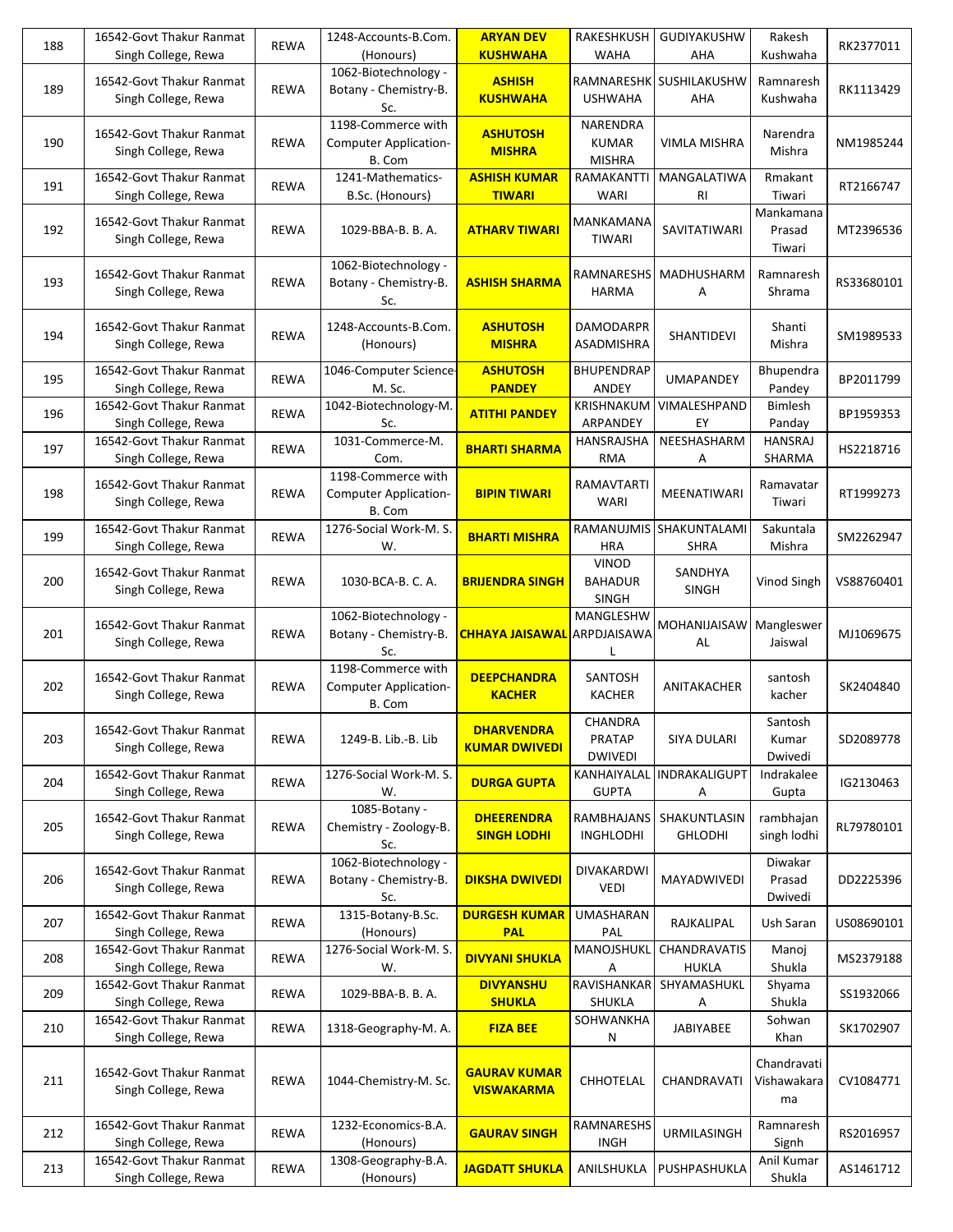| 214 | 16542-Govt Thakur Ranmat<br>Singh College, Rewa | <b>REWA</b> | 1198-Commerce with<br><b>Computer Application-</b><br>B. Com | <b>GYANAY</b><br><b>AGNIHOTRI</b>      | <b>GYANENDRAA</b><br><b>GNIHOTRI</b>              | SUNITAAGNIHO<br>TRI                      | Sunita Devi<br>Agnihotri  | SA2387170  |
|-----|-------------------------------------------------|-------------|--------------------------------------------------------------|----------------------------------------|---------------------------------------------------|------------------------------------------|---------------------------|------------|
| 215 | 16542-Govt Thakur Ranmat<br>Singh College, Rewa | <b>REWA</b> | 1029-BBA-B. B. A.                                            | <b>HARIOM SINGH</b>                    | <b>AJAYSINGH</b>                                  | ASHASINGH                                | Ajay Singh                | AS2011192  |
| 216 | 16542-Govt Thakur Ranmat<br>Singh College, Rewa | <b>REWA</b> | 1198-Commerce with<br>Computer Application-<br>B. Com        | <b>HIMANSHU</b><br><b>MISHRA</b>       | PRADEEPMIS<br><b>HRA</b>                          | KARUNAMISHR<br>Α                         | Pradeep<br>Mishra         | PM2046812  |
| 217 | 16542-Govt Thakur Ranmat<br>Singh College, Rewa | <b>REWA</b> | 1029-BBA-B. B. A.                                            | <b>HARIOM MISHRA</b>                   | RAMJEEMISH<br><b>RA</b>                           | ANITAMISHRA                              | Ram Ji<br>Mishra          | RM1585120  |
| 218 | 16542-Govt Thakur Ranmat<br>Singh College, Rewa | <b>REWA</b> | 1029-BBA-B. B. A.                                            | <b>HARSH SINGH</b>                     | VINODSINGH                                        | KAVITASINGH                              | Vinod Kumar<br>Singh      | VS1973478  |
| 219 | 16542-Govt Thakur Ranmat<br>Singh College, Rewa | REWA        | 1317-Chemistry-B.Sc.<br>(Honours)                            | <b>KANCHAN SHUKLA</b>                  | GAYASHANKA<br><b>RSHUKLA</b>                      | ARTISHUKLA                               | GAYA<br>SANKAR<br>SHUKALA | GS48740707 |
| 220 | 16542-Govt Thakur Ranmat<br>Singh College, Rewa | <b>REWA</b> | 1062-Biotechnology -<br>Botany - Chemistry-B.<br>Sc.         | <b>KOMAL KUMAR</b><br><b>GUPTA</b>     | SHOBHNATHG<br><b>UPTA</b>                         | URMILADEVI                               | Shomnath<br>Gupta         | SG1947341  |
| 222 | 16542-Govt Thakur Ranmat<br>Singh College, Rewa | <b>REWA</b> | 1062-Biotechnology -<br>Botany - Chemistry-B.<br>Sc.         | <b>KANCHAN PATEL</b>                   | MAHENDRAP<br>RASADPATEL                           | SUNITAPATEL                              | Mahednra<br>Patel         | MP1922199  |
| 223 | 16542-Govt Thakur Ranmat<br>Singh College, Rewa | <b>REWA</b> | 1046-Computer Science-<br>M. Sc.                             | <b>KRISHN GOPAL</b><br><b>MISHRA</b>   | RAMESHKUM<br>ARMISHRA                             | NIRMALADEVIM<br><b>ISHRA</b>             | Ramesh<br>Kumar<br>Mishra | RM2149634  |
| 224 | 16542-Govt Thakur Ranmat<br>Singh College, Rewa | <b>REWA</b> | 1056-Zoology-M. Sc.                                          | <b>NAMITA TRIPATHI</b>                 | GAYAPRASAD<br><b>TRIPATHI</b>                     | SARALATRIPATH                            | Gya Prasad<br>Treepathi   | GT25760630 |
| 226 | 16542-Govt Thakur Ranmat<br>Singh College, Rewa | <b>REWA</b> | 1315-Botany-B.Sc.<br>(Honours)                               | <b>NAGENDRA KORI</b>                   | SAILENDRAKO<br>RI                                 | SHANTIKORI                               | Sailendr Kori             | SK2003979  |
| 227 | 16542-Govt Thakur Ranmat<br>Singh College, Rewa | <b>REWA</b> | 1276-Social Work-M. S.<br>W.                                 | <b>ISNEHA DWIVEDI</b>                  | CHAKRADHAR<br><b>DWIVEDI</b>                      | SAVITRIDWIVED                            | Chakdhar<br>Dwivedi       | CD1978720  |
| 228 | 16542-Govt Thakur Ranmat<br>Singh College, Rewa | <b>REWA</b> | 1198-Commerce with<br><b>Computer Application-</b><br>B. Com | <b>NILENDRA</b><br><b>DWIVEDI</b>      | RAVENDRAD<br><b>WIVEDI</b>                        | <b>GEETADWIVEDI</b>                      | Ravendra<br>Dwivedi       | RD2016043  |
| 229 | 16542-Govt Thakur Ranmat<br>Singh College, Rewa | <b>REWA</b> | 1241-Mathematics-<br>B.Sc. (Honours)                         | <b>KIRAN KUSHWAHA</b>                  | <b>WAHA</b>                                       | SUSHEELKUSH SATYAVATIKUSH<br><b>WAHA</b> | Susheel<br>Varma          | SV1970709  |
| 230 | 16542-Govt Thakur Ranmat<br>Singh College, Rewa | <b>REWA</b> | 1248-Accounts-B.Com.<br>(Honours)                            | <b>GAURAV MISHRA</b>                   | SATISHMISHR<br>Α                                  | SEEMAMISHRA                              | Satish<br>Mishra          | SM1996809  |
| 231 | 16542-Govt Thakur Ranmat<br>Singh College, Rewa | <b>REWA</b> | 1248-Accounts-B.Com.<br>(Honours)                            | <b>HIMANSHU</b><br><b>DWIVEDI</b>      | NAGENDRAPR<br>ASADDWIVEDI                         | MAYADWIVEDI                              | Nagendra<br>Dwivedi       | ND1965693  |
| 232 | 16542-Govt Thakur Ranmat<br>Singh College, Rewa | <b>REWA</b> | 1062-Biotechnology -<br>Botany - Chemistry-B.<br>Sc.         | <b>JAGRITI TIWARI</b>                  | VIRENDRAKU<br>MARTIWARI                           | SARITATIWARI                             | Virendra<br>Tiwari        | VT1404699  |
| 233 | 16542-Govt Thakur Ranmat<br>Singh College, Rewa | <b>REWA</b> | 1248-Accounts-B.Com.<br>(Honours)                            | <b>JAY KISHAN SINGH</b>                | RAMESHSING<br>н                                   | RAJMANISINGH                             | Rajmani<br>Singh          | RS1990378  |
| 234 | 16542-Govt Thakur Ranmat<br>Singh College, Rewa | <b>REWA</b> | 1248-Accounts-B.Com.<br>(Honours)                            | <b>JAY KUMAR</b><br><b>GUPTA</b>       | SUNILKUMAR<br><b>GUPTA</b>                        | <b>JYOTIGUPTA</b>                        | Jyoti Gupta               | JG2350177  |
| 235 | 16542-Govt Thakur Ranmat<br>Singh College, Rewa | <b>REWA</b> | 1062-Biotechnology -<br>Botany - Chemistry-B.<br>Sc.         | <b>KRITI KEWAT</b>                     | ANILKEWAT                                         | <b>UMADEVI</b>                           | Anil Kewat                | AK2387381  |
| 236 | 16542-Govt Thakur Ranmat<br>Singh College, Rewa | REWA        | 1029-BBA-B. B. A.                                            | <b>JITENDRA SAKET</b>                  |                                                   | JIVANLALSAKE CHANDRAWATIS<br>AKET        | Jeevan Lal<br>Saket       | JL780847   |
| 237 | 16542-Govt Thakur Ranmat<br>Singh College, Rewa | <b>REWA</b> | 1198-Commerce with<br><b>Computer Application-</b><br>B. Com | <b>JYOTI DWIVEDI</b>                   | <b>VIRENDRA</b><br><b>KUMAR</b><br><b>DWIVEDI</b> | SEEMA DWIVEDI                            | Veerendra<br>Dwivedi      | VD1184258  |
| 238 | 16542-Govt Thakur Ranmat<br>Singh College, Rewa | REWA        | 1316-Zoology-B.Sc.<br>(Honours)                              | <b>JAYA UPADHYAY</b>                   | SHIVKUMAR                                         | SUSHILADEVI                              | Shiv<br>Upaadhyay         | SU2058005  |
| 239 | 16542-Govt Thakur Ranmat<br>Singh College, Rewa | REWA        | 1317-Chemistry-B.Sc.<br>(Honours)                            | <b>JYOTI BANSAL</b>                    | DINESHBANSA                                       | GULBASIYABAN<br>SAL                      | dinesh Basor              | DB76750101 |
| 240 | 16542-Govt Thakur Ranmat<br>Singh College, Rewa | <b>REWA</b> | 1031-Commerce-M.<br>Com.                                     | <b>JYOTI WALA</b><br><b>CHATURVEDI</b> | <b>ARUN KUMAR</b><br>CHATURVEDI                   | SAVITRI<br>CHATURVEDI                    | Arun Kumar<br>Chaturvedi  | AC1079581  |
| 241 | 16542-Govt Thakur Ranmat<br>Singh College, Rewa | REWA        | 1316-Zoology-B.Sc.<br>(Honours)                              | <b>KAJAL SINGH</b>                     | <b>JITENDRASING</b><br>H                          | <b>URMILASINGH</b>                       | Narendra<br>Singh         | NS2010583  |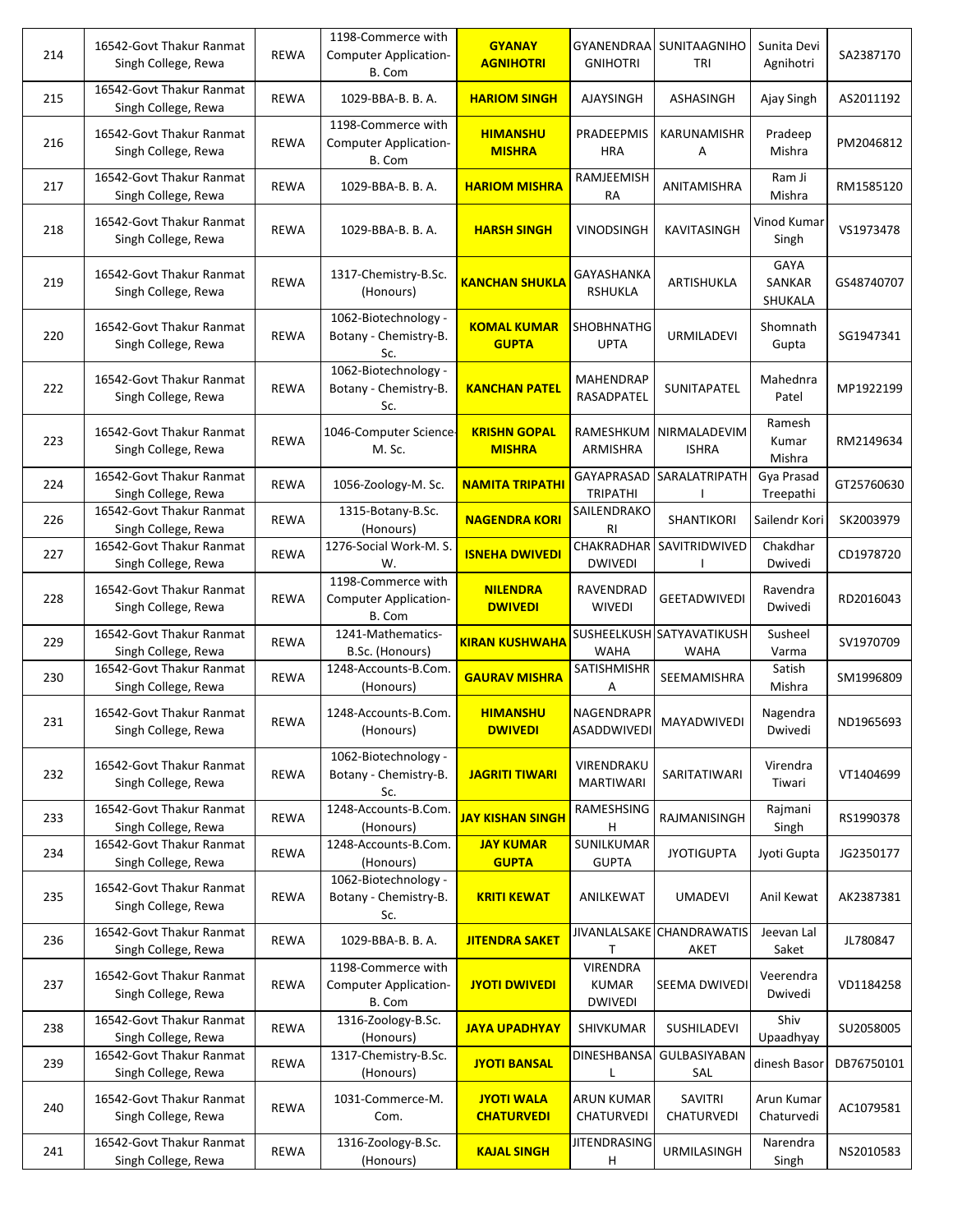| 242 | 16542-Govt Thakur Ranmat<br>Singh College, Rewa | <b>REWA</b> | 1276-Social Work-M. S.<br>W.                                 | <b>KALPANA SHUKLA</b>                     | <b>PUSHPENDRA</b><br>SHUKLA           | KAMLASHUKLA                      | Puspendra<br>Shukla             | PS931684  |
|-----|-------------------------------------------------|-------------|--------------------------------------------------------------|-------------------------------------------|---------------------------------------|----------------------------------|---------------------------------|-----------|
| 243 | 16542-Govt Thakur Ranmat<br>Singh College, Rewa | <b>REWA</b> | 1062-Biotechnology -<br>Botany - Chemistry-B.<br>Sc.         | <b>KALPANA</b><br><b>KUSHWAHA</b>         | <b>SURESH</b><br><b>KUSHWAHA</b>      | <b>SUNITA</b><br><b>KUSHWAHA</b> | Ramsuresh<br>Kushvaha           | RK1503046 |
| 244 | 16542-Govt Thakur Ranmat<br>Singh College, Rewa | <b>REWA</b> | 1050-Mathematics-M.<br>Sc.                                   | <b>KAMAL NAYAN</b><br><b>SHUKLA</b>       | RAVINDRAKU<br>MARSHUKLA               | SAVITASHUKLA                     | Ravind<br>Kumar                 | RK2231165 |
| 245 | 16542-Govt Thakur Ranmat<br>Singh College, Rewa | <b>REWA</b> | 1062-Biotechnology -<br>Botany - Chemistry-B.<br>Sc.         | <b>KAPIDHVAJ</b><br><b>MISHRA</b>         | <b>MAHESHWAR</b><br><b>MISHRA</b>     | <b>CHANDRPRABH</b><br>A          | Maheshvar<br>Mishraa            | MM1978950 |
| 246 | 16542-Govt Thakur Ranmat<br>Singh College, Rewa | <b>REWA</b> | 1044-Chemistry-M. Sc.                                        | <b>KOMAL MISHRA</b>                       | HAREESHKUM<br>ARMISHRA                | PRATIBHAMISH<br>RA               | Harish<br>Mishra                | HM1975422 |
| 247 | 16542-Govt Thakur Ranmat<br>Singh College, Rewa | <b>REWA</b> | 1031-Commerce-M.<br>Com.                                     | <b>KHUSHBU TIWARI</b>                     | SUSHILKUMA<br><b>RTIWARI</b>          | MAMTATIWARI Sushil Tiwari        |                                 | ST1992071 |
| 248 | 16542-Govt Thakur Ranmat<br>Singh College, Rewa | <b>REWA</b> | 1198-Commerce with<br><b>Computer Application-</b><br>B. Com | <b>MANSI SINGH</b><br><b>GAHARWAR</b>     | BIRENDRAPRA<br><b>TAPSINGH</b>        | LALITASINGH                      | Beerendra<br>Singh              | BS2381853 |
| 250 | 16542-Govt Thakur Ranmat<br>Singh College, Rewa | <b>REWA</b> | 1241-Mathematics-<br>B.Sc. (Honours)                         | <b>KULDEEP SINGH</b>                      | <b>DIWAKARSIN</b><br>GH               | RAMASINGH                        | Diwakar<br>Singh                | DS869247  |
| 251 | 16542-Govt Thakur Ranmat<br>Singh College, Rewa | <b>REWA</b> | 1006-English-M. A.                                           | <b>LALITA SINGH</b>                       | RAMPATISING<br>н                      | <b>GAYATRISINGH</b>              | Raghuraj<br>Singh               | RS1940674 |
| 252 | 16542-Govt Thakur Ranmat<br>Singh College, Rewa | <b>REWA</b> | 1062-Biotechnology -<br>Botany - Chemistry-B.<br>Sc.         | <b>MAHIMA GUPTA</b>                       | RAMPALGUPT<br>Α                       | PUSPAGUPTA                       | Rampal<br>Gupta                 | RG2160989 |
| 253 | 16542-Govt Thakur Ranmat<br>Singh College, Rewa | <b>REWA</b> | 1308-Geography-B.A.<br>(Honours)                             | <b>MANISH GUPTA</b>                       | PHOOLCHAND<br><b>RAGUPTA</b>          | SUNEETAGUPTA                     | Phulchand<br>Gupta              | PG1986264 |
| 254 | 16542-Govt Thakur Ranmat<br>Singh College, Rewa | <b>REWA</b> | 1029-BBA-B. B. A.                                            | <b>MANISH KUMAR</b><br><b>VISHWAKARMA</b> | KAUSHALPRA<br>SADVISHWAK<br>ARMA      | KIRANVISHWAK<br>ARMA             | Koushal<br>Vishvkarma           | KV1996051 |
| 255 | 16542-Govt Thakur Ranmat<br>Singh College, Rewa | <b>REWA</b> | 1046-Computer Science-<br>M. Sc.                             | <b>MANORAMA</b><br><b>MISHRA</b>          | SIDHESHWAR<br>PRASADMISH<br><b>RA</b> | <b>GULABKALIMISH</b><br>RA       | Gulab Kali<br>Mishra            | GM2380276 |
| 256 | 16542-Govt Thakur Ranmat<br>Singh College, Rewa | <b>REWA</b> | 1029-BBA-B. B. A.                                            | <b>MAYANK SHUKLA</b>                      | <b>UMESHSHUKL</b><br>A                | SAVITASHUKLA                     | Umesh<br>Shukla                 | US1353823 |
| 257 | 16542-Govt Thakur Ranmat<br>Singh College, Rewa | <b>REWA</b> | 1248-Accounts-B.Com.<br>(Honours)                            | <b>MANSI SEN</b>                          | RAMNATHSEN                            | <b>KUSUMSEN</b>                  | Ramnath<br>Sen                  | RS1951803 |
| 258 | 16542-Govt Thakur Ranmat<br>Singh College, Rewa | <b>REWA</b> | 1276-Social Work-M. S.<br>W.                                 | <b>NIHALI</b><br><b>CHAURASIYA</b>        | RAMASHANK<br>ARCHAURASIY<br>Α         | URMILACHAURA<br>SIYA             | Ramashanka<br>r Chaurasiya      | RC1947769 |
| 259 | 16542-Govt Thakur Ranmat<br>Singh College, Rewa | <b>REWA</b> | 1276-Social Work-M. S.<br>W.                                 | <b>NEETU SHUKLA</b>                       | <b>DEVNATH</b><br>SHUKLA              | <b>RAJ KUMARI</b><br>SHUKLA      | Devanath<br>Shukla              | DS958917  |
| 260 | 16542-Govt Thakur Ranmat<br>Singh College, Rewa | <b>REWA</b> | 1198-Commerce with<br><b>Computer Application-</b><br>B. Com | <b>MUKESH KUMAR</b><br><b>PANDEY</b>      | SANTKUMARP<br>ANDEY                   | RAMAPANDEY                       | Sant Kumar<br>Pandey            | SP2090488 |
| 261 | 16542-Govt Thakur Ranmat<br>Singh College, Rewa | <b>REWA</b> | 1235-Political Science-<br>B.A. (Honours)                    | <b>SHALINI TRIPATHI</b>                   | DEVENDRATRI<br>PATHI                  | <b>SUNITATRIPATH</b>             | Devendra<br>Tripathi            | DT2073904 |
| 262 | 16542-Govt Thakur Ranmat<br>Singh College, Rewa | REWA        | 1234-History-B.A.<br>(Honours)                               | <b>SUBHAM SINGH</b>                       | SANJAYSINGH                           | CHANCHALSING<br>н                | Sanjay Singh                    | SS2351727 |
| 263 | 16542-Govt Thakur Ranmat<br>Singh College, Rewa | <b>REWA</b> | 1062-Biotechnology -<br>Botany - Chemistry-B.<br>Sc.         | <b>ABHISHEK PANDEY</b>                    | SURSARIPRAS<br>ADPANDEY               | MAMTAPANDEY                      | Sursari<br>Prasad<br>Panday     | SP2431754 |
| 264 | 16542-Govt Thakur Ranmat<br>Singh College, Rewa | <b>REWA</b> | 1005-Economics-M. A.                                         | <b>NIDHI MISHRA</b>                       | RAJENDRAPR<br>ASADMISHRA              | ANJANAMISHRA                     | Rajendra<br>Mishra              | RM2089923 |
| 265 | 16542-Govt Thakur Ranmat<br>Singh College, Rewa | <b>REWA</b> | 1044-Chemistry-M. Sc.                                        | YOGESH DWIVEDI                            | RAGHVENDRA<br><b>DWIVEDI</b>          | SRIDEVIDWIVED                    | Raghvendra<br>Dwivedi           | RD1350932 |
| 266 | 16542-Govt Thakur Ranmat<br>Singh College, Rewa | <b>REWA</b> | 1042-Biotechnology-M<br>Sc.                                  | <b>YOGITA GAUTAM</b>                      | AMAR<br><b>BAHADUR</b><br>GAUTAM      | AMRESH<br><b>GAUTAM</b>          | Amar<br><b>Bhadur</b><br>Goutam | AG1074219 |
| 267 | 16542-Govt Thakur Ranmat<br>Singh College, Rewa | <b>REWA</b> | 1232-Economics-B.A.<br>(Honours)                             | <b>TRIPATI MISHRA</b>                     | <b>MAHENDRAP</b><br>RASADMISHR<br>Α   | SANTOSHEEMIS<br><b>HRA</b>       | Mahendra<br>Mishra              | MM1952019 |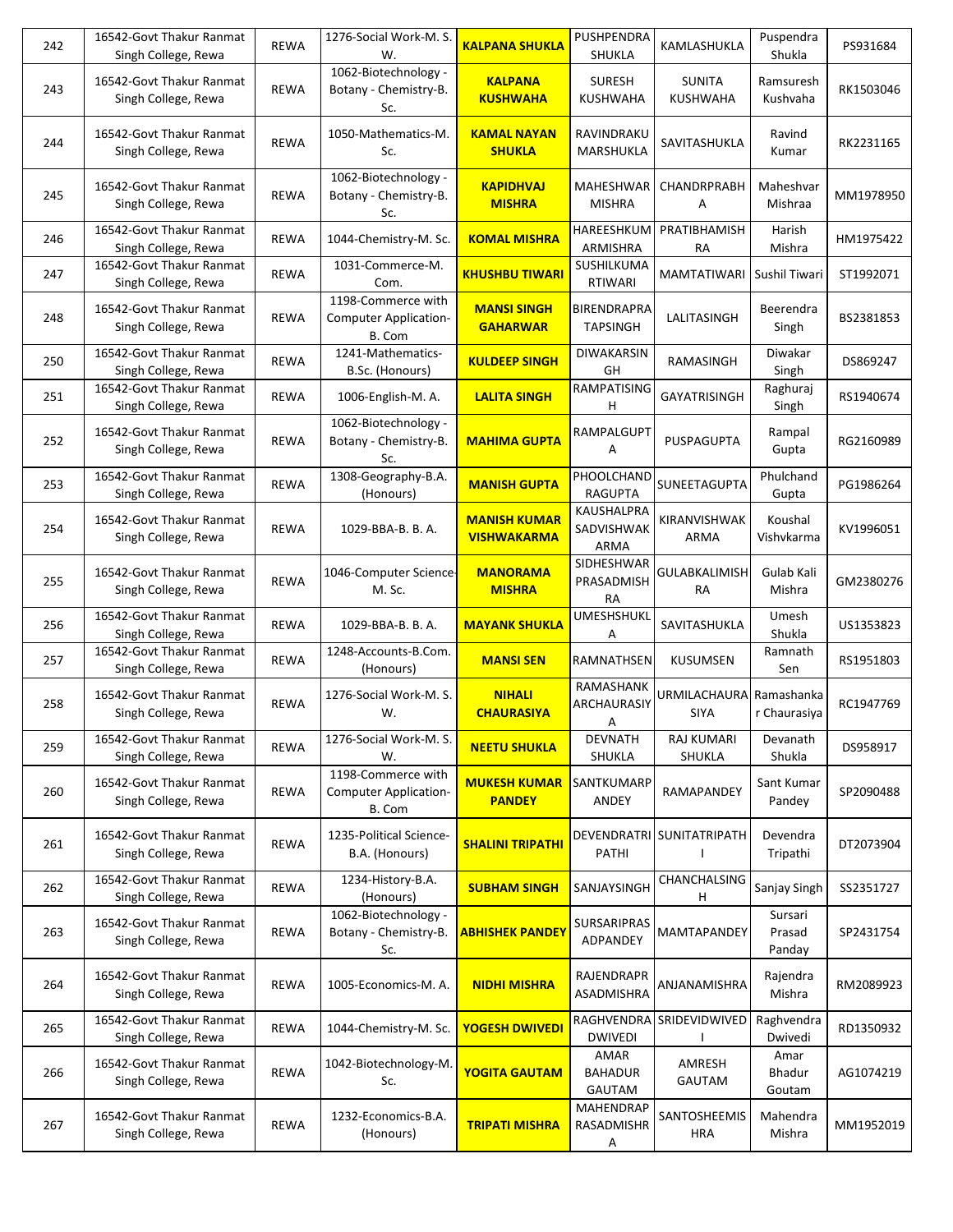| 268 | 16542-Govt Thakur Ranmat<br>Singh College, Rewa | <b>REWA</b> | 1062-Biotechnology -<br>Botany - Chemistry-B.<br>Sc.         | <b>TANUJA SINGH</b><br><b>GAHARWAR</b>  | INDRABAHAD<br><b>URSINGH</b>     | SATYABHAMASI<br><b>NGH</b>              | Indra<br><b>Bahadur</b><br>Singh | IS1963401 |
|-----|-------------------------------------------------|-------------|--------------------------------------------------------------|-----------------------------------------|----------------------------------|-----------------------------------------|----------------------------------|-----------|
| 269 | 16542-Govt Thakur Ranmat<br>Singh College, Rewa | <b>REWA</b> | 1318-Geography-M. A.                                         | <b>UDAY GUPTA</b>                       | ASHOKGUPTA                       | RADHAGUPTA                              | Radha Gupta                      | RG2373965 |
| 270 | 16542-Govt Thakur Ranmat<br>Singh College, Rewa | <b>REWA</b> | 1030-BCA-B. C. A.                                            | <b>VISHNU SINGH</b>                     | <b>RAVIKARANSI</b><br><b>NGH</b> | NEETASINGH                              | Raweekaran<br>Singh              | RS2011191 |
| 271 | 16542-Govt Thakur Ranmat<br>Singh College, Rewa | <b>REWA</b> | 1046-Computer Science-<br>M. Sc.                             | <b>VIKASH KUMAR</b><br><b>KARPENTAR</b> | RAM JEE                          | <b>GUJRA TIYA</b>                       | Ramji Badhai                     | RB1941831 |
| 272 | 16542-Govt Thakur Ranmat<br>Singh College, Rewa | <b>REWA</b> | 1005-Economics-M. A.                                         | <b>SAKSHI MISHRA</b>                    | ASHOKKUMA<br>RMISHRA             | ROHANIDEVIMIS Ashok Kumar<br><b>HRA</b> | Mishra                           | AM2013561 |
| 273 | 16542-Govt Thakur Ranmat<br>Singh College, Rewa | <b>REWA</b> | 1062-Biotechnology -<br>Botany - Chemistry-B.<br>Sc.         | <b>SANDHYA PATEL</b>                    | RAMYASHPAT<br>EL.                | REKHAPATEL                              | Ramyas<br>Patel                  | RP1967526 |
| 274 | 16542-Govt Thakur Ranmat<br>Singh College, Rewa | <b>REWA</b> | 1029-BBA-B. B. A.                                            | <b>SATYAM MISHRA</b>                    | <b>BRIJESHMISH</b><br><b>RA</b>  | <b>GEETAMISHRA</b>                      | <b>Brijesh</b><br>Mishra         | BM1956844 |
| 275 | 16542-Govt Thakur Ranmat<br>Singh College, Rewa | <b>REWA</b> | 1018-Political Science-<br>M. A.                             | <b>SATYAM MISHRA</b>                    | <b>UMESHMISHR</b><br>Α           | KAVITAMISHRA                            | Umesh<br>Mishra                  | UM1982107 |
| 276 | 16542-Govt Thakur Ranmat<br>Singh College, Rewa | <b>REWA</b> | 1062-Biotechnology -<br>Botany - Chemistry-B.<br>Sc.         | <b>SAPNA PATEL</b>                      | RAMYASHPAT<br>EL.                | REKHAPATEL                              | Ramyas<br>Patel                  | RP1967526 |
| 277 | 16542-Govt Thakur Ranmat<br>Singh College, Rewa | <b>REWA</b> | 1062-Biotechnology -<br>Botany - Chemistry-B.<br>Sc.         | <b>SANDEEP SAINI</b>                    | CHHOTELALSA<br>INI               | <b>GUDIYADEVI</b>                       | Gudiya<br>Badoliya               | GB2364197 |
| 278 | 16542-Govt Thakur Ranmat<br>Singh College, Rewa | <b>REWA</b> | 1029-BBA-B. B. A.                                            | <b>SHIVANG</b><br><b>VISHWAKARMA</b>    | KASHIVISHWA<br><b>KARMA</b>      | ASHA                                    | Kashi Prasad<br>Vishvakrama      | KV1983246 |
| 279 | 16542-Govt Thakur Ranmat<br>Singh College, Rewa | <b>REWA</b> | 1062-Biotechnology -<br>Botany - Chemistry-B.<br>Sc.         | <b>SHIVANI GAUTAM</b>                   | AKHILESHGAU<br><b>TAM</b>        | VINODGAUTAM                             | Vinod<br>Gautam                  | VG2016292 |
| 280 | 16542-Govt Thakur Ranmat<br>Singh College, Rewa | REWA        | 1240-Physics-B.Sc.<br>(Honours)                              | <b>SHIVAM PATEL</b>                     | ABHIMANYUP<br>ATEL               | MAMTAPATEL                              | Abhimanyu<br>Patel               | AP2054528 |
| 281 | 16542-Govt Thakur Ranmat<br>Singh College, Rewa | <b>REWA</b> | 1062-Biotechnology -<br>Botany - Chemistry-B.<br>Sc.         | <b>SHRADDHA</b><br><b>MISHRA</b>        | NAGENDRAPR<br>ASADMISHRA         | SHANTIMISHRA                            | Nagendra<br>Mishra               | NM822088  |
| 282 | 16542-Govt Thakur Ranmat<br>Singh College, Rewa | <b>REWA</b> | 1029-BBA-B. B. A.                                            | <b>SHIVANI GUPTA</b>                    | SANTOSHKU<br><b>MARGUPTA</b>     | <b>MUNNIGUPTA</b>                       | Santosh<br>Kumar<br>Gupta        | SG2097991 |
| 283 | 16542-Govt Thakur Ranmat<br>Singh College, Rewa | <b>REWA</b> | 1198-Commerce with<br><b>Computer Application-</b><br>B. Com | <b>SHIVAM DWIVEDI</b>                   | PRAMODKUM<br><b>ARDWIVEDI</b>    | SEEMADWIVEDI                            | Pramod<br>Dvivedi                | PD1977966 |
| 284 | 16542-Govt Thakur Ranmat<br>Singh College, Rewa | REWA        | 1315-Botany-B.Sc.<br>(Honours)                               | <b>SHUBHAM KUMAR</b><br><b>SEN</b>      | RAMJISEN                         | REKHASEN                                | Ramji Sen                        | RS1331039 |
| 285 | 16542-Govt Thakur Ranmat<br>Singh College, Rewa | <b>REWA</b> | 1062-Biotechnology -<br>Botany - Chemistry-B.<br>Sc.         | <b>SMRITA MISHRA</b>                    | DHEERENDRA<br><b>MISHRA</b>      | ANUPAMMISHR<br>Α                        | Dherendra<br>Mishra              | DM1996049 |
| 286 | 16542-Govt Thakur Ranmat<br>Singh College, Rewa | REWA        | 1026-Sociology-M. A.                                         | <b>SNEHA SINGH</b>                      | JAIKUMARSIN<br>GH                | ARTISINGH                               | Jaykumar<br>Singh                | JS1972644 |
| 287 | 16542-Govt Thakur Ranmat<br>Singh College, Rewa | <b>REWA</b> | 1062-Biotechnology -<br>Botany - Chemistry-B.<br>Sc.         | <b>SHRIJA TIWARI</b>                    | KRISHNAPALTI<br>WARI             | MENKATIWARI                             | Krishnapal<br>Tiwari             | KT2139036 |
| 288 | 16542-Govt Thakur Ranmat<br>Singh College, Rewa | <b>REWA</b> | 1044-Chemistry-M. Sc.                                        | <b>SHUBHANJALI</b><br><b>MISHRA</b>     | SANJAYMISHR<br>Α                 | RAMAMISHRA                              | Sanjay<br>Mishra                 | SM1837464 |
| 289 | 16542-Govt Thakur Ranmat<br>Singh College, Rewa | REWA        | 1031-Commerce-M.<br>Com.                                     | <b>SNEHA TIWARI</b>                     | ADITYADEVTI<br><b>WARI</b>       | MITHILESHTIWA<br>R <sub>l</sub>         | <b>Adity Tivari</b>              | AT1967372 |
| 290 | 16542-Govt Thakur Ranmat<br>Singh College, Rewa | <b>REWA</b> | 1062-Biotechnology -<br>Botany - Chemistry-B.<br>Sc.         | <b>SNEHA TRIPATHI</b>                   | PRAMODTRIP<br><b>ATHI</b>        | SUBHADRATRIP<br>ATHI                    | Subhdra<br>Tripathi              | ST1963303 |
| 291 | 16542-Govt Thakur Ranmat<br>Singh College, Rewa | <b>REWA</b> | 1062-Biotechnology -<br>Botany - Chemistry-B.<br>Sc.         | <b>SONALI PANDEY</b>                    | ANAND                            | SAROJ                                   | Anand<br>Pandey                  | AP1913776 |
| 292 | 16542-Govt Thakur Ranmat<br>Singh College, Rewa | REWA        | 1029-BBA-B. B. A.                                            | <b>SUJEET TIWARI</b>                    | SATEESHTIWA<br>RI                | PUSHPATIWARI                            | Sateesh<br>Tiwari                | ST1959567 |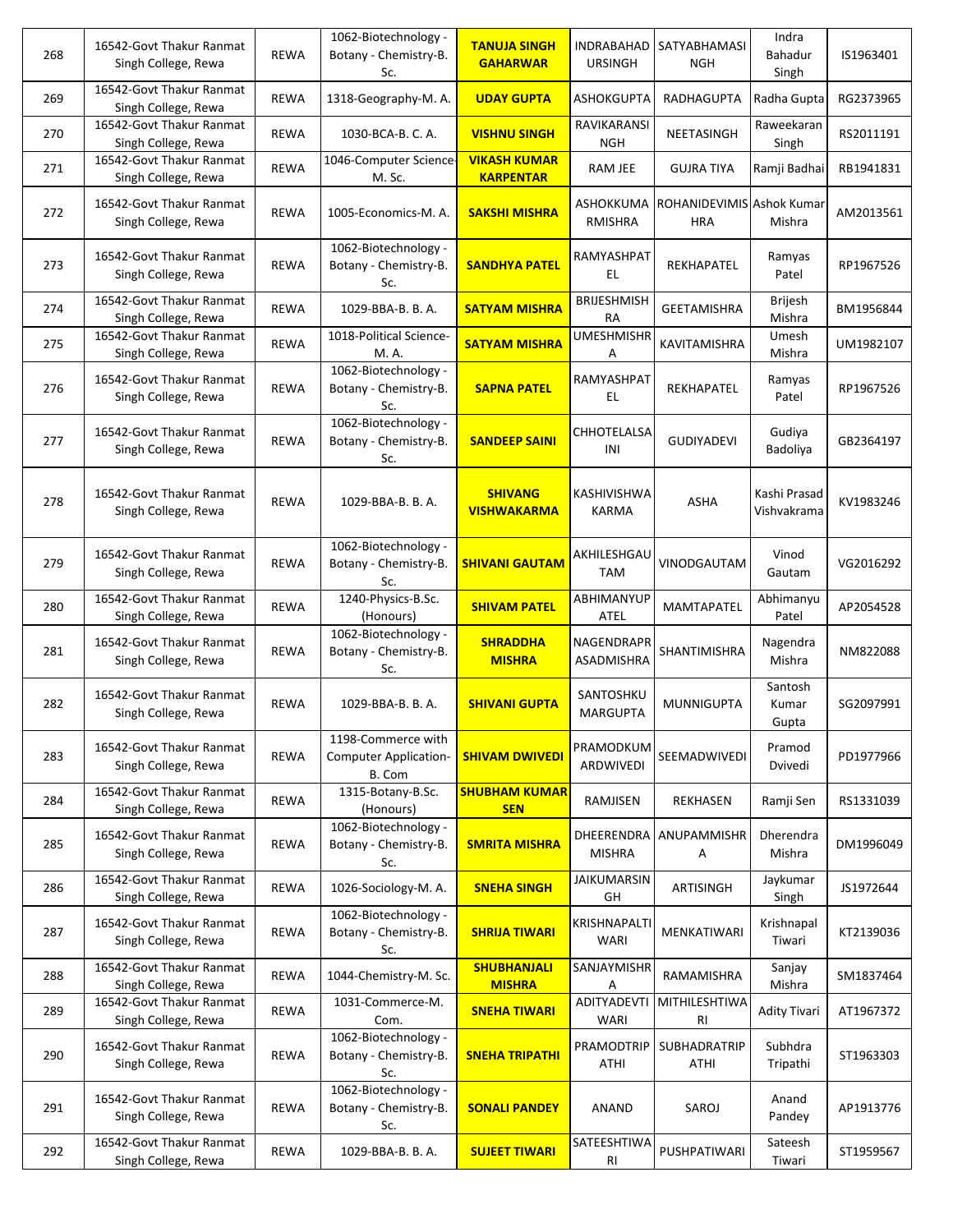| 293 | 16542-Govt Thakur Ranmat<br>Singh College, Rewa | <b>REWA</b> | 1029-BBA-B. B. A.                                            | <b>SHUBHAM PATEL</b>                     | RAMESHPATE                                            | SHIVKALI                        | Ramesh<br>Patel            | RP1999267  |
|-----|-------------------------------------------------|-------------|--------------------------------------------------------------|------------------------------------------|-------------------------------------------------------|---------------------------------|----------------------------|------------|
| 294 | 16542-Govt Thakur Ranmat<br>Singh College, Rewa | <b>REWA</b> | 1030-BCA-B. C. A.                                            | <b>VIVEK KUMAR</b><br><b>MISHRA</b>      | LAVKUSHPRAS<br>ADMISHRA                               | PRAVEENKUMA<br>RIMISHRA         | Lawkush<br>Mishra          | LM1930993  |
| 295 | 16542-Govt Thakur Ranmat<br>Singh College, Rewa | <b>REWA</b> | 1062-Biotechnology -<br>Botany - Chemistry-B.<br>Sc.         | <b>AKANKSHA SINGH</b><br><b>TOMAR</b>    | RAJESHSINGH                                           | <b>RUBISINGH</b>                | Rajesh Singh               | RS2458537  |
| 296 | 16542-Govt Thakur Ranmat<br>Singh College, Rewa | <b>REWA</b> | 1198-Commerce with<br><b>Computer Application-</b><br>B. Com | <b>VIJAY SINGH</b>                       | <b>INDRAJEET</b>                                      | SUNITASINGH                     | Endrajit<br>Patel          | EP1971347  |
| 297 | 16542-Govt Thakur Ranmat<br>Singh College, Rewa | <b>REWA</b> | 1062-Biotechnology -<br>Botany - Chemistry-B.<br>Sc.         | <u>VIKAS KUMAR SEN</u>                   | SHIVKUSHALS<br>ΕN                                     | RAMWATI                         | Ramvati Sen                | RS932862   |
| 298 | 16542-Govt Thakur Ranmat<br>Singh College, Rewa | <b>REWA</b> | 1062-Biotechnology -<br>Botany - Chemistry-B.<br>Sc.         | <b>VANDANA</b><br><b>KUSHWAHA</b>        | LALMANIKUS<br>HWAHA                                   | <b>BINNUKUSHWA</b><br>HA        | Lalmani<br>Kushwaha        | LK2084072  |
| 299 | 16542-Govt Thakur Ranmat<br>Singh College, Rewa | <b>REWA</b> | 1303-Sanskrit-B.A.<br>(Honours)                              | <b>SHACHITRA</b><br><b>CHATURVEDI</b>    | <b>BALENDRAPR</b><br><b>ASADCHATUR</b><br><b>VEDI</b> | VIDYAVATICHAT<br><b>URVEDI</b>  | Balendra<br>Chtuvedi       | BC2198079  |
| 300 | 16542-Govt Thakur Ranmat<br>Singh College, Rewa | <b>REWA</b> | 1044-Chemistry-M. Sc.                                        | <b>SHIVAM PANDEY</b>                     | SUSHILKUMA<br><b>RPANDEY</b>                          | URMILAPANDEY                    | Susheel<br>Panday          | SP2176009  |
| 301 | 16542-Govt Thakur Ranmat<br>Singh College, Rewa | <b>REWA</b> | 1062-Biotechnology -<br>Botany - Chemistry-B.<br>Sc.         | <b>KHUSHI PANDEY</b>                     | VIJAYPANDEY                                           | SAVITAPANDEY                    | Savita<br>Pandey           | SP2483379  |
| 302 | 16542-Govt Thakur Ranmat<br>Singh College, Rewa | <b>REWA</b> | 1198-Commerce with<br><b>Computer Application-</b><br>B. Com | <b>MOHIT</b><br><b>VISHWAKARMA</b>       | MANOJVISHW<br>AKARMA                                  | LALITAVISHWAK<br>ARMA           | Manoj<br>Kumaar            | MK06800101 |
| 303 | 16542-Govt Thakur Ranmat<br>Singh College, Rewa | <b>REWA</b> | 1316-Zoology-B.Sc.<br>(Honours)                              | <b>MOHIT SINGH</b><br><b>TIWARI</b>      | KAMALBHANS<br><b>INGHTIWARI</b>                       | SUMITRASINGH<br>TIWARI          | Kamalbhan<br>Sing Tiwari   | KT2073739  |
| 304 | 16542-Govt Thakur Ranmat<br>Singh College, Rewa | <b>REWA</b> | 1240-Physics-B.Sc.<br>(Honours)                              | <b>SAKSHI SHUKLA</b>                     | VIMALESHSH<br><b>UKLA</b>                             | ANNUSHUKLA                      | Annu Shukla                | AS2151533  |
| 305 | 16542-Govt Thakur Ranmat<br>Singh College, Rewa | <b>REWA</b> | 1198-Commerce with<br><b>Computer Application-</b><br>B. Com | <b>PUSHPRAJ GUPTA</b>                    | MEWALALGU<br><b>PTA</b>                               | LALITAGUPTA                     | Lalita Gupta               | LG2324659  |
| 306 | 16542-Govt Thakur Ranmat<br>Singh College, Rewa | <b>REWA</b> | 1062-Biotechnology -<br>Botany - Chemistry-B.<br>Sc.         | <b>MOHIT KUMAR</b><br><b>VISHWAKARMA</b> | RAMNARAYA<br>NVISHWAKAR<br>MA                         | MANVATIVISHW<br>AKARMA          | Manvati<br>Vishwakarm<br>a | MV1084722  |
| 307 | 16542-Govt Thakur Ranmat<br>Singh College, Rewa | <b>REWA</b> | 1198-Commerce with<br><b>Computer Application-</b><br>B. Com | <b>POOJA SHUKLA</b>                      | SHUKLA                                                | SHIVSHANKAR RAJKUMARISHU<br>KLA | Shiv Sankar<br>Shukla      | SS2018630  |
| 308 | 16542-Govt Thakur Ranmat<br>Singh College, Rewa | <b>REWA</b> | 1008-Hindi-M. A.                                             | <b>POOJA PATHAK</b>                      | UGRASENPAT<br><b>HAK</b>                              | SUNEETAPATHA<br>К               | Ugrasen<br>Pathak          | UP731020   |
| 309 | 16542-Govt Thakur Ranmat<br>Singh College, Rewa | <b>REWA</b> | 1198-Commerce with<br><b>Computer Application-</b><br>B. Com | <b>PAVAN KUMAR</b><br><b>PANDEY</b>      | LALJEEPANDE<br>Υ                                      | LALITAPANDEY                    | Lalgi Pandey               | LP1238531  |
| 310 | 16542-Govt Thakur Ranmat<br>Singh College, Rewa | <b>REWA</b> | 1198-Commerce with<br><b>Computer Application-</b><br>B. Com | <b>PANKAJ MISHRA</b>                     | RAMESHPRAS<br>ADMISHRA                                | <b>USHAMISHRA</b>               | Remesh<br>Mishraa          | RM2086235  |
| 311 | 16542-Govt Thakur Ranmat<br>Singh College, Rewa | <b>REWA</b> | 1044-Chemistry-M. Sc.                                        | <b>PRACHI</b><br><b>KUSHWAHA</b>         | RAMESHKUSH<br>WAHA                                    | <b>USHAKUSHWAH</b><br>Α         | Usha<br>Kushwaha           | UK1004367  |
| 313 | 16542-Govt Thakur Ranmat<br>Singh College, Rewa | <b>REWA</b> | 1056-Zoology-M. Sc.                                          | <b>POONAM TIWARI</b>                     | <b>UDAYRAJTIW</b><br>ARI                              | SAROJTIWARI                     | Saroj Tiwari               | ST2069853  |
| 314 | 16542-Govt Thakur Ranmat<br>Singh College, Rewa | <b>REWA</b> | 1062-Biotechnology -<br>Botany - Chemistry-B.<br>Sc.         | <b>PRATIKSHA</b><br><b>PANDEY</b>        | KRISHNAKANT                                           | GAYATRI                         | Krishna Kant<br>Pandey     | KP1972854  |
| 315 | 16542-Govt Thakur Ranmat<br>Singh College, Rewa | <b>REWA</b> | 1056-Zoology-M. Sc.                                          | <b>PRATEEK MISHRA</b>                    | PADMNABHM<br><b>ISHRA</b>                             | SAVITAMISHRA                    | Padmnath<br>Mishra         | PM1931743  |
| 316 | 16542-Govt Thakur Ranmat<br>Singh College, Rewa | <b>REWA</b> | 1198-Commerce with<br><b>Computer Application-</b><br>B. Com | <b>BABLOO YADAV</b>                      | <b>MRCHANDRA</b><br>BHANYADAV                         | SIYAWATIYADA<br>V               | chandrabhan<br>yadav       | CY1968575  |
| 317 | 16542-Govt Thakur Ranmat<br>Singh College, Rewa | <b>REWA</b> | 1062-Biotechnology -<br>Botany - Chemistry-B.<br>Sc.         | <b>PRATEEK</b><br><b>CHATURVEDI</b>      | AKHILESHCHA<br><b>TURVEDI</b>                         | RANICHATURVE<br>DI              | Akhilesh<br>Chaturvedi     | AC1982815  |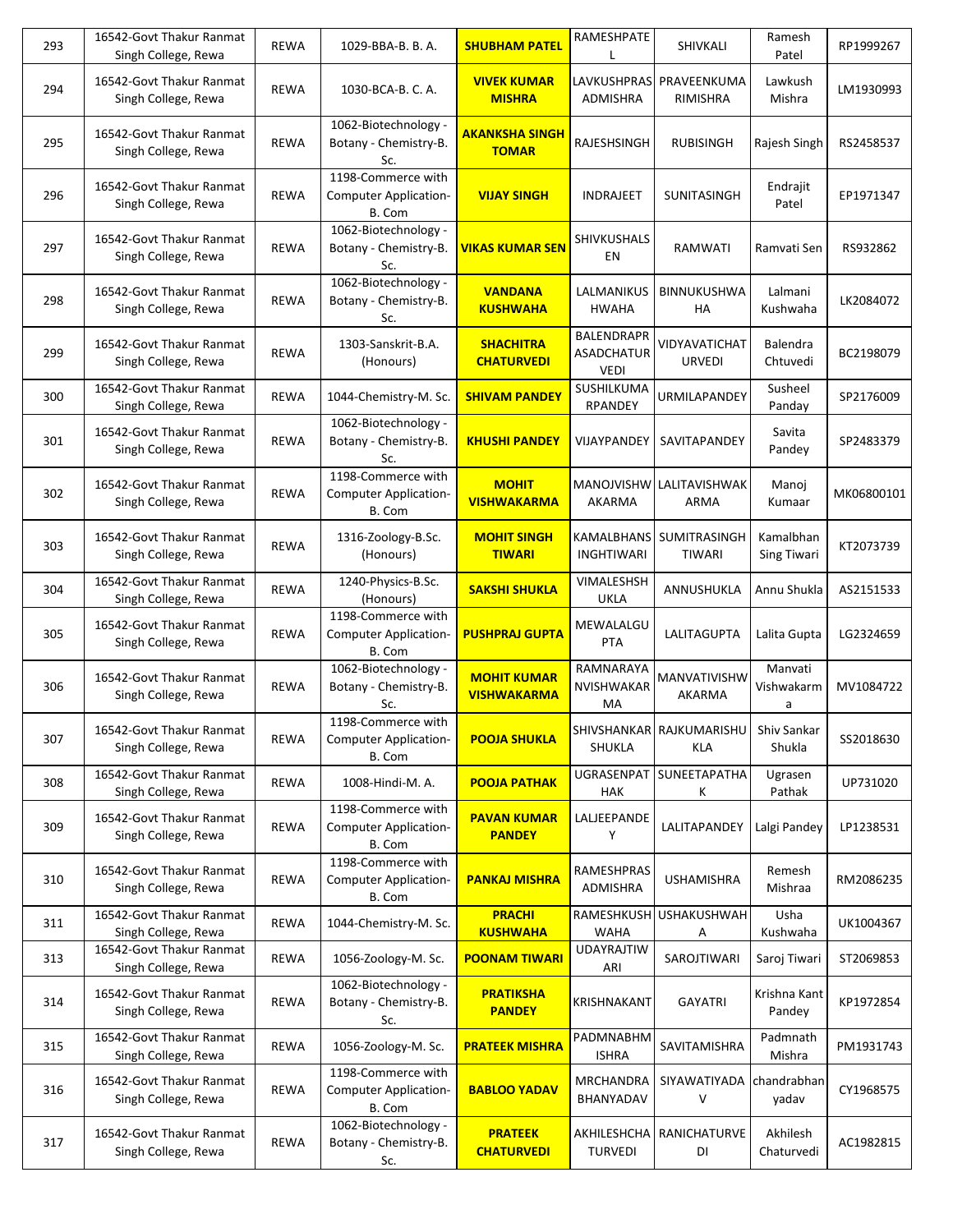| 318 | 16542-Govt Thakur Ranmat<br>Singh College, Rewa | <b>REWA</b> | 1062-Biotechnology -<br>Botany - Chemistry-B.<br>Sc.         | <b>PRASHANT KUMAR</b><br><b>NIGAM</b>   | KAUSHLENDR<br>AMANI                  | ARCHANA                              | Koushlendra<br>Mani Nigam     | KN1971712 |
|-----|-------------------------------------------------|-------------|--------------------------------------------------------------|-----------------------------------------|--------------------------------------|--------------------------------------|-------------------------------|-----------|
| 319 | 16542-Govt Thakur Ranmat<br>Singh College, Rewa | <b>REWA</b> | 1241-Mathematics-<br>B.Sc. (Honours)                         | <b>PRATIKSHA DUBEY</b>                  | NARESHKUM<br>ARDUBEY                 | <b>USHADUBEY</b>                     | Naresh<br>Kumar<br>Dubey      | ND2177397 |
| 320 | 16542-Govt Thakur Ranmat<br>Singh College, Rewa | <b>REWA</b> | 1240-Physics-B.Sc.<br>(Honours)                              | <b>PRIYA PATEL</b>                      | VIJAYKUMRPA<br><b>TEL</b>            | SHAKUNTALA                           | Vijay Patel                   | VP2145913 |
| 321 | 16542-Govt Thakur Ranmat<br>Singh College, Rewa | <b>REWA</b> | 1248-Accounts-B.Com.<br>(Honours)                            | <b>PRINCE</b><br><b>AGNIHOTRI</b>       | <b>SHIVENDRAA</b><br><b>GNIHOTRI</b> | ASHAAGNIHOTR                         | Sivendra<br>Agnihotri         | SA2299470 |
| 322 | 16542-Govt Thakur Ranmat<br>Singh College, Rewa | <b>REWA</b> | 1316-Zoology-B.Sc.<br>(Honours)                              | <b>PRIYANSHUL</b><br><b>SHUKLA</b>      | BASANTKUMA<br><b>RSHUKLA</b>         | RAJKUMARISHU<br>KLA                  | <b>Basnt Shukla</b>           | BS1995451 |
| 323 | 16542-Govt Thakur Ranmat<br>Singh College, Rewa | <b>REWA</b> | 1044-Chemistry-M. Sc.                                        | <b>PRIYA BAJPEY</b>                     | DHANENDRAB<br><b>AJPEY</b>           | NIRMLABAJPEY                         | Dhanendra<br>Bajpeyi          | DB1988091 |
| 324 | 16542-Govt Thakur Ranmat<br>Singh College, Rewa | <b>REWA</b> | 1029-BBA-B. B. A.                                            | <b>PRAVESH TIWARI</b>                   | DHEERENDRA<br>KUMARTIWAR             | <b>URMILATIWARI</b>                  | Dheerendra<br>Kumar<br>Tiwari | DT1990376 |
| 325 | 16542-Govt Thakur Ranmat<br>Singh College, Rewa | <b>REWA</b> | 1009-History-M. A.                                           | <b>PREETI KUMARI</b><br><b>KUSHWAHA</b> | RAMSAJIWAN                           | VIMLAKUSHWA Ramsajeevan<br><b>HA</b> | Kushwaha                      | RK1986800 |
| 326 | 16542-Govt Thakur Ranmat<br>Singh College, Rewa | <b>REWA</b> | 1232-Economics-B.A.<br>(Honours)                             | <b>PRASU TIWARI</b>                     | NAGENDRAM<br>ANITIWARI               | <b>JANAKEETIWARI</b>                 | Nagendra<br>Tiwari            | NT2160180 |
| 327 | 16542-Govt Thakur Ranmat<br>Singh College, Rewa | <b>REWA</b> | 1046-Computer Science-<br>M. Sc.                             | <b>PRAKASH PATHAK</b>                   | <b>URMILAPRAS</b><br>ADPATHAK        | SUNEETAPATHA<br>Κ                    | Urmila<br>Pathak              | UP1965177 |
| 328 | 16542-Govt Thakur Ranmat<br>Singh College, Rewa | <b>REWA</b> | 1044-Chemistry-M. Sc.                                        | <b>PRIYA TIWARI</b>                     | SOHANLALTI<br><b>WARI</b>            | MANOJTIWARI                          | Manoj Tiwari                  | MT2369351 |
| 329 | 16542-Govt Thakur Ranmat<br>Singh College, Rewa | <b>REWA</b> | 1031-Commerce-M.<br>Com.                                     | <b>PRIYANSHEE</b><br><b>TIWARI</b>      | <b>CHHATRPATIT</b><br><b>IWARI</b>   | <b>MAMTATIWARI</b>                   | Chhatrapati<br>Tiwari         | CT1981692 |
| 330 | 16542-Govt Thakur Ranmat<br>Singh College, Rewa | <b>REWA</b> | 1198-Commerce with<br><b>Computer Application-</b><br>B. Com | <b>PRIYESH SINGH</b>                    | ABHAYRAJSIN<br>GH                    | <b>GEETASINGH</b>                    | Abhay Raaj<br>Singh           | AS2090217 |
| 331 | 16542-Govt Thakur Ranmat<br>Singh College, Rewa | <b>REWA</b> | 1029-BBA-B. B. A.                                            | <b>PRIYANSHU</b><br><b>MISHRA</b>       | <b>LAVKUSHPRAS</b><br>ADMISHRA       | SMTGAYATRIMI<br><b>SHRA</b>          | Lavkush<br>Mishra             | LM1469411 |
| 332 | 16542-Govt Thakur Ranmat<br>Singh College, Rewa | <b>REWA</b> | 1198-Commerce with<br><b>Computer Application-</b><br>B. Com | <b>PURUSHOTTAM</b><br><b>TIWARI</b>     | <b>UDAYRAJTIW</b><br>ARI             | UMADEVITIWAR                         | Uday Raj<br>Tiwari            | UT1905451 |
| 333 | 16542-Govt Thakur Ranmat<br>Singh College, Rewa | <b>REWA</b> | 1062-Biotechnology -<br>Botany - Chemistry-B.<br>Sc.         | <b>PRIYA PATEL</b>                      | BRIJENDRAPA<br><b>TEL</b>            | SUNITAPATEL                          | Vigendre<br>Patel             | VP1984029 |
| 334 | 16542-Govt Thakur Ranmat<br>Singh College, Rewa | <b>REWA</b> | 1029-BBA-B. B. A.                                            | <b>PRADEEP SHARAN</b><br><b>SHUKLA</b>  | <b>JITENDRASHA</b><br>RANSHUKLA      | ARUNASHUKLA                          | Jitendra<br>Sharan<br>Shukla  | JS1981988 |
| 335 | 16542-Govt Thakur Ranmat<br>Singh College, Rewa | <b>REWA</b> | 1317-Chemistry-B.Sc.<br>(Honours)                            | <b>PRAPHULL KUMAR</b><br><b>TIWARI</b>  | KRISHANSHAN<br>KARTIWARI             | VIDYAVATITIWA<br>RI                  | Krishana<br>Sankar<br>Tiwari  | KT1888608 |
| 336 | 16542-Govt Thakur Ranmat<br>Singh College, Rewa | REWA        | 1046-Computer Science-<br>M. Sc.                             | <b>OM TRIPATHI</b>                      | <b>KAMALRAJTRI</b><br>PATHI          | KAMALRAJTRIP<br>ATHI                 | Vidha<br>Tripathi             | VT2187237 |
| 337 | 16542-Govt Thakur Ranmat<br>Singh College, Rewa | <b>REWA</b> | 1029-BBA-B. B. A.                                            | <b>OMPRAKASH</b><br><b>KUSHWAHA</b>     | SHRINIVASKU<br>SHWAHA                | TIJIYAKUSHWAH<br>Α                   | Shriniwas<br>Kushwaha         | SK1979329 |
| 338 | 16542-Govt Thakur Ranmat<br>Singh College, Rewa | <b>REWA</b> | 1030-BCA-B. C. A.                                            | <b>YES MISHRA</b>                       | VIJAYNARAYA<br><b>NMISHRA</b>        | RANIMISHRA                           | Vijay<br>Narayan<br>Mishra    | VM2357342 |
| 339 | 16542-Govt Thakur Ranmat<br>Singh College, Rewa | <b>REWA</b> | 1062-Biotechnology -<br>Botany - Chemistry-B.<br>Sc.         | <b>PRADHUMAN</b><br><b>TIWARI</b>       | HEERALALTIW<br>ARI                   | REETATIWARI                          | Rita Tiwari                   | RT2172319 |
| 340 | 16542-Govt Thakur Ranmat<br>Singh College, Rewa | <b>REWA</b> | 1040-Biochemistry-M.<br>Sc.                                  | <b>VANSHRAJ</b><br><b>KUSHWAHA</b>      | CHINTAMANI<br><b>KUSHWAHA</b>        | SIYAVATIKUSH<br><b>WAHA</b>          | Chintamani<br>Kachhe          | CK2307730 |
| 341 | 16542-Govt Thakur Ranmat<br>Singh College, Rewa | <b>REWA</b> | 1009-History-M. A.                                           | <b>PRATIMA MISHRA</b>                   | KRISHNAKANT<br><b>MISHRA</b>         | KRISHNALATAM<br><b>ISHRA</b>         | Krisanakant<br>Mishra         | KM2049438 |
| 342 | 16542-Govt Thakur Ranmat<br>Singh College, Rewa | <b>REWA</b> | 1044-Chemistry-M. Sc.                                        | <b>UDDESHYAA</b><br><b>SINGH</b>        | ANJANIKUMS<br><b>RSINGH</b>          | SUMANSINGH                           | Anjani Singh                  | AS1062768 |
| 343 | 16542-Govt Thakur Ranmat<br>Singh College, Rewa | <b>REWA</b> | 1046-Computer Science-<br>M. Sc.                             | <b>TRIPTI TIWARI</b>                    | PURUSHOTTA<br>M TIWARI               | PUSHPA TIWARI                        | Purosattam<br>Tiwari          | PT2011776 |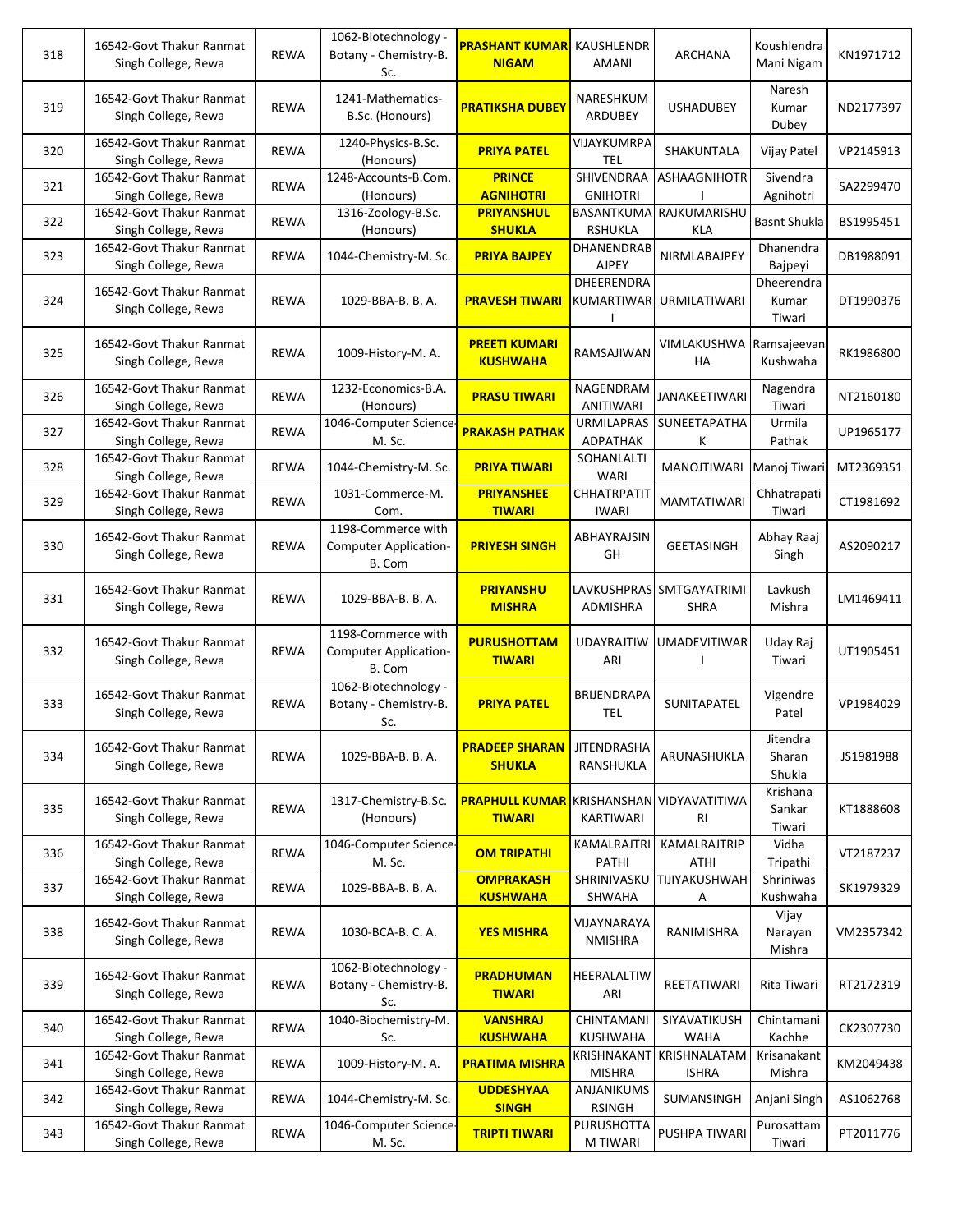| 344            | 16542-Govt Thakur Ranmat<br>Singh College, Rewa | <b>REWA</b> | 1241-Mathematics-<br>B.Sc. (Honours)                         | <b>VARUN MISHRA</b>                     | <b>BHOLA</b><br>PRASHAD<br><b>MISHRA</b> | SHANKUNTLA<br><b>MISHRA</b>             | <b>Bhola Prasad</b><br>Mishra | BM2077426 |
|----------------|-------------------------------------------------|-------------|--------------------------------------------------------------|-----------------------------------------|------------------------------------------|-----------------------------------------|-------------------------------|-----------|
| 345            | 16542-Govt Thakur Ranmat<br>Singh College, Rewa | <b>REWA</b> | 1198-Commerce with<br><b>Computer Application-</b><br>B. Com | <b>VISHAL SINGH</b>                     | SANJAYSINGH                              | CHANCHALSING<br>н                       | Sanjay Singh                  | SS2351727 |
| 346            | 16542-Govt Thakur Ranmat<br>Singh College, Rewa | <b>REWA</b> | 1029-BBA-B. B. A.                                            | <b>RISHABH PATHAK</b>                   | PRAMODPAT<br><b>HAK</b>                  | SUDHAPATHAK                             | Pramod<br>Kumar<br>Pathak     | PP773762  |
| 347            | 16542-Govt Thakur Ranmat<br>Singh College, Rewa | <b>REWA</b> | 1050-Mathematics-M.<br>Sc.                                   | <b>RICHA PANDEY</b>                     | AJAYKUMAR                                | MEERA                                   | Ajay Pandey                   | AP1985059 |
| 348            | 16542-Govt Thakur Ranmat<br>Singh College, Rewa | <b>REWA</b> | 1198-Commerce with<br>Computer Application-<br>B. Com        | <b>RICHA AGNIHOTRI</b>                  | GYANENDRAA<br><b>GNIHOTRI</b>            | SUNITAAGNIHO<br>tri                     | Sunita Devi<br>Agnihotri      | SA2387170 |
| 349            | 16542-Govt Thakur Ranmat<br>Singh College, Rewa | <b>REWA</b> | 1062-Biotechnology -<br>Botany - Chemistry-B.<br>Sc.         | <b>RAJ CHAURASIYA</b>                   | KAILASHKUM<br>ARCHAURASIY<br>Α           | RADHACHAURA<br>SIYA                     | Kailash<br>Chourasiya         | KC2343802 |
| 350            | 16542-Govt Thakur Ranmat<br>Singh College, Rewa | <b>REWA</b> | 1044-Chemistry-M. Sc.                                        | <b>RASHMI TIWARI</b>                    | RAVENDRATI<br><b>WARI</b>                | RANJANATIWAR                            | Ravendra<br>Tiwari            | RT1942632 |
| 351            | 16542-Govt Thakur Ranmat<br>Singh College, Rewa | <b>REWA</b> | 1062-Biotechnology -<br>Botany - Chemistry-B.<br>Sc.         | <b>RAGANI TRIPATHI</b>                  | MANOJKUMA<br><b>RTRIPATHI</b>            | <b>SAGUNTRIPATHI</b>                    | Manoj<br>Tripathi             | MT1971195 |
| 352            | 16542-Govt Thakur Ranmat<br>Singh College, Rewa | <b>REWA</b> | 1031-Commerce-M.<br>Com.                                     | <b>REENA TIWARI</b>                     | RAJBAHADUR<br>TIWARI                     | SAVITRITIWARI                           | Rajbhahadur<br>Tiwari         | RT2167584 |
| 353            | 16542-Govt Thakur Ranmat<br>Singh College, Rewa | <b>REWA</b> | 1316-Zoology-B.Sc.<br>(Honours)                              | <b>RAHUL</b><br><b>KUSHWAHA</b>         | SHANKARDAY<br>ALKUSHWAHA                 | SHIYADULARIKU<br>SHWAHA                 | Shankar<br>Dayal<br>Kushwaha  | SK2163091 |
| 354            | 16542-Govt Thakur Ranmat<br>Singh College, Rewa | <b>REWA</b> | 1029-BBA-B. B. A.                                            | RAGINI MISHRA                           | RAJENDRAMIS<br><b>HRA</b>                | SUDHAMISHRA                             | Rajendra<br>Mishra            | RM1951255 |
| 355            | 16542-Govt Thakur Ranmat<br>Singh College, Rewa | <b>REWA</b> | 1062-Biotechnology -<br>Botany - Chemistry-B.<br>Sc.         | <b>ROHIT KUSHWAHA</b>                   | <b>USHWAHA</b>                           | RAMNARESHK SHEELAKUSHWA<br>HA           | Ramnaresh<br>Kushwaha         | RK1967583 |
| 4              | 16542-Govt Thakur Ranmat<br>Singh College, Rewa | <b>REWA</b> | 1029-BBA-B. B. A.                                            | <b>SATYAM MISHRA</b>                    | <b>BRIJESHMISH</b><br><b>RA</b>          | <b>GEETAMISHRA</b>                      | <b>Brijesh</b><br>Mishra      | BM1956844 |
| 6              | 16542-Govt Thakur Ranmat<br>Singh College, Rewa | REWA        | 1316-Zoology-B.Sc.<br>(Honours)                              | <b>PRIYANSHUL</b><br><b>SHUKLA</b>      | BASANTKUMA<br><b>RSHUKLA</b>             | RAJKUMARISHU<br>KLA                     | <b>Basnt Shukla</b>           | BS1995451 |
| $\overline{7}$ | 16542-Govt Thakur Ranmat<br>Singh College, Rewa | <b>REWA</b> | 1044-Chemistry-M. Sc.                                        | <b>PRIYA BAJPEY</b>                     | DHANENDRAB<br><b>AJPEY</b>               | NIRMLABAJPEY                            | Dhanendra<br>Bajpeyi          | DB1988091 |
| 8              | 16542-Govt Thakur Ranmat<br>Singh College, Rewa | <b>REWA</b> | 1029-BBA-B. B. A.                                            | <b>PRAVESH TIWARI</b>                   | DHEERENDRA                               | KUMARTIWAR URMILATIWARI                 | Dheerendra<br>Kumar<br>Tiwari | DT1990376 |
| 9              | 16542-Govt Thakur Ranmat<br>Singh College, Rewa | <b>REWA</b> | 1009-History-M.A.                                            | <b>PREETI KUMARI</b><br><b>KUSHWAHA</b> | RAMSAJIWAN                               | VIMLAKUSHWA Ramsajeevan<br>HA           | Kushwaha                      | RK1986800 |
| 10             | 16542-Govt Thakur Ranmat<br>Singh College, Rewa | REWA        | 1232-Economics-B.A.<br>(Honours)                             | <b>PRASU TIWARI</b>                     | NAGENDRAM<br>ANITIWARI                   | JANAKEETIWARI                           | Nagendra<br>Tiwari            | NT2160180 |
| 11             | 16542-Govt Thakur Ranmat<br>Singh College, Rewa | REWA        | 1046-Computer Science<br>M. Sc.                              | <b>PRAKASH PATHAK</b>                   | <b>URMILAPRAS</b><br>ADPATHAK            | SUNEETAPATHA<br>к                       | Urmila<br>Pathak              | UP1965177 |
| 12             | 16542-Govt Thakur Ranmat<br>Singh College, Rewa | REWA        | 1044-Chemistry-M. Sc.                                        | <b>PRIYA TIWARI</b>                     | SOHANLALTI<br><b>WARI</b>                | MANOJTIWARI                             | Manoj Tiwari                  | MT2369351 |
| 13             | 16542-Govt Thakur Ranmat<br>Singh College, Rewa | REWA        | 1031-Commerce-M.<br>Com.                                     | <b>PRIYANSHEE</b><br><b>TIWARI</b>      | CHHATRPATIT<br><b>IWARI</b>              | <b>MAMTATIWARI</b>                      | Chhatrapati<br>Tiwari         | CT1981692 |
| 14             | 16542-Govt Thakur Ranmat<br>Singh College, Rewa | <b>REWA</b> | 1198-Commerce with<br><b>Computer Application-</b><br>B. Com | <b>PRIYESH SINGH</b>                    | ABHAYRAJSIN<br>GH                        | <b>GEETASINGH</b>                       | Abhay Raaj<br>Singh           | AS2090217 |
| 15             | 16542-Govt Thakur Ranmat<br>Singh College, Rewa | <b>REWA</b> | 1029-BBA-B. B. A.                                            | <b>PRIYANSHU</b><br><b>MISHRA</b>       | ADMISHRA                                 | LAVKUSHPRAS SMTGAYATRIMI<br><b>SHRA</b> | Lavkush<br>Mishra             | LM1469411 |
| 16             | 16542-Govt Thakur Ranmat<br>Singh College, Rewa | <b>REWA</b> | 1198-Commerce with<br><b>Computer Application-</b><br>B. Com | <b>PURUSHOTTAM</b><br><b>TIWARI</b>     | <b>UDAYRAJTIW</b><br>ARI                 | UMADEVITIWAR                            | Uday Raj<br>Tiwari            | UT1905451 |
| 17             | 16542-Govt Thakur Ranmat<br>Singh College, Rewa | REWA        | 1062-Biotechnology -<br>Botany - Chemistry-B.<br>Sc.         | <b>PRIYA PATEL</b>                      | BRIJENDRAPA<br><b>TEL</b>                | SUNITAPATEL                             | Vigendre<br>Patel             | VP1984029 |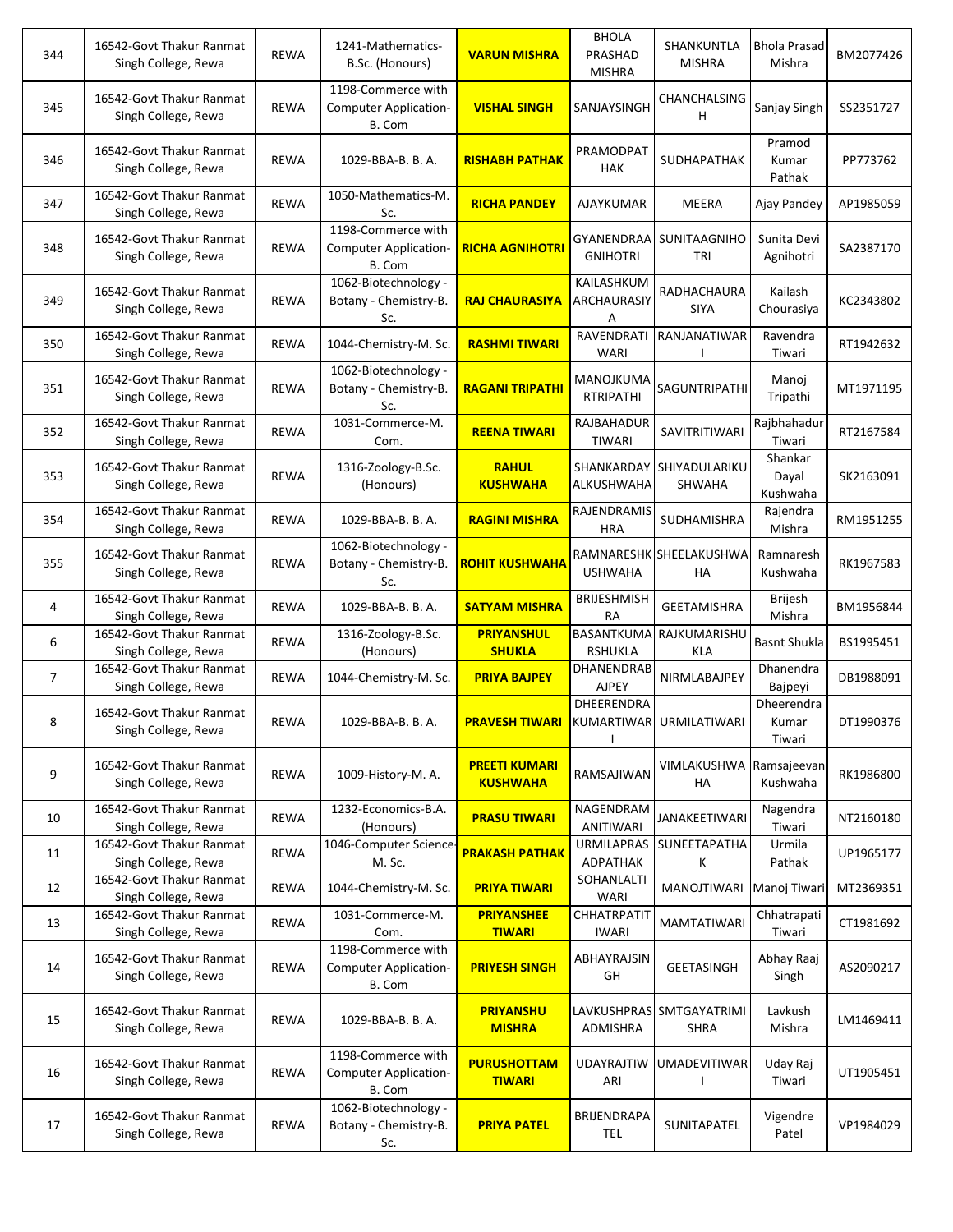| 18 | 16542-Govt Thakur Ranmat<br>Singh College, Rewa | <b>REWA</b> | 1029-BBA-B. B. A.                                            | <b>PRADEEP SHARAN</b><br><b>SHUKLA</b> | <b>JITENDRASHA</b><br>RANSHUKLA          | ARUNASHUKLA                   | Jitendra<br>Sharan<br>Shukla  | JS1981988  |
|----|-------------------------------------------------|-------------|--------------------------------------------------------------|----------------------------------------|------------------------------------------|-------------------------------|-------------------------------|------------|
| 19 | 16542-Govt Thakur Ranmat<br>Singh College, Rewa | <b>REWA</b> | 1317-Chemistry-B.Sc.<br>(Honours)                            | <b>PRAPHULL KUMAR</b><br><b>TIWARI</b> | KRISHANSHAN<br>KARTIWARI                 | VIDYAVATITIWA<br>RI           | Krishana<br>Sankar<br>Tiwari  | KT1888608  |
| 20 | 16542-Govt Thakur Ranmat<br>Singh College, Rewa | <b>REWA</b> | 1046-Computer Science-<br>M. Sc.                             | <b>OM TRIPATHI</b>                     | <b>KAMALRAJTRI</b><br>PATHI              | KAMALRAJTRIP<br>ATHI          | Vidha<br>Tripathi             | VT2187237  |
| 21 | 16542-Govt Thakur Ranmat<br>Singh College, Rewa | <b>REWA</b> | 1029-BBA-B. B. A.                                            | <b>OMPRAKASH</b><br><b>KUSHWAHA</b>    | SHRINIVASKU<br><b>SHWAHA</b>             | TIJIYAKUSHWAH<br>А            | <b>Shriniwas</b><br>Kushwaha  | SK1979329  |
| 22 | 16542-Govt Thakur Ranmat<br>Singh College, Rewa | <b>REWA</b> | 1030-BCA-B. C. A.                                            | <b>YES MISHRA</b>                      | VIJAYNARAYA<br><b>NMISHRA</b>            | RANIMISHRA                    | Vijay<br>Narayan<br>Mishra    | VM2357342  |
| 23 | 16542-Govt Thakur Ranmat<br>Singh College, Rewa | <b>REWA</b> | 1062-Biotechnology -<br>Botany - Chemistry-B.<br>Sc.         | <b>PRADHUMAN</b><br><b>TIWARI</b>      | HEERALALTIW<br>ARI                       | REETATIWARI                   | Rita Tiwari                   | RT2172319  |
| 24 | 16542-Govt Thakur Ranmat<br>Singh College, Rewa | <b>REWA</b> | 1040-Biochemistry-M.<br>Sc.                                  | <b>VANSHRAJ</b><br><b>KUSHWAHA</b>     | CHINTAMANI<br><b>KUSHWAHA</b>            | SIYAVATIKUSH<br><b>WAHA</b>   | Chintamani<br>Kachhe          | CK2307730  |
| 25 | 16542-Govt Thakur Ranmat<br>Singh College, Rewa | <b>REWA</b> | 1009-History-M. A.                                           | <b>PRATIMA MISHRA</b>                  | KRISHNAKANT<br><b>MISHRA</b>             | KRISHNALATAM<br><b>ISHRA</b>  | Krisanakant<br>Mishra         | KM2049438  |
| 26 | 16542-Govt Thakur Ranmat<br>Singh College, Rewa | <b>REWA</b> | 1044-Chemistry-M. Sc.                                        | <b>UDDESHYAA</b><br><b>SINGH</b>       | ANJANIKUMS<br><b>RSINGH</b>              | SUMANSINGH                    | Anjani Singh                  | AS1062768  |
| 27 | 16542-Govt Thakur Ranmat<br>Singh College, Rewa | <b>REWA</b> | 1046-Computer Science-<br>M. Sc.                             | <b>TRIPTI TIWARI</b>                   | PURUSHOTTA<br>M TIWARI                   | PUSHPA TIWARI                 | Purosattam<br>Tiwari          | PT2011776  |
| 28 | 16542-Govt Thakur Ranmat<br>Singh College, Rewa | <b>REWA</b> | 1241-Mathematics-<br>B.Sc. (Honours)                         | <b>VARUN MISHRA</b>                    | <b>BHOLA</b><br>PRASHAD<br><b>MISHRA</b> | SHANKUNTLA<br><b>MISHRA</b>   | <b>Bhola Prasad</b><br>Mishra | BM2077426  |
| 29 | 16542-Govt Thakur Ranmat<br>Singh College, Rewa | <b>REWA</b> | 1198-Commerce with<br><b>Computer Application-</b><br>B. Com | <b>VISHAL SINGH</b>                    | SANJAYSINGH                              | CHANCHALSING<br>н             | Sanjay Singh                  | SS2351727  |
| 30 | 16542-Govt Thakur Ranmat<br>Singh College, Rewa | <b>REWA</b> | 1029-BBA-B. B. A.                                            | <b>RISHABH PATHAK</b>                  | PRAMODPAT<br><b>HAK</b>                  | SUDHAPATHAK                   | Pramod<br>Kumar<br>Pathak     | PP773762   |
| 31 | 16542-Govt Thakur Ranmat<br>Singh College, Rewa | <b>REWA</b> | 1050-Mathematics-M.<br>Sc.                                   | <b>RICHA PANDEY</b>                    | AJAYKUMAR                                | MEERA                         | Ajay Pandey                   | AP1985059  |
| 32 | 16542-Govt Thakur Ranmat<br>Singh College, Rewa | REWA        | 1198-Commerce with<br><b>Computer Application-</b><br>B. Com | <b>RICHA AGNIHOTRI</b>                 | GYANENDRAA<br><b>GNIHOTRI</b>            | SUNITAAGNIHO<br>TRI           | Sunita Devi<br>Agnihotri      | SA2387170  |
| 33 | 16542-Govt Thakur Ranmat<br>Singh College, Rewa | <b>REWA</b> | 1062-Biotechnology -<br>Botany - Chemistry-B.<br>Sc.         | <b>RAJ CHAURASIYA</b>                  | KAILASHKUM<br>ARCHAURASIY<br>Α           | RADHACHAURA<br>SIYA           | Kailash<br>Chourasiya         | KC2343802  |
| 34 | 16542-Govt Thakur Ranmat<br>Singh College, Rewa | <b>REWA</b> | 1044-Chemistry-M. Sc.                                        | <b>RASHMI TIWARI</b>                   | RAVENDRATI<br><b>WARI</b>                | RANJANATIWAR                  | Ravendra<br>Tiwari            | RT1942632  |
| 35 | 16542-Govt Thakur Ranmat<br>Singh College, Rewa | <b>REWA</b> | 1062-Biotechnology -<br>Botany - Chemistry-B.<br>Sc.         | <b>RAGANI TRIPATHI</b>                 | MANOJKUMA<br><b>RTRIPATHI</b>            | SAGUNTRIPATHI                 | Manoj<br>Tripathi             | MT1971195  |
| 36 | 16542-Govt Thakur Ranmat<br>Singh College, Rewa | <b>REWA</b> | 1031-Commerce-M.<br>Com.                                     | <b>REENA TIWARI</b>                    | RAJBAHADUR<br>TIWARI                     | SAVITRITIWARI                 | Rajbhahadur<br>Tiwari         | RT2167584  |
| 37 | 16542-Govt Thakur Ranmat<br>Singh College, Rewa | <b>REWA</b> | 1316-Zoology-B.Sc.<br>(Honours)                              | <b>RAHUL</b><br><b>KUSHWAHA</b>        | SHANKARDAY<br>ALKUSHWAHA                 | SHIYADULARIKU<br>SHWAHA       | Shankar<br>Dayal<br>Kushwaha  | SK2163091  |
| 38 | 16542-Govt Thakur Ranmat<br>Singh College, Rewa | <b>REWA</b> | 1029-BBA-B. B. A.                                            | <b>RAGINI MISHRA</b>                   | RAJENDRAMIS<br><b>HRA</b>                | SUDHAMISHRA                   | Rajendra<br>Mishra            | RM1951255  |
| 39 | 16542-Govt Thakur Ranmat<br>Singh College, Rewa | <b>REWA</b> | 1062-Biotechnology -<br>Botany - Chemistry-B.<br>Sc.         | <b>ROHIT KUSHWAHA</b>                  | <b>USHWAHA</b>                           | RAMNARESHK SHEELAKUSHWA<br>HA | Ramnaresh<br>Kushwaha         | RK1967583  |
| 42 | 16542-Govt Thakur Ranmat<br>Singh College, Rewa | REWA        | 1008-Hindi-M. A.                                             | <b>ROHIT KUMAR</b><br><b>TIWARI</b>    | <b>GYANPRAKAS</b><br><b>HTIWARI</b>      | SADHANA                       | gyanprakash<br>tiwari         | GT2061081  |
| 43 | 16542-Govt Thakur Ranmat<br>Singh College, Rewa | REWA        | 1315-Botany-B.Sc.<br>(Honours)                               | <b>ROSHANI YADAV</b>                   | RAMJI                                    | <b>GEETA</b>                  | Ramji Yadav                   | RY78700101 |
| 44 | 16542-Govt Thakur Ranmat<br>Singh College, Rewa | <b>REWA</b> | 1029-BBA-B. B. A.                                            | <b>SAGAR SHUKLA</b>                    | ARUN SHUKLA                              | VIMLA SHUKLA                  | Arun Shukla                   | AS1986836  |
| 45 | 16542-Govt Thakur Ranmat<br>Singh College, Rewa | <b>REWA</b> | 1029-BBA-B. B. A.                                            | <b>SAKSHI SINGH</b><br><b>KARCHULI</b> | NARENDRA<br>SINGH<br>KARCHULI            | SARITA SINGH<br>KARCHULI      | Narendra<br>Singh             | NS1944174  |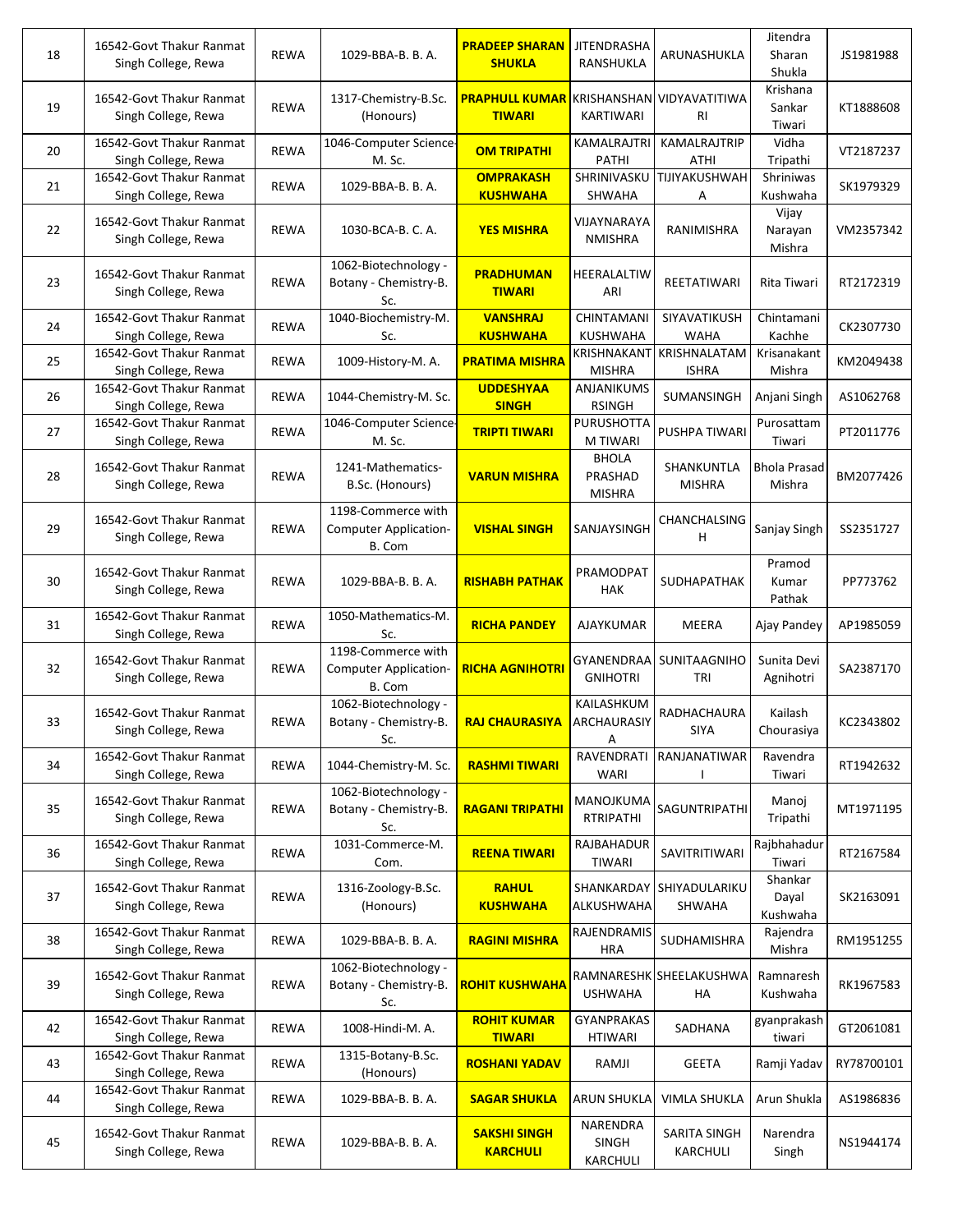| 46 | 16542-Govt Thakur Ranmat<br>Singh College, Rewa | <b>REWA</b> | 1029-BBA-B. B. A.                                            | <b>SAKSHI PANDEY</b>                   | VEDPRAKASH<br>PANDEY                         | <b>USHAPANDEY</b>                           | Vedprakash<br>Pandey       | VP2341196  |
|----|-------------------------------------------------|-------------|--------------------------------------------------------------|----------------------------------------|----------------------------------------------|---------------------------------------------|----------------------------|------------|
| 47 | 16542-Govt Thakur Ranmat<br>Singh College, Rewa | <b>REWA</b> | 1198-Commerce with<br><b>Computer Application-</b><br>B. Com | <b>SUSHMA</b><br><b>BHARDWAJ</b>       | <b>UMESHBHAR</b><br><b>DWAJ</b>              | SONIBHARDWAJ                                | Umesh<br>Bhardwad          | UB1970416  |
| 48 | 16542-Govt Thakur Ranmat<br>Singh College, Rewa | <b>REWA</b> | 1030-BCA-B. C. A.                                            | <b>SHIVANI SHUKLA</b>                  | <b>JEETENDRASH</b><br><b>UKLA</b>            | <b>CHHAYADEVISH</b><br>UKLA                 | Jitendra<br>Shukla         | JS2011596  |
| 49 | 16542-Govt Thakur Ranmat<br>Singh College, Rewa | <b>REWA</b> | 1056-Zoology-M. Sc.                                          | <b>SONALI PATEL</b>                    | RAVENDRA<br>PRASAD<br><b>PATEL</b>           | <b>MAMTA PATEL</b>                          | Ravendra<br>Patel          | RP1958554  |
| 50 | 16542-Govt Thakur Ranmat<br>Singh College, Rewa | <b>REWA</b> | 1315-Botany-B.Sc.<br>(Honours)                               | <b>RITU PRAJAPATI</b>                  | SHYAMLALPR<br><b>AJAPATI</b>                 | RAJNIPRAJAPATI                              | Shyam lal<br>prajapati     | SP60690701 |
| 51 | 16542-Govt Thakur Ranmat<br>Singh College, Rewa | <b>REWA</b> | 1031-Commerce-M.<br>Com.                                     | <b>RUBINA TIWARI</b>                   | RAJKUMARTI<br>WARI                           | REENATIWARI                                 | Rajkumar<br>Tiwari         | RT1939361  |
| 52 | 16542-Govt Thakur Ranmat<br>Singh College, Rewa | <b>REWA</b> | 1031-Commerce-M.<br>Com.                                     | <b>RAMESH SAHU</b>                     | RAJENDRASA<br>HU                             | MUNNISAHU                                   | Rajenda<br>Sahoo           | RS1932054  |
| 53 | 16542-Govt Thakur Ranmat<br>Singh College, Rewa | <b>REWA</b> | 1029-BBA-B. B. A.                                            | <b>RIYA SHUKLA</b>                     | SUJEETKUMA<br><b>RSHUKLA</b>                 | MAYASHUKLA                                  | Sujeet<br>Kumar<br>Shukla  | SS873829   |
| 54 | 16542-Govt Thakur Ranmat<br>Singh College, Rewa | <b>REWA</b> | 1276-Social Work-M. S.<br>W.                                 | <b>RUCHI AGNIHOTRI</b>                 | PRADEEP<br><b>AGNIHOTRI</b>                  | SAVITA<br><b>AGNIHOTRI</b>                  | Pradeep<br>Agnihotri       | PA2390609  |
| 55 | 16542-Govt Thakur Ranmat<br>Singh College, Rewa | <b>REWA</b> | 1044-Chemistry-M. Sc.                                        | <b>SAKSHI SHUKLA</b>                   | <b>RSHUKLA</b>                               | RAJESHKUMA SANGHMITRASH<br><b>UKLA</b>      | Rajesh<br>Prasad<br>Shukla | RS1146381  |
| 56 | 16542-Govt Thakur Ranmat<br>Singh College, Rewa | <b>REWA</b> | 1029-BBA-B. B. A.                                            | <b>REENA GUPTA</b>                     | RAJESHGUPTA                                  | KALAWATIGUPT<br>А                           | Rajesh<br>Gupta            | RG1985737  |
| 57 | 16542-Govt Thakur Ranmat<br>Singh College, Rewa | <b>REWA</b> | 1044-Chemistry-M. Sc.                                        | <b>SAKSHI SINGH</b><br><b>BISEN</b>    | <b>INDRABAHAD</b><br><b>URSINGHBISE</b><br>N | <b>USHASINGHBISE</b><br>N                   | Usha Singh                 | US2050048  |
| 58 | 16542-Govt Thakur Ranmat<br>Singh College, Rewa | <b>REWA</b> | 1005-Economics-M. A.                                         | <b>SARASWATI</b><br><b>MISHRA</b>      | MAHESHWAR<br>APRASADMIS<br><b>HRA</b>        | CHANDRAPRAB<br>HAMISHRA                     | Maheshvar<br>Mishraa       | MM1978950  |
| 59 | 16542-Govt Thakur Ranmat<br>Singh College, Rewa | <b>REWA</b> | 1198-Commerce with<br><b>Computer Application-</b><br>B. Com | <b>SAURABH SINGH</b><br><b>PARIHAR</b> | PARIHAR                                      | RUPESHSINGH PRATIBHASINGH<br><b>PARIHAR</b> | Rupesh<br>Singh            | RS1962697  |
| 60 | 16542-Govt Thakur Ranmat<br>Singh College, Rewa | <b>REWA</b> | 1198-Commerce with<br><b>Computer Application-</b><br>B. Com | <b>SHIVAM MISHRA</b>                   | CHANDRAMA<br>NIMISHRA                        | CHANDRAWATI<br><b>MISHRA</b>                | Chandra<br>Mishra          | CM2191282  |
| 61 | 16542-Govt Thakur Ranmat<br>Singh College, Rewa | <b>REWA</b> | 1198-Commerce with<br>Computer Application-<br>B. Com        | <b>SHIVANI YADAV</b>                   | SURYAWALIY<br>ADAV                           | GUDIYAYADAV                                 | Suryvali<br>Yadav          | SY2011619  |
| 62 | 16542-Govt Thakur Ranmat<br>Singh College, Rewa | REWA        | 1056-Zoology-M. Sc.                                          | <b>SHIVANJALI</b><br><b>PANDEY</b>     | <b>SUSHIL</b><br>PANDEY                      | ARTI PANDEY                                 | Sushil<br>Panday           | SP1820636  |
| 63 | 16542-Govt Thakur Ranmat<br>Singh College, Rewa | REWA        | 1317-Chemistry-B.Sc.<br>(Honours)                            | <b>SHREYA SINGH</b>                    | <b>JEETENDRASI</b><br><b>NGH</b>             | <b>DEVKISINGH</b>                           | Devki Singh                | DS1990516  |
| 64 | 16542-Govt Thakur Ranmat<br>Singh College, Rewa | <b>REWA</b> | 1044-Chemistry-M. Sc.                                        | <b>SHWETA TIWARI</b>                   | VIRENDRAKU<br><b>MARTIWARI</b>               | SARITATIWARI                                | Virendra<br>Tiwari         | VT1404699  |
| 65 | 16542-Govt Thakur Ranmat<br>Singh College, Rewa | REWA        | 1248-Accounts-B.Com.<br>(Honours)                            | <b>SHIVANGI SHUKLA</b>                 | PUSHPENDRA<br>Α                              | KUMARSHUKL PARVATISHUKLA                    | Pushpendra<br>Shukla       | PS2075172  |
| 66 | 16542-Govt Thakur Ranmat<br>Singh College, Rewa | <b>REWA</b> | 1198-Commerce with<br>Computer Application-<br>B. Com        | <b>SURBHI</b><br><b>KUSHWAHA</b>       | POORANLALK<br><b>USHWAHA</b>                 | MAINADEVIKUS<br><b>HWAHA</b>                | Puranlal<br>Kushvaha       | PK759496   |
| 67 | 16542-Govt Thakur Ranmat<br>Singh College, Rewa | REWA        | 1050-Mathematics-M.<br>Sc.                                   | <b>VARSHA PANDEY</b>                   | PRABHUDAYA<br>LPANDEY                        | KUMUDPANDEY                                 | Prabhu Dayal<br>Pandey     | PP2142302  |
| 68 | 16542-Govt Thakur Ranmat<br>Singh College, Rewa | REWA        | 1031-Commerce-M.<br>Com.                                     | <b>YASH KUMAR</b><br><b>MISHRA</b>     | MUNENDERM<br><b>ISHRA</b>                    | <b>GAYATRIMISHR</b><br>А                    | Munendra<br>Mishra         | MM1999290  |
| 69 | 16542-Govt Thakur Ranmat<br>Singh College, Rewa | <b>REWA</b> | 1198-Commerce with<br><b>Computer Application-</b><br>B. Com | <b>SUPRIYA GUPTA</b>                   | MEWALALGU<br>PTA                             | SADHANAGUPT<br>Α                            | Mewalal<br>Gupta           | MG2389870  |
| 70 | 16542-Govt Thakur Ranmat<br>Singh College, Rewa | <b>REWA</b> | 1318-Geography-M. A.                                         | <b>VINAY SEN</b>                       | RAMSHIROM<br>ANI SEN                         | <b>MANJU SEN</b>                            | Ramashirom<br>ani Sen      | RS1936306  |
| 71 | 16542-Govt Thakur Ranmat<br>Singh College, Rewa | REWA        | 1031-Commerce-M.<br>Com.                                     | <b>SONAM SINGH</b><br><b>PARIHAR</b>   |                                              | KAMTA SINGH NIRMALASINGH                    | Nirmala<br>Singh           | NS1984888  |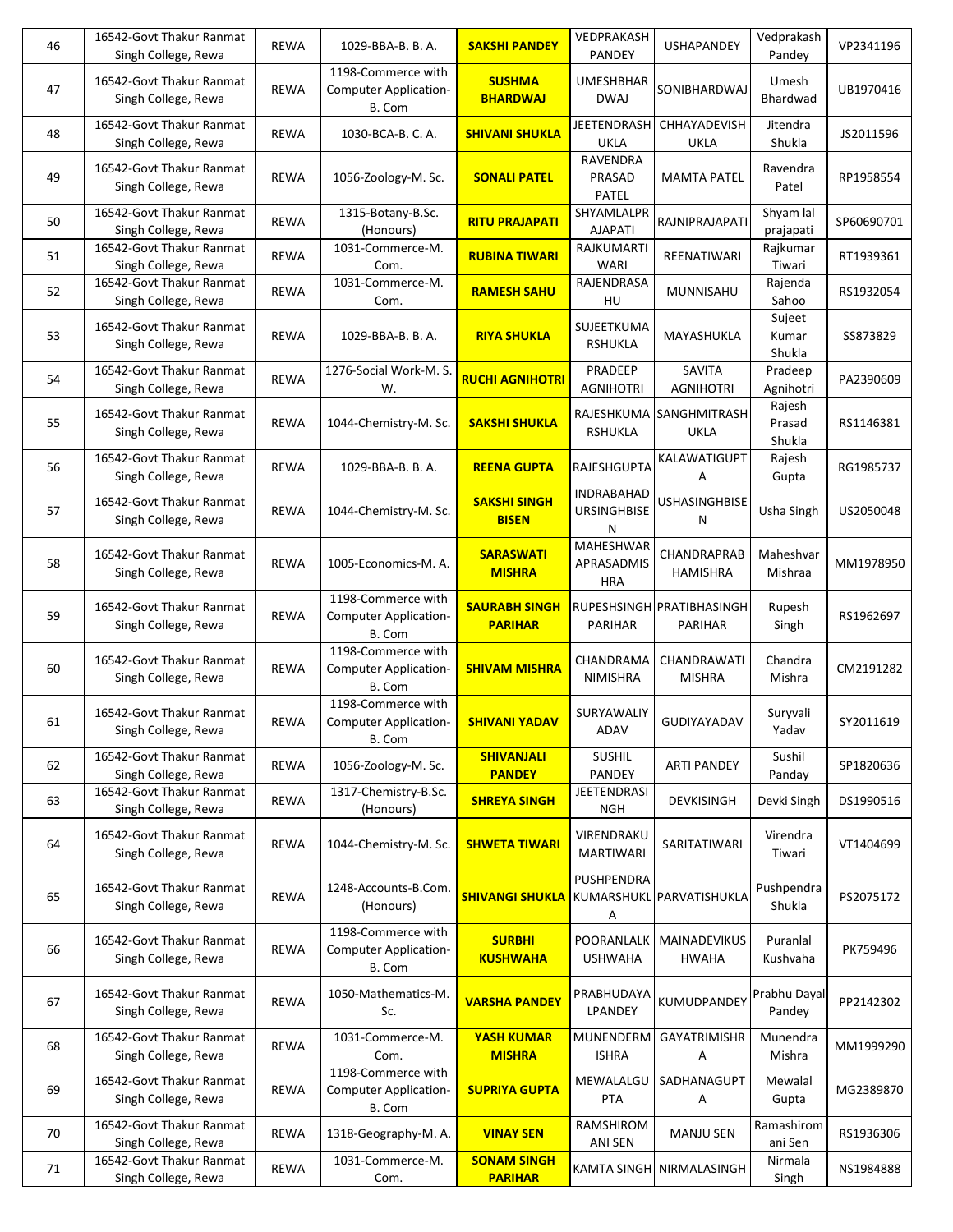| 72  | 16542-Govt Thakur Ranmat<br>Singh College, Rewa | <b>REWA</b> | 1044-Chemistry-M. Sc.                                        | <b>SWETA TRIPATHI</b>                   | <b>JYANENDRTRI</b><br>PATHI        | NISHATRIPATHI                  | Gyanendr<br>Tripathi          | GT718726   |
|-----|-------------------------------------------------|-------------|--------------------------------------------------------------|-----------------------------------------|------------------------------------|--------------------------------|-------------------------------|------------|
| 73  | 16542-Govt Thakur Ranmat<br>Singh College, Rewa | <b>REWA</b> | 1317-Chemistry-B.Sc.<br>(Honours)                            | <b>MITHILESH</b><br><b>KUMARI YADAV</b> | <b>RAMNARESH</b><br>YADAV          | SHYAMKALI<br>YADAV             | Syamkali<br>Yadav             | SY2006559  |
| 74  | 16542-Govt Thakur Ranmat<br>Singh College, Rewa | <b>REWA</b> | 1062-Biotechnology -<br>Botany - Chemistry-B.<br>Sc.         | <b>SHIVANGI</b><br><b>DWIVEDI</b>       | SUDHAKARPR<br><b>ASADDWIVEDI</b>   | RAJNIDWIVEDI                   | Sudhakar<br>Dwivedi           | SD1413933  |
| 75  | 16542-Govt Thakur Ranmat<br>Singh College, Rewa | REWA        | 1248-Accounts-B.Com.<br>(Honours)                            | <b>SHUBHAM SINGH</b>                    | GYANENDRAS<br><b>INGH</b>          | VINITASINGH                    | Gyanendra<br>Singh            | GS1158307  |
| 76  | 16542-Govt Thakur Ranmat<br>Singh College, Rewa | <b>REWA</b> | 1029-BBA-B. B. A.                                            | <b>UDAY RAJ MISHRA</b>                  | BALESHWAR<br><b>MISHRA</b>         | ANEETA                         | Baleshvar<br>Mishra           | BM2188439  |
| 77  | 16542-Govt Thakur Ranmat<br>Singh College, Rewa | <b>REWA</b> | 1248-Accounts-B.Com.<br>(Honours)                            | <b>TRIPTI PATEL</b>                     | PREMKUMAR<br>PATEL                 | SUNITAPATEL                    | Premkumar<br>Patel            | PP2093303  |
| 78  | 16542-Govt Thakur Ranmat<br>Singh College, Rewa | <b>REWA</b> | 1062-Biotechnology -<br>Botany - Chemistry-B.<br>Sc.         | <b>NISHA YADAV</b>                      | RAJUYADAV                          | RANIYADAV                      | Rani Yadav                    | RY2284200  |
| 81  | 16542-Govt Thakur Ranmat<br>Singh College, Rewa | <b>REWA</b> | 1308-Geography-B.A.<br>(Honours)                             | <b>NINKU</b><br><b>KUSHWAHA</b>         | RAMSURESH<br><b>KUSHWAHA</b>       | <b>BABY</b><br><b>KUSHWAHA</b> | Ramsuresh<br>Kushvaha         | RK1503046  |
| 82  | 16542-Govt Thakur Ranmat<br>Singh College, Rewa | <b>REWA</b> | 1029-BBA-B. B. A.                                            | <b>NIDHI TIWARI</b>                     | <b>SHIV BAHOR</b><br><b>TIWARI</b> | <b>MAYA TIWARI</b>             | Maya Tiwari                   | MT2406954  |
| 83  | 16542-Govt Thakur Ranmat<br>Singh College, Rewa | <b>REWA</b> | 1198-Commerce with<br><b>Computer Application-</b><br>B. Com | <b>NIDHI DWIVEDI</b>                    | <b>UMESHKUMA</b><br>RDWIVEDI       | CHANDRAKALID<br><b>WIVEDI</b>  | <b>Umesh Duve</b>             | UD2050037  |
| 84  | 16542-Govt Thakur Ranmat<br>Singh College, Rewa | <b>REWA</b> | 1029-BBA-B. B. A.                                            | <b>NAYAN SINGH</b>                      | SALENDRASIN<br>GH                  | SANATSINGH                     | Salendra<br>Singh             | SS1978654  |
| 85  | 16542-Govt Thakur Ranmat<br>Singh College, Rewa | <b>REWA</b> | 1198-Commerce with<br><b>Computer Application-</b><br>B. Com | <b>NIKHIL TIWARI</b>                    | <b>TIWARI</b>                      | RAGHVENDRA INDRAKALITIWA<br>RI | Indrakali<br>Tiwari           | IT1959414  |
| 86  | 16542-Govt Thakur Ranmat<br>Singh College, Rewa | <b>REWA</b> | 1031-Commerce-M.<br>Com.                                     | <b>NITIN DWIVEDI</b>                    | <b>DINESH</b>                      | <b>REENA</b>                   | Dinesh<br>Prasad<br>Dwivedi   | DD56660101 |
| 87  | 16542-Govt Thakur Ranmat<br>Singh College, Rewa | <b>REWA</b> | 1198-Commerce with<br><b>Computer Application-</b><br>B. Com | <b>NIDHI PATHAK</b>                     | SHANPATHAK                         | CHANDRABHU RANJANAPATHA<br>К   | Anjana<br>Pathak              | AP2070046  |
| 88  | 16542-Govt Thakur Ranmat<br>Singh College, Rewa | <b>REWA</b> | 1248-Accounts-B.Com.<br>(Honours)                            | <b>NIDHI PANDEY</b>                     | <b>SHIVKUMARP</b><br><b>ANDEY</b>  | MITHLESHPAND<br>EY             | Mithalesh<br>Pandey           | MP2062938  |
| 89  | 16542-Govt Thakur Ranmat<br>Singh College, Rewa | <b>REWA</b> | 1249-B. Lib.-B. Lib                                          | <b>NIDHEE KUMARI</b><br><b>PANDEY</b>   | PRAMOD<br><b>PANDEY</b>            | SATYABHAMA<br>PANDEY           | Pramod<br>Prasad<br>Pandey    | PP1839604  |
| 90  | 16542-Govt Thakur Ranmat<br>Singh College, Rewa | REWA        | 1030-BCA-B. C. A.                                            | <b>MOHIT SHUKLA</b>                     | PUSHPENDRA<br>SHUKLA               | ANNUSHUKLA                     | Puspendr<br>Shukla            | PS1960637  |
| 91  | 16542-Govt Thakur Ranmat<br>Singh College, Rewa | <b>REWA</b> | 1009-History-M.A.                                            | <b>NIDHI SHUKLA</b>                     | <b>RSHUKLA</b>                     | UMESHKUMA SADHANASHUKL<br>Α    | Umesh<br>Kumar<br>Shukla      | US1654256  |
| 92  | 16542-Govt Thakur Ranmat<br>Singh College, Rewa | <b>REWA</b> | 1062-Biotechnology -<br>Botany - Chemistry-B.<br>Sc.         | <b>NIHARIKA PANDEY</b>                  | <b>NDEY</b>                        | RAMUPSAKPA KALAWATIPAND<br>EY  | Ramupasak<br>Pandey           | RP1973601  |
| 93  | 16542-Govt Thakur Ranmat<br>Singh College, Rewa | <b>REWA</b> | 1198-Commerce with<br><b>Computer Application-</b><br>B. Com | <b>NIKHIL MISHRA</b>                    | CHANDRABHA<br><b>NMISHRA</b>       | SMRITAMISHRA                   | Chandra<br><b>Bhan Mishra</b> | CM2260676  |
| 94  | 16542-Govt Thakur Ranmat<br>Singh College, Rewa | <b>REWA</b> | 1248-Accounts-B.Com.<br>(Honours)                            | <b>VAISHNAVI</b><br><b>MISHRA</b>       | ASHOKKUMA<br>RMISHRA               | <b>ROHINIDEVIMIS</b><br>HRA    | Ashok Kumar<br>Mishra         | AM2013561  |
| 96  | 16542-Govt Thakur Ranmat<br>Singh College, Rewa | <b>REWA</b> | 1276-Social Work-M. S.<br>W.                                 | <b>PREETI DUBEY</b>                     | KAMLAKANTD<br><b>UBEY</b>          | PRABHADUBEY                    | Kemalakant<br>Duwedee         | KD1940278  |
| 97  | 16542-Govt Thakur Ranmat<br>Singh College, Rewa | REWA        | 1026-Sociology-M. A.                                         | <b>PRABHA TIWARI</b>                    | <b>RAM BALAK</b><br>TIWARI         | <b>POONAM</b>                  | Rambalak<br>Tiwari            | RT1944186  |
| 98  | 16542-Govt Thakur Ranmat<br>Singh College, Rewa | <b>REWA</b> | 1062-Biotechnology -<br>Botany - Chemistry-B.<br>Sc.         | <b>AKANKSHA GUPTA</b>                   | DEEPCHANDR<br><b>AGUPTA</b>        | SANDHYAGUPT<br>Α               | Deep<br>Chandra<br>Gupta      | DG2458591  |
| 99  | 16542-Govt Thakur Ranmat<br>Singh College, Rewa | REWA        | 1315-Botany-B.Sc.<br>(Honours)                               | <b>ARVIND KUMAR</b><br><b>GUPTA</b>     | <b>VISHWANATH</b><br><b>GUPTA</b>  | PRAMILAGUPTA                   | Vishvanath<br>Gupta           | VG1246385  |
| 100 | 16542-Govt Thakur Ranmat<br>Singh College, Rewa | <b>REWA</b> | 1043-Botany-M. Sc.                                           | <b>SHIKHA PANDEY</b>                    | SADPANDEY                          | NARAYANPRA SANGEETAPAND<br>EY  | Narayan<br>Prasad             | NP2160202  |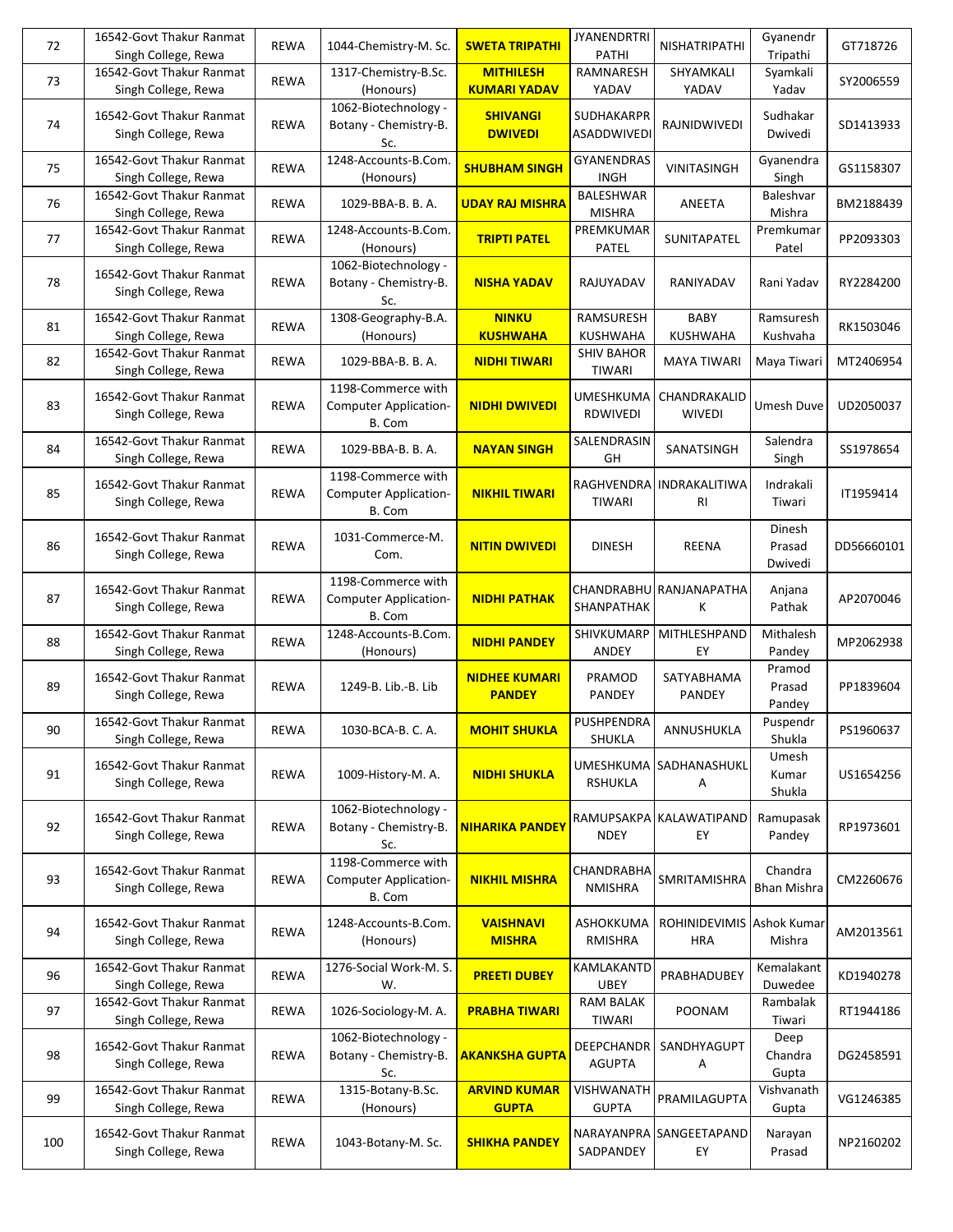| 101 | 16542-Govt Thakur Ranmat                        | <b>REWA</b> | 1056-Zoology-M. Sc.              | <b>PRAGTI MISHRA</b>                     | SHUSHILKUM                       | MEERAMISHRA                | Susheel                     | SM1947751 |
|-----|-------------------------------------------------|-------------|----------------------------------|------------------------------------------|----------------------------------|----------------------------|-----------------------------|-----------|
|     | Singh College, Rewa                             |             |                                  |                                          | <b>ARMISHRA</b>                  |                            | Mishra                      |           |
| 102 | 16542-Govt Thakur Ranmat                        | <b>REWA</b> | 1031-Commerce-M.                 | <b>PANKAJ PANDEY</b>                     | <b>KRISHNKUMA</b>                | SARITAPANDEY               | Sarita                      | SP2084507 |
|     | Singh College, Rewa                             |             | Com.                             |                                          | <b>RPANDEY</b>                   |                            | Pandey                      |           |
| 103 | 16542-Govt Thakur Ranmat                        | <b>REWA</b> | 1031-Commerce-M.                 | <b>PRATEEKSHA</b>                        | <b>DIWAKARSIN</b>                | RAMASINGH                  | Diwakar                     | DS869247  |
|     | Singh College, Rewa                             |             | Com.                             | <b>SINGH</b>                             | GH                               |                            | Singh                       |           |
| 104 | 16542-Govt Thakur Ranmat<br>Singh College, Rewa | <b>REWA</b> | 1306-Music-B.A.<br>(Honours)     | <b>JANMEJAY KUMAR</b><br><b>TRIPATHI</b> | DEVENDRAKU<br><b>MARTRIPATHI</b> | <b>SUDHATRIPATHI</b>       | Devendra<br>Tripathi        | DT1918827 |
| 105 | 16542-Govt Thakur Ranmat<br>Singh College, Rewa | <b>REWA</b> | 1040-Biochemistry-M.<br>Sc.      | <b>SHOBHA</b><br><b>UPADHYAYA</b>        | <b>SURESHPRAS</b><br>AD          | SAVITADEVI                 | Suresh<br>Prasad<br>Upadhya | SU2083962 |
| 106 | 16542-Govt Thakur Ranmat<br>Singh College, Rewa | <b>REWA</b> | 1005-Economics-M. A.             | <b>PRATIK TRIPATHI</b>                   | <b>SURENDRAPR</b>                | ASADTRIPATH   ANNUTRIPATHI | Annoo<br>Tiwari             | AT2080959 |
| 107 | 16542-Govt Thakur Ranmat<br>Singh College, Rewa | <b>REWA</b> | 1031-Commerce-M.<br>Com.         | <b>MRIGESH KUMAR</b><br><b>PANDEY</b>    | <b>DWARIKAPRA</b><br>SADPANDEY   | l VANDANAPAND<br>EY        | Dwarika<br>Panday           | DP1522457 |
| 108 | 16542-Govt Thakur Ranmat<br>Singh College, Rewa | <b>REWA</b> | 1046-Computer Science-<br>M. Sc. | <b>OMESH MISHRA</b>                      | <b>SIDDHASHARA</b><br>N MISHRA   | <b>ARUNA MISHRA</b>        | Siddh Sharan<br>Mishra      | SM1972190 |